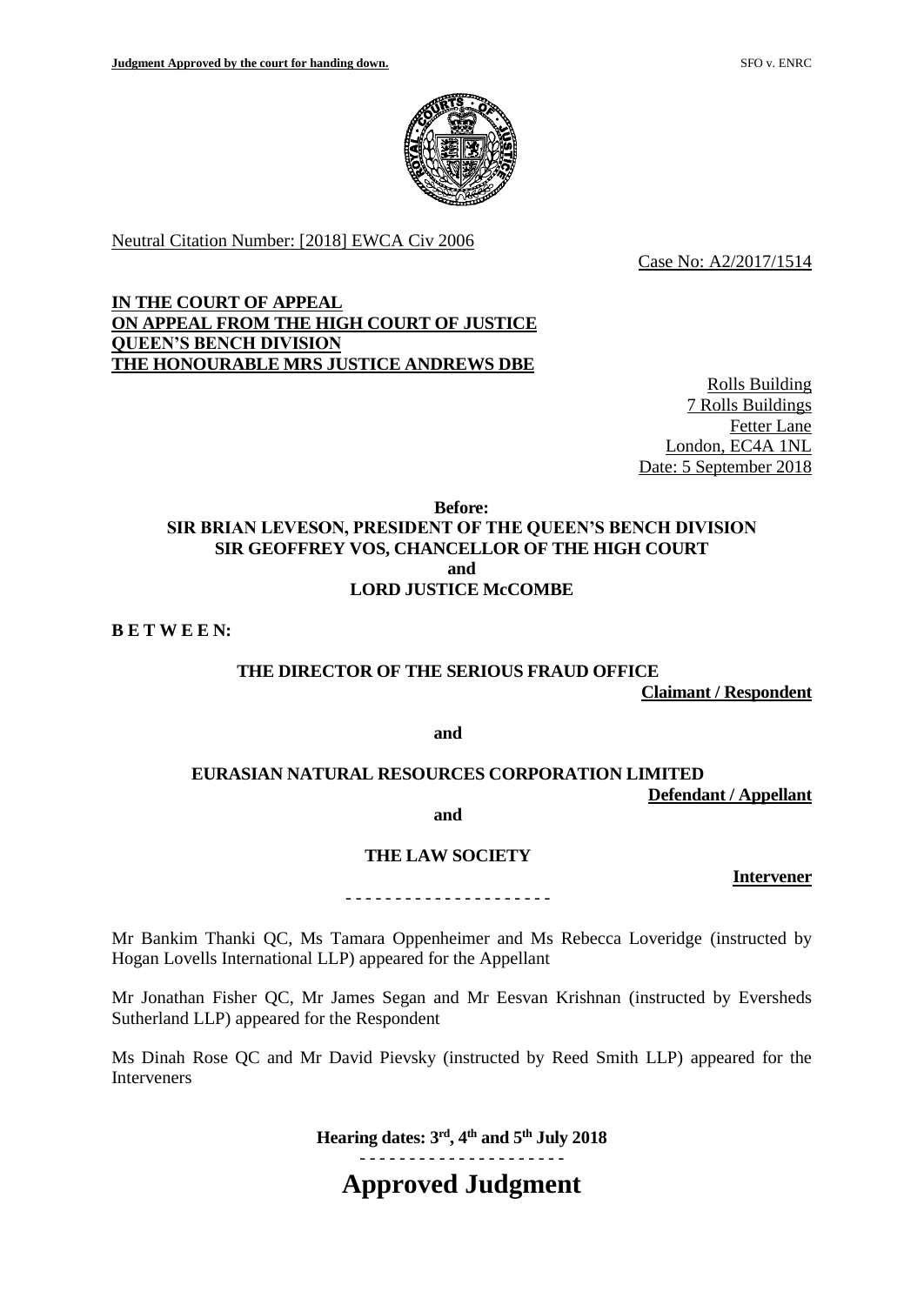## **Sir Brian Leveson, President of the Queen's Bench Division, Sir Geoffrey Vos, Chancellor of the High Court, and Lord Justice McCombe:**

#### Introduction

- 1. This appeal raises important issues as to the proper scope of legal professional privilege. The defendant, Eurasian Natural Resources Corporation Limited ("ENRC"), had asserted that certain documents generated during investigations into its activities by its solicitors and forensic accountants (the "Documents") were the subject of legal advice privilege and/or litigation privilege. The Documents related to fraudulent practices allegedly committed in Kazakhstan and Africa, which had been notified to ENRC by a whistle-blower, and included notes made by ENRC's outside solicitors of some 184 interviews (including with its current and former employees). The Director (the "Director") of the Serious Fraud Office (the "SFO") claimed declarations that the Documents were **not** the subject of legal professional privilege. Mrs Justice Andrews essentially granted the declarations sought.
- 2. ENRC submitted that Andrews J was wrong because she misinterpreted the Court of Appeal's decision in *Three Rivers District Council and Others v. Governor and Company of the Bank of England (No. 5)* [2003] QB 1556 ("*Three Rivers (No. 5)*") as to the kind of documents that could be the subject of legal advice privilege. She ought not to have held that communications with a client for these purposes were only those with an employee who was specifically tasked to seek and obtain legal advice. Instead, the judge ought to have held that, to attract legal advice privilege, all that was necessary was that the employee in question was authorised by the client to provide the information to the company's lawyer. The *ratio decidendi* of *Three Rivers (No. 5)* was that only communications between client and lawyer were privileged. It was not necessary for the Court of Appeal there to decide which representatives of the client could claim privilege, because the client was the Bingham Inquiry Unit, not the Bank of England itself. The *dicta* concerning employees in *Three Rivers (No. 5)* were, therefore, *obiter*. In any event, ENRC submitted that the judge ought to have regarded certain of the Documents as privileged as lawyers' working papers. The SFO submitted in response that, even if *Three Rivers (No. 5)* were to be interpreted as ENRC claimed, it was now well-established that legal advice privilege could only be established where the dominant purpose of the communication was to obtain legal advice, which was not the case here, since the solicitors' primary engagement was to undertake an investigation into the facts.
- 3. In relation to litigation privilege, ENRC argued that the judge wrongly held that (i) no criminal prosecution was reasonably in contemplation<sup>1</sup> and (ii) none of the Documents was created with the sole or dominant purpose of defending anticipated criminal proceedings. On the facts, the judge was also wrong to hold that the Documents had been created on the understanding that they would be provided to the SFO. The SFO, on the other hand, contended that the judge's conclusions were amply justified on the facts.
- 4. We will return to these arguments below. It is first necessary to set out some of the factual background, which is important because ENRC ultimately contests the judge's approach to the evidence and contemporaneous documents.

 $\mathbf 1$ As opposed to a criminal investigation, which she held was in reasonable contemplation by no later than 11th August 2011 (see paragraph 151 of the judgment).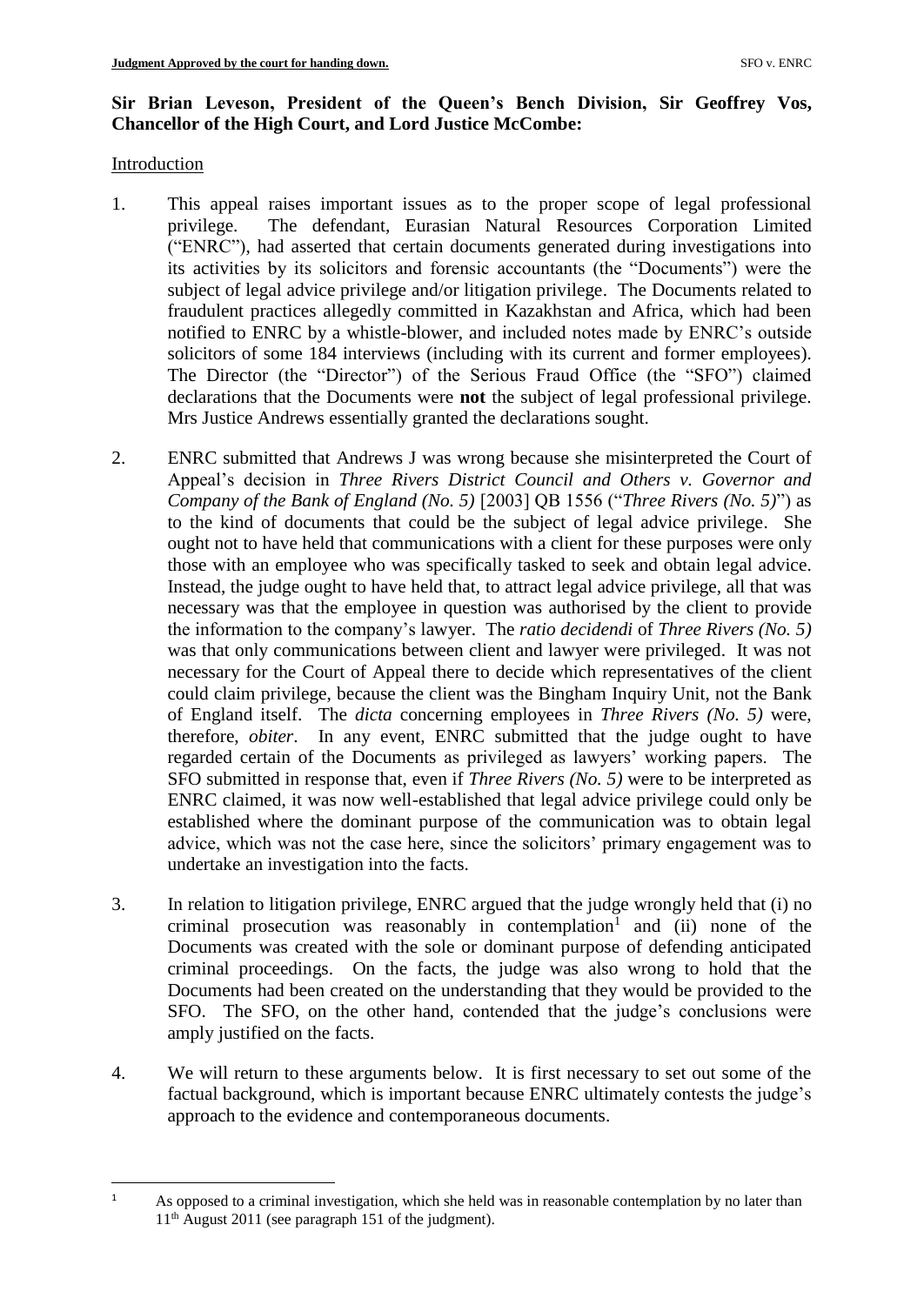#### Factual background

- 5. ENRC is a company incorporated under the laws of England and Wales. It is part of a multinational group of companies operating in the mining and natural resources sector. It was a public limited company until  $14<sup>th</sup>$  January 2014, and a FTSE-100 listed company between 2007 and 2013. Until 2009/2010, its principal operations were carried out through a wholly-owned subsidiary, Sokolov-Sarbai Mining Production Association ("SSGPO"), in Kazakhstan. At the same time, it was diversifying its operations through acquisitions of companies operating in various parts of Africa. It is undoubted that ENRC and its subsidiaries operated in countries perceived as being high risk in terms of public sector bribery and corruption (see Gross LJ at paragraphs 4-5 in *R (Soma Oil and Gas Ltd) v. Director of the Serious Fraud Office* [2016] EWHC 2471 (Admin)).
- 6. The SFO was constituted under section 1(1) of the Criminal Justice Act 1987 ("CJA 1987"). Its functions include the investigation and prosecution of crimes involving serious or complex fraud, domestic and overseas bribery and corruption. Section 1(3) of the CJA 1987 allows the SFO to investigate any suspected offence which appears to the Director on reasonable grounds to involve serious or complex fraud. Section 2(4) allows the Director to require production of any specified documents which appear to him to relate to an investigation he is undertaking, and section 2(9) allows the person under investigation to refuse to disclose documents on the grounds of legal professional privilege.
- 7. In 2009/2010, ENRC became aware of allegations of criminality on the part of certain African companies that it was seeking to acquire. In particular, its mid-2010 acquisition of a company called Camrose Resources Limited ("Camrose") gave rise to litigation (which has since settled) with a Canadian company, First Quantum Minerals ("FQM"). FQM alleged that a copper mine had been unlawfully appropriated by the government of the African country in question and sold to a company allegedly linked to a friend of that country's President. The buyer had then procured the sale of that company to ENRC as part of the Camrose deal. It was ENRC's recorded view in August 2010 that those allegations were "in large part unsubstantiated, but bearing in mind the low threshold for suspicion it is not possible to discount them completely".
- 8. On 20<sup>th</sup> December 2010, ENRC received an email from an apparent whistle-blower alleging corruption and financial wrongdoing within SSGPO (the "whistle-blower email"). Having brought the whistle-blower email to the attention of ENRC's board of directors, ENRC's audit committee engaged DLA Piper UK LLP ("DLA Piper") to investigate the allegations it contained. The investigation was headed by Mr Neil Gerrard ("Mr Gerrard"), who was at the time DLA Piper's head of litigation.
- 9. On 15<sup>th</sup> March 2011, ENRC's then general counsel Mr Randal Barker ("Mr Barker") emailed one of the company's non-executive directors, saying:-

"I think you and the other members of the Audit Committee need to be careful not to be too bullish about regulatory risk, especially … given where we are reputationally post-Camrose (I can sense from GC 100 [an association of 100 large companies' general counsel] meetings with the MoJ and the SFO that we are firmly on the radar and I expect an investigation in due course, which is why I have upgraded our dawn raid procedures recently)."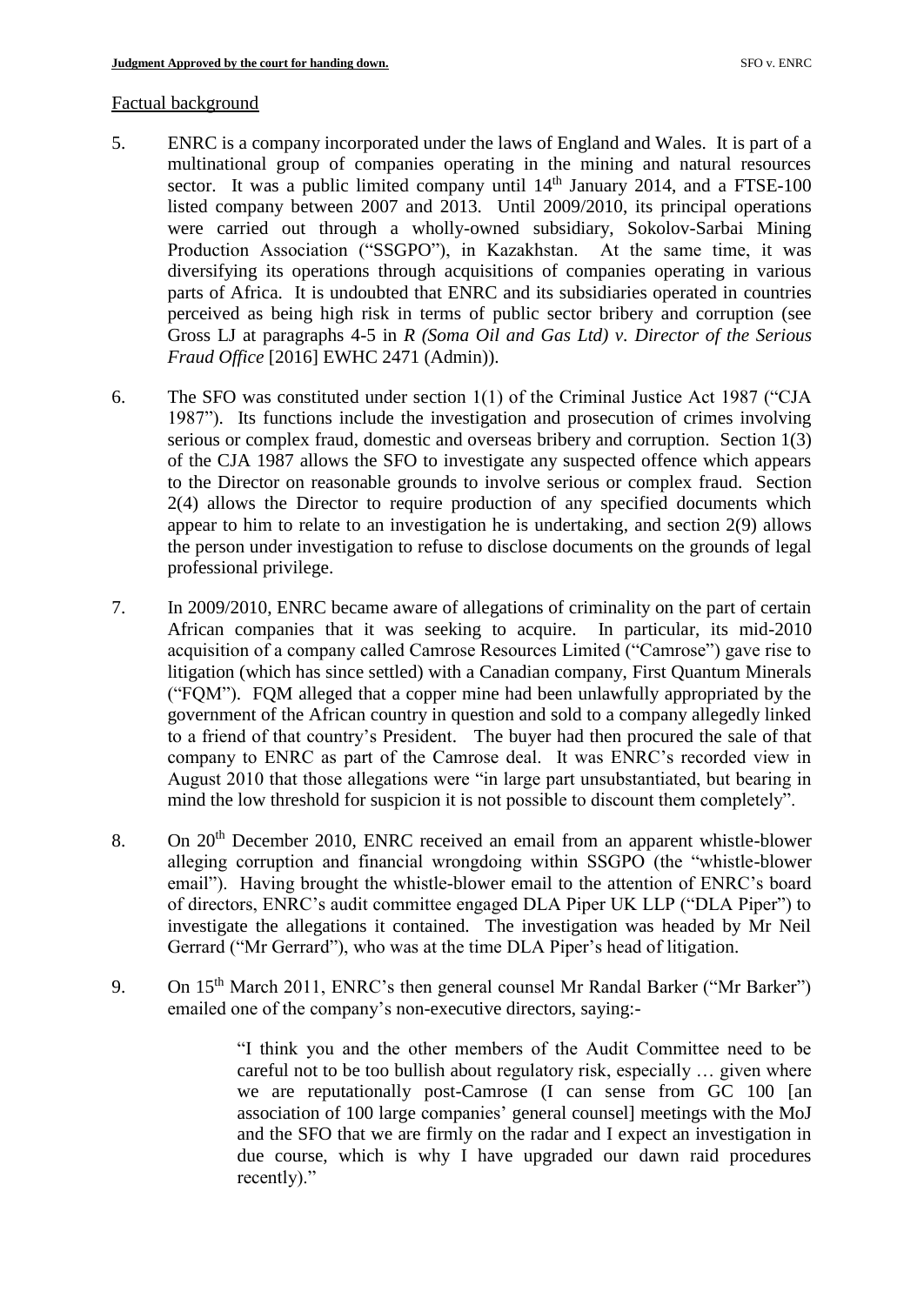- 10. On 8<sup>th</sup> April 2011, there were media reports that Mr Eric Joyce MP had written to the SFO, asking it to investigate ENRC and whether it had adequate procedures to prevent bribery in connection with its acquisition of Camrose. His essential complaint was that ENRC should have asked more questions about the Camrose deal.
- 11. On 17<sup>th</sup> April 2011, ENRC's head of compliance Mr Cary Depel ("Mr Depel") wrote an internal email to colleagues, in which he said "I predict a sh!tstorm and a [SFO] dawn raid … before summer's over … the company's 'books and records' will be a [first] port of call". That email was forwarded to ENRC's chief executive officer, and also to Mr Barker, who commented that Mr Depel was "fundamentally correct – we need to be prepared".
- 12. Around the same time, ENRC instructed Forensic Risk Alliance ("FRA"), a firm of forensic accountants, to undertake a books and records review. The review, which was led by FRA's co-founder Mr Toby Duthie ("Mr Duthie"), began on  $12<sup>th</sup>$  May 2011. According to the witness statements of Mr Duthie and ENRC's solicitor Mr Daniel James Spendlove ("Mr Spendlove"), its main purpose was to identify and address issues within ENRC's accounting records that might have exposed the company to liability under bribery and corruption legislation or the Companies Act 2006, and its secondary purpose was compliance-related, namely to assist Jones Day with the legal advice that it was providing to ENRC on its compliance programme. It will be seen that the judge did not accept this evidence, and considered that the review was commissioned primarily for compliance purposes.
- 13. On 21st April 2011, Mr Gerrard wrote a letter to Mr Barker, in response to a request to provide a written advice "in order to ensure that all possible practical steps are taken to maintain legal professional privilege over documents and communications created in relation to this investigation". That letter, in so far as is relevant and not covered by legal advice privilege, said:-

"The internal investigation at SSGPO relates to conduct that is potentially criminal in nature. Adversarial proceedings may occur out of the internal investigation and, in our view, both criminal and civil proceedings can be reasonably said to be in contemplation. There is a possibility that this view may be challenged by third parties in the future, but if this is accepted, litigation privilege will apply."

- 14. On 23<sup>rd</sup> April 2011, Mr Gerrard left DLA Piper to join Dechert LLP ("Dechert"), and the ENRC investigation transferred with him.
- 15. By summer 2011, FRA's scope of work had expanded, in that it was now providing support for Dechert's investigations into SSGPO and Africa (including data gathering and hosting) as well as reviewing ENRC's books and records. On 15<sup>th</sup> July 2011, FRA was formally instructed by Dechert, by means of a letter which said:-

"… We would remind you that we believe litigation to be in reasonable contemplation and as a result litigation privilege applies to the work we have asked you to undertake. Should you be contacted by any party regarding this matter, we would ask you to assert this position robustly and contact us immediately …".

16. On 9th August 2011, *The Times* published an article referring to the specific allegations that had been made in the whistle-blower email.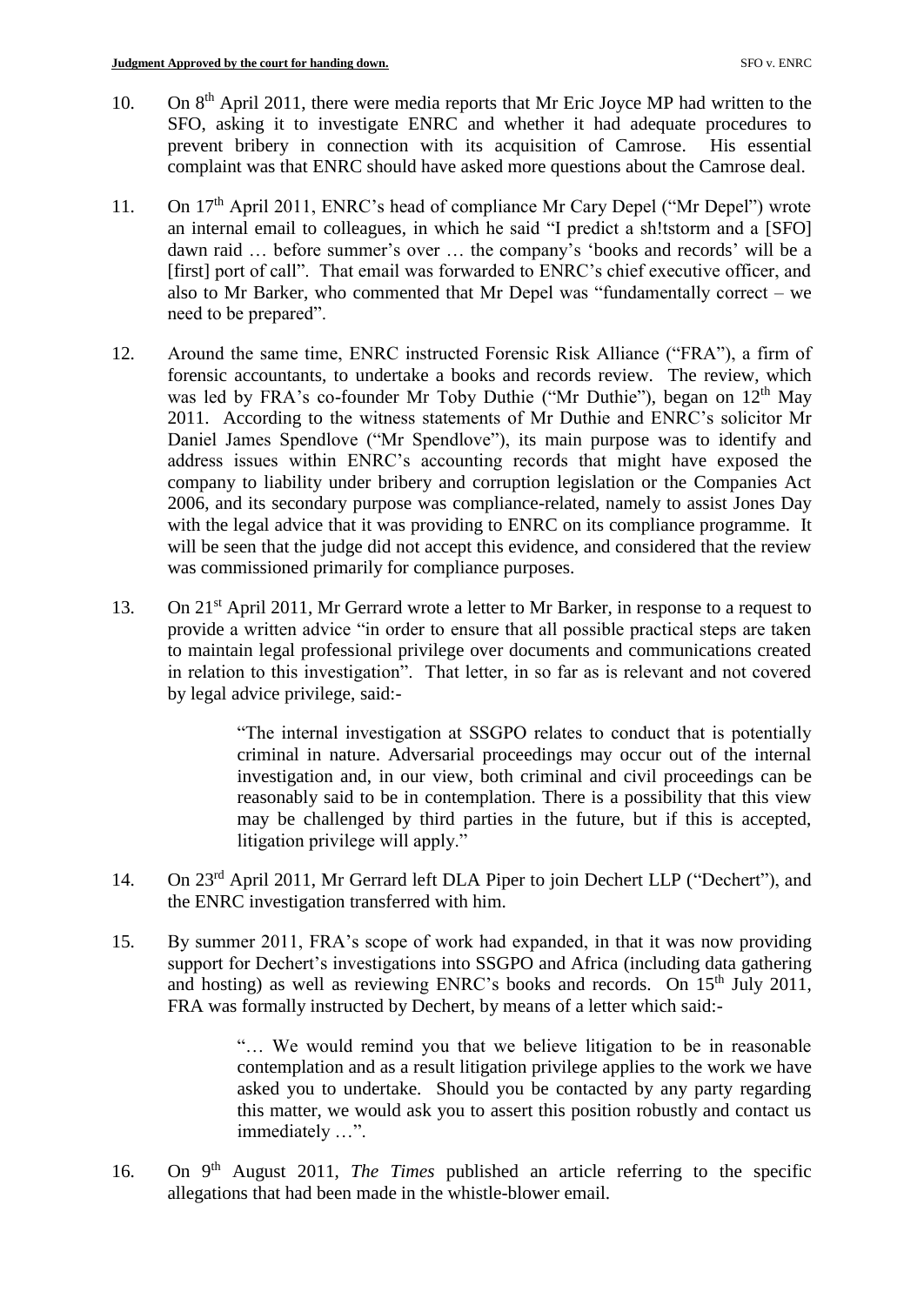- 17. On 10<sup>th</sup> August 2011, Mr Keith McCarthy ("Mr McCarthy"), Chief Investigator of the SFO, wrote to Mr Beat Ehrensberger ("Mr Ehrensberger"), who had by this time replaced Mr Barker as ENRC's general counsel. His letter referred to a recent discussion between himself and Mr Richard Alderman ("Mr Alderman"), then the Director, about "recent intelligence & media reports concerning allegations of corruption and wrongdoing by [ENRC]". It urged ENRC to consider carefully the SFO's 21st July 2009 Self-Reporting Guidelines (the "Guidelines") whilst undertaking its internal investigations, and invited Mr Ehrensberger to meet with the SFO further to discuss matters. It also said that Messrs McCarthy and Alderman "would like to discuss with you, at this office, ENRC's governance and compliance programme and its response to the allegations as reported". Mr McCarthy concluded by saying that the SFO was not carrying out a criminal investigation into ENRC at that stage.
- 18. It is worthwhile interposing some salient aspects of the Guidelines as follows:-

"Discussions with business and professional advisers have revealed a lot of interest in a system of self reporting cases of overseas corruption to us. We have been asked for any additional guidance we can give with respect to our policies on this and in particular on the benefits to be obtained from self reporting.

As will be seen from this Guide, the benefit to the corporate will be the prospect (in appropriate cases) of a civil rather than a criminal outcome as well as the opportunity to manage, with us, the issues and any publicity proactively. The corporate will be seen to have acted responsibly by the wider community in taking action to remedy what has happened in the past and to have moved on to a new and better corporate culture. …

The term 'corporate' is used in this Guide for convenience. As the context requires, it can refer to the group, a UK company or an overseas subsidiary. It is not to be construed restrictively …

2. A key question for *the corporate and its advisers* will be the timing of an approach to us. We appreciate that a corporate will not want to approach us unless it had decided, following *advice and a degree of investigation by its professional advisers*, that there is a real issue and that remedial action is necessary. There may also be *earlier engagement between the advisers and us* in order to obtain an early indication where appropriate (and subject to a detailed review of the facts) of our approach. We would find that helpful but we appreciate that this is *for the corporate and its advisers to consider*. We would also take the view that the timing of an approach to the US Department of Justice is also relevant. If the case is also within our jurisdiction we would expect to be notified at the same time as the DoJ.

3. [The SFO, when contacted about these issues,] will assume that *the corporate's professional advisers are familiar with this Guide* and our approach.

4. Very soon after the self report and the acknowledgement of a problem we will want to establish the following:

- is the Board of the corporate genuinely committed to resolving the issue and moving to a better corporate culture?
- is the corporate prepared to work with us on the scope and handling of any additional investigation we consider to be necessary?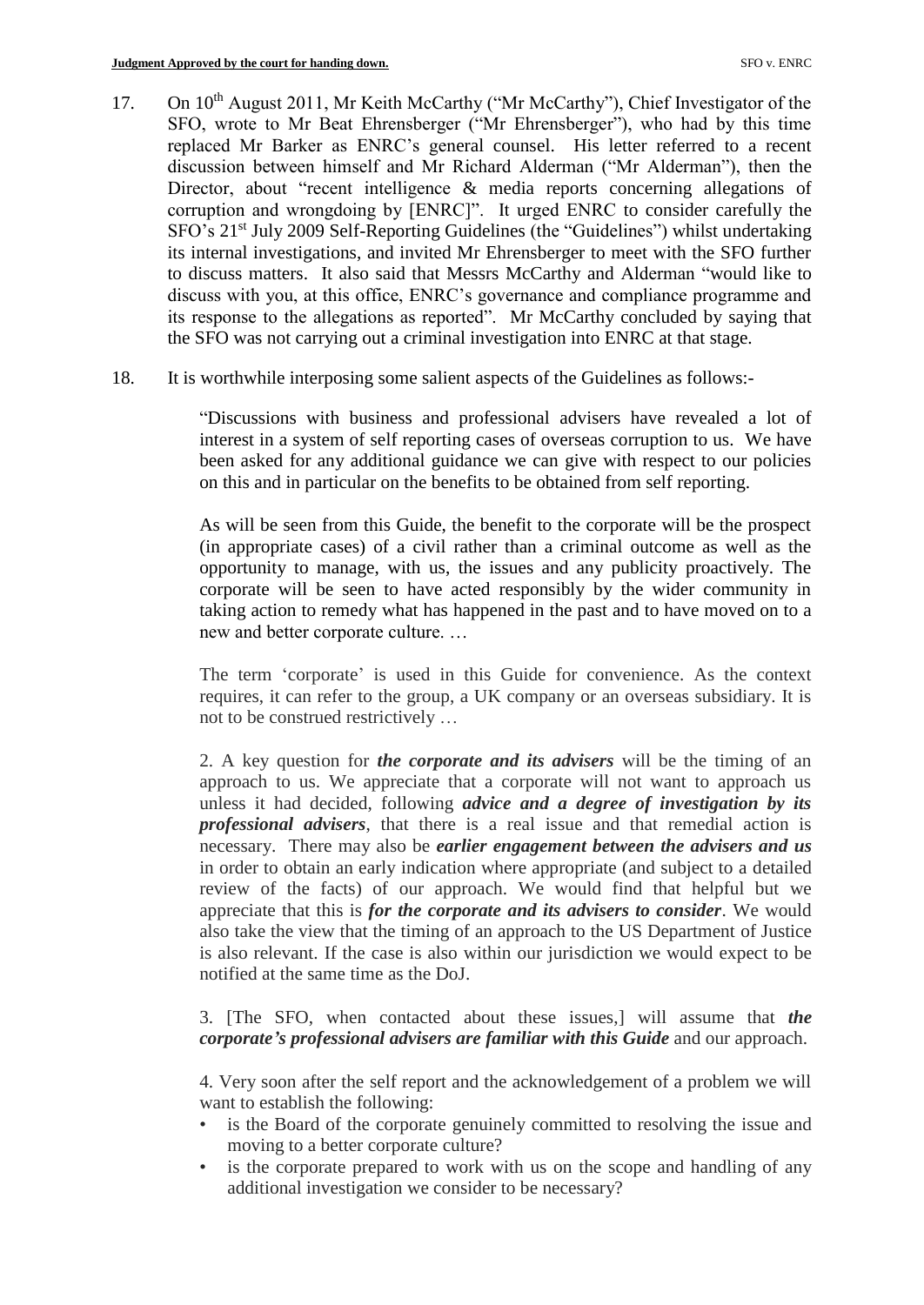- at the end of the investigation (and assuming acknowledgement of a problem) will the corporate be prepared to discuss resolution of the issue on the basis, for example, of restitution through civil recovery, a programme of training and culture change, appropriate action where necessary against individuals and at least in some cases external monitoring in a proportionate manner?
- does the corporate understand that any resolution must satisfy the public interest and must be transparent? This will almost invariably involve a public statement although the terms of this will be discussed and agreed by the corporate and us.
- will the corporate want us, where possible, to work with regulators and criminal enforcement authorities, both in the UK and abroad, in order to reach a global settlement?

5. A very important issue for the corporate will be whether the SFO would be looking for a criminal or a civil outcome. Without knowing the facts, no prosecutor can ever give an unconditional guarantee that there will not be a prosecution of the corporate. Nevertheless, we want to settle self referral cases that satisfy paragraph 4 civilly wherever possible. An exception to this would be if board members of the corporate had engaged personally in the corrupt activities, particularly if they had derived personal benefit from this. In those cases we would, in fact, be likely to commence our own criminal investigation. *Professional advisers will have a key role here* because of their knowledge of our approach. We shall look at the public interest in each case. We would in those circumstances be looking for co-operation from the corporate and would be prepared to enter into plea negotiation discussions within the context of the Attorney General's Framework for Plea Negotiations. …

10. Subject to what has been said in paragraphs 8 and 9, the discussions with the SFO will be confidential. Any information received by us will be regarded as information acquired for the purposes of our powers under the Criminal Justice Act 1987 and therefore only to be used in accordance with that Act.

# **THE INVESTIGATION**

11. If both sides are satisfied with the answers to the issues in paragraph 4 above, then we will discuss the scope of any further investigation needed. Wherever possible, *this investigation will be carried out by the corporate's professional advisers*. This will be at the expense of the corporate. We undertake to look at this in a proportionate manner and to have regard, where appropriate, to the cost to the corporate and the impact on the corporate's business.

12. We appreciate that document recovery and analysis will be a very significant issue in any investigation. Electronic searches will be needed. *We are able to discuss the methodology for this with the corporate and its advisers* to ensure that the cost is proportionate to the amount and seriousness of the issues reported. We shall also be prepared to discuss the steps taken by the corporate and its advisers to ensure that material (and, in particular, electronic material) is preserved.

13. We will also want to be involved in regular update discussions concerning the progress of any further investigation. …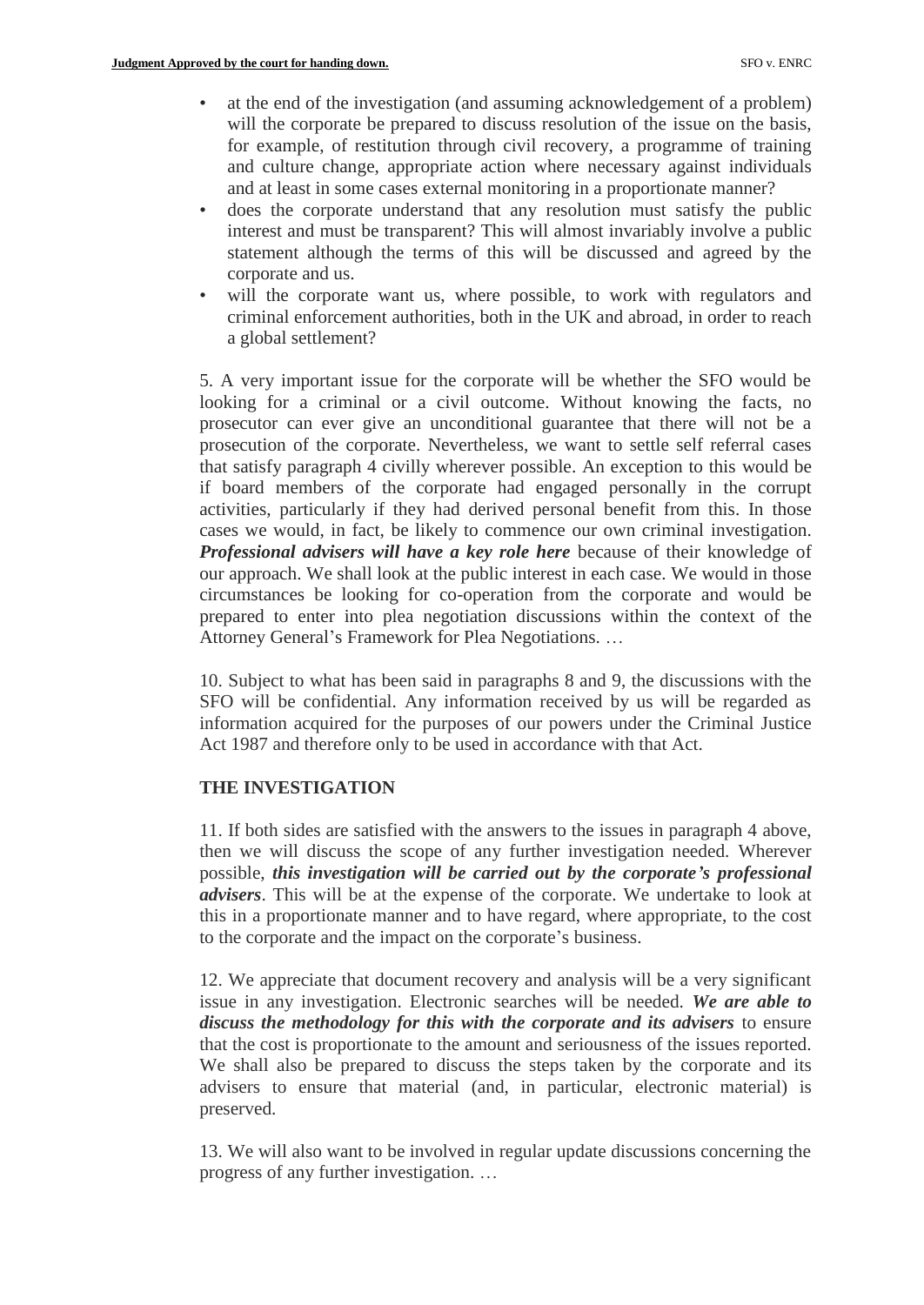#### **What happens if there is no self referral**

24. Self referral together with action by the corporate to remedy the problem of corruption will reduce the likelihood that we may discover the corruption ourselves through other means. If this happens we would regard the failure to self report as a negative factor. The prospects of a criminal investigation followed by prosecution and a confiscation order are much greater, particularly if the corporate was aware of the problem and had decided not to self report.

25. Corporates will need to be aware of the length and expense of an investigation by the SFO. … *Professional advisers will need to advise their corporate clients about the impact of these investigations*. There is also a serious prospect that we will learn about the corruption issue from another agency ... We will assume in those circumstances that the corporate has chosen not to self report. The chances of a criminal investigation leading to prosecution are therefore high [emphasis in bold italics added]."

- 19. It is worth noting the numerous references in these passages in the Guidelines to the "corporate's" professional advisers. It was plainly envisaged by the Guidelines that the company considering self-reporting to the SFO would be in receipt of professional legal advice, both before and during the process. This, in our judgment, is an important aspect of the factual background.
- 20. On 19<sup>th</sup> August 2011, Mr Ehrensberger wrote to the SFO, in response to its  $10<sup>th</sup>$ August 2011 letter, accepting the SFO's invitation to meet. He said that he was happy to discuss ENRC's governance and compliance programme and its response to the allegations reported in the press, that ENRC understood the merits of self-reporting, and that he looked forward to discussing the topic with the SFO at the meeting.
- 21. On 22nd September 2011, Jones Day advised ENRC in a memorandum that "[t]here are therefore significant risks inherent in engaging in the voluntary disclosure regime including the loss of privilege and confidentiality in the documents that must be provided to the SFO as part of the process". This was one of several pieces of new evidence admitted by us (without objection) during the hearing.
- 22. The first meeting between ENRC and the SFO took place on  $3<sup>rd</sup>$  October 2011. Mr Alderman and Mr McCarthy attended for the SFO. Mr Gerrard of Dechert, Mr Sion Richards ("Mr Richards") of Jones Day and Mr Ehrensberger attended for ENRC. Mr McCarthy's minutes of the meeting recorded that:-

## "INTRODUCTION

…

The SFO could give no assurance that it would not undertake enforcement action and that ENRC should take the matter very seriously.

## ENRC COMMENTS

[Mr Ehrensberger] stated that ENRC had taken the letter from SFO very seriously and that the Board were keen to ensure that as a Company they are fully compliant and that governance is properly applied across the group …

…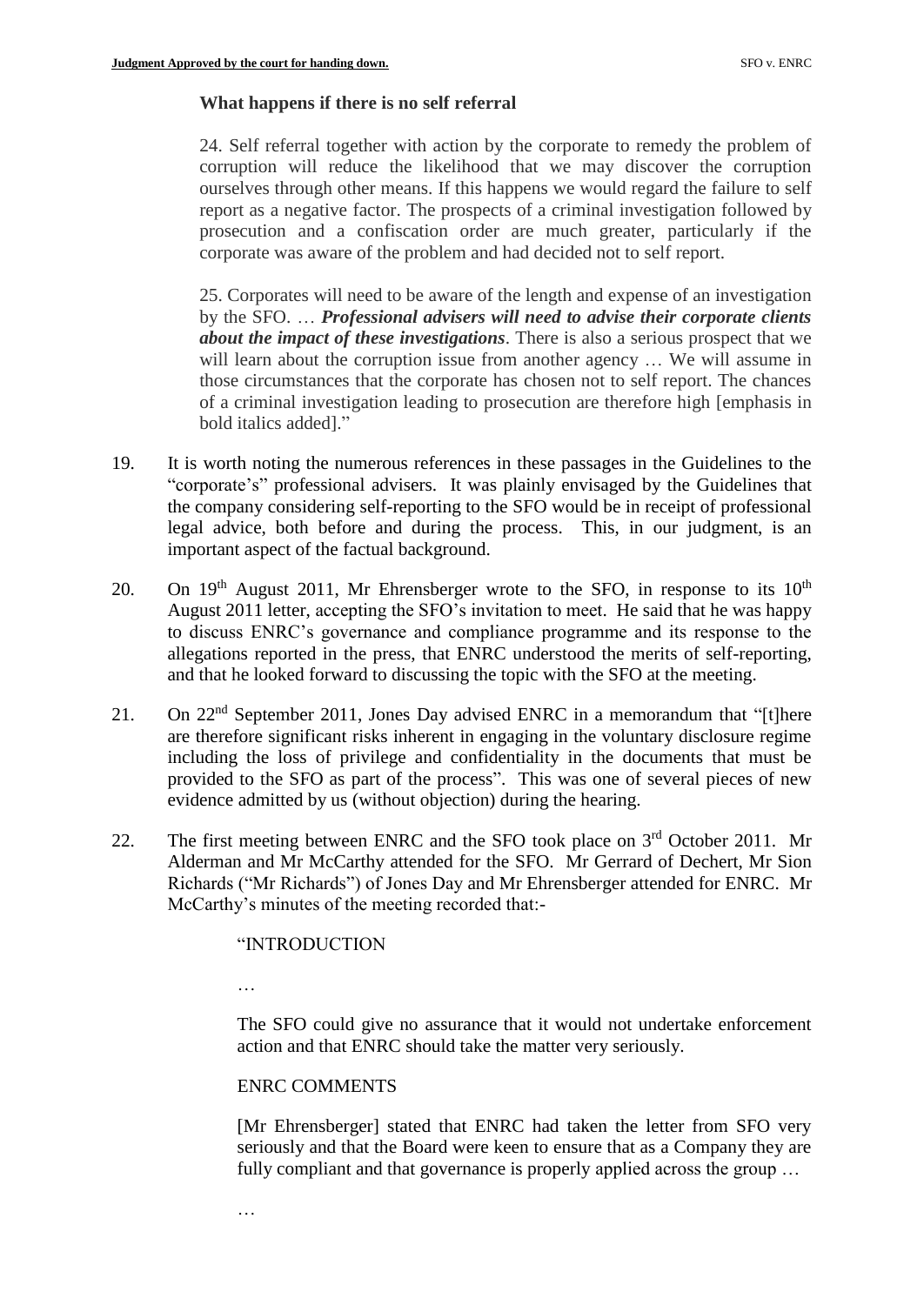A full risk assessment was being pursued, covering a range of different countries that ENRC was involved in. Interviews with staff on "the ground" are being pursued to understand how all aspects of the business work.

The SFO made the point that intelligence and information suggested that the company indicated the production of false statements and paperwork generally.

The SFO stressed that the company needed to show that there was a commitment to get behind the documents and to satisfy the SFO that the company had 'adequate procedures'.

…

The SFO invited [Mr Gerrard] to explain his role. [Mr Gerrard] confirmed that he was appointed by the Audit Committee [of ENRC] as part of their investigative policy …

A forensic analysis is taking place. They were reviewing a number of emails and DPA issues in Kazakhstan. They had been undertaking interviews and [Mr Gerrard] was looking to close enquiries in November. He will report to the company around his findings and the company were concerned about what exactly the SFO were worried about and where its focus was centred.

The SFO confirmed that it would not be advising the company. The company needed to satisfy the SFO that it has adequate procedures and were invited to make a disclosure at its earliest point.

…

The SFO will be proportionate and will need to speak with the company or its advisers on how we will get to the next level, once the Company Board have considered the issues.

#### **CONCLUSION**

The SFO made no assurances to the company that it would not take any other enforcement action.

The SFO made it clear that if the company were to make a self-disclosure it would be able to manage its discussion with the US Department of Justice. The company would need to consider how it would deal with any issue that it discovered that may have an impact on its FCPA obligations.

The company representatives were invited to present the position to the Board and to respond to the SFO with recommendations to take the matter forward."

23. It may be noted that ENRC had not at that stage decided that it would self-report under the Guidelines. It was continuing its investigations.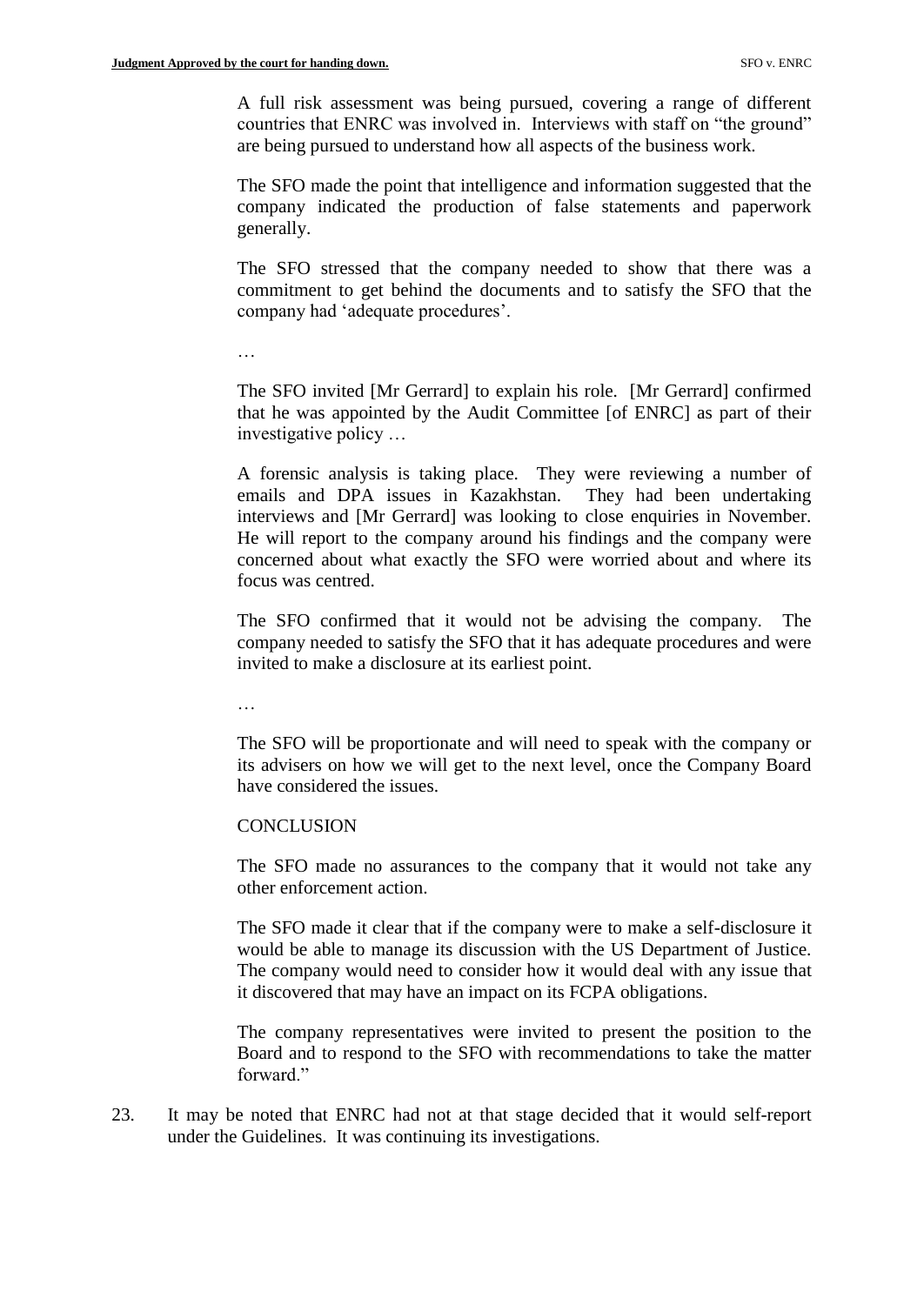- 24. On 7<sup>th</sup> October 2011, Mr McCarthy emailed Mr Alderman saying that he had just spoken to Mr Gerrard, who had said that ENRC (through him) would make a voluntary disclosure the following week. That, in fact, never happened.
- 25. On 9<sup>th</sup> November 2011, Mr Ehrensberger wrote to Mr Alderman and Mr McCarthy, informing them that he had met the previous day with ENRC's board of directors to seek their approval to (i) conduct further reviews of ENRC's operations and (ii) engage with the SFO regarding the results of those reviews, and that the board had been entirely supportive of his proposal.
- 26. On 30th November 2011, ENRC met again with the SFO. The meeting was attended by Mr Ehrensberger, Mr Gerrard of Dechert and Mr Richards of Jones Day for ENRC, and Mr Alderman, case manager Mr Mark Thompson ("Mr Thompson") and case lawyer Ms Hannah von Dadelszen ("Ms von Dadelszen") for the SFO. Ms von Dadelszen's meeting note of the following day recorded that:-

"… [Mr Gerrard] said that ENRC have literally an army of advisors on bribery act systems and procedures. The tests that have been undertaken on those systems have raised red flags. The company are keen to tackle the issue and be full and frank.

…

It was agreed that [Mr Gerrard] would meet with [Mr Thompson] and [Ms von Dadelszen] in December 2011 to discuss the scope of the review.

[Mr Alderman] appreciated that there were cultural issues within the company's business. Those issues could be discussed. After [the meeting in December 2011] we would then have another meeting to track progress with the red flags.

It was agreed that [Mr Gerrard] is the contact point [with the SFO]. [Mr Gerrard] confirmed that the investigation had been going for some months now. Phase 1 has been a books and records review. This has been done in Africa, the UK and Switzerland. Phase 2 will be a deeper review. FRA will help with that review.

[Mr Gerrard] said the specific work being done in Kazakhstan concerned an allegation from a whistleblower regarding SSGPO (a subsidiary). A large number of people are alleged to be involved. It is a corruption and fraud allegation. [Mr Gerrard] has not seen any substantive evidence confirming the allegations yet …".

27. The third meeting between ENRC and the SFO took place on 20<sup>th</sup> December 2011, and was attended by Mr Ehrensberger, Mr Gerrard and Mr Richards for ENRC, and Mr Thompson and Ms von Dadelszen for the SFO. By this time, some 20 of Dechert's interviews with ENRC staff had already taken place. Ms von Dadelszen's meeting note of 23rd December 2011 recorded that:-

"[Mr Ehrensberger] made the following comments:

- A board meeting was held on 9 December 2011;
- Anti corruption issues are a real focus of the board;
- [Mr Ehrensberger] has been given a mandate to disclose [to the SFO] anything he feels appropriate.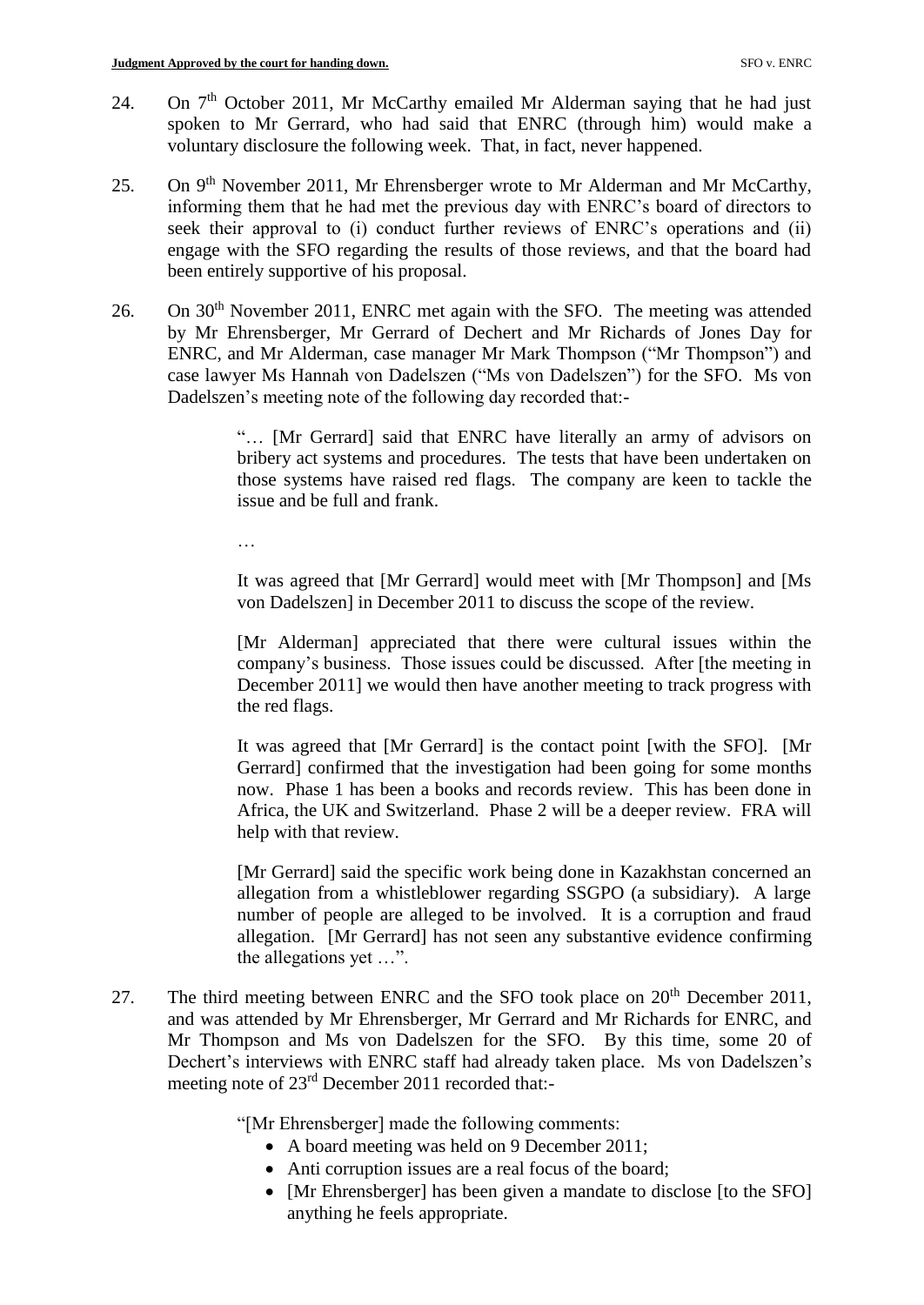…

Dick Gould [of the SFO ("Mr Gould")] then joined the meeting.

[Mr Gould] advised that timescales are very important and the onus is on the company to supply the relevant information.

[Mr Gerrard] was confident of "having something" within a month or two.

…

[Ms von Dadelszen] said the SFO would want something in writing. Perhaps by the end of February [2012].

[Mr Gerrard] said we have to find out what the issues are first. Can't currently put anything into writing.

[Mr Gould] suggested that the company put together a presentation for the end of February.

[Mr Gerrard] agreed and said a presentation would be fine. Will deal with investigation review, the plan, milestones, interviews and a timetable going forward …".

- 28. On 5th March 2012, Mr Gerrard and Mr Ehrensberger again met with the SFO. Using a 21-page PowerPoint presentation, Mr Gerrard informed the SFO of the status, current results and future timetable of Dechert's investigations. The presentation concluded that the next meeting between ENRC and the SFO was to be a "progress report" in May 2012.
- 29. That (fifth) meeting took place on  $10<sup>th</sup>$  May 2012, and was attended by Mr Mehmet Dalman ("Mr Dalman"), who had recently been appointed Chairman of ENRC, Mr Gerrard, and Messrs Thompson and Gould for the SFO. Mr Thompson's meeting note recorded that Mr Dalman informed the SFO of the ENRC board's commitment to transparency, co-operation and openness, to which end he had taken personal charge of the investigation work. Mr Thompson expressed concern that progress had been slow and that nothing substantive had yet been reported by ENRC to the SFO.
- 30. In early June 2012, Mr Thompson followed up this concern by requesting a further progress update meeting with ENRC. That meeting took place on 18<sup>th</sup> June 2012, and was attended by ENRC's deputy general counsel Mr Simon Zinger ("Mr Zinger"), Mr Gerrard, and Messrs Thompson and Gould for the SFO. Mr Thompson's meeting note of the same day recorded that:-

"[Mr Thompson] said he had concerns because it was the middle of June and no substantive report had been made. If the investigation had stalled or been obstructed this would be regarded very negatively. For a civil settlement to be entertained, it was essential that the investigation findings were disclosed in the near future …

…

[Mr Gould] said that the process had already taken too long and if [Mr Gerrard's] investigation was being restricted in scope then the inevitable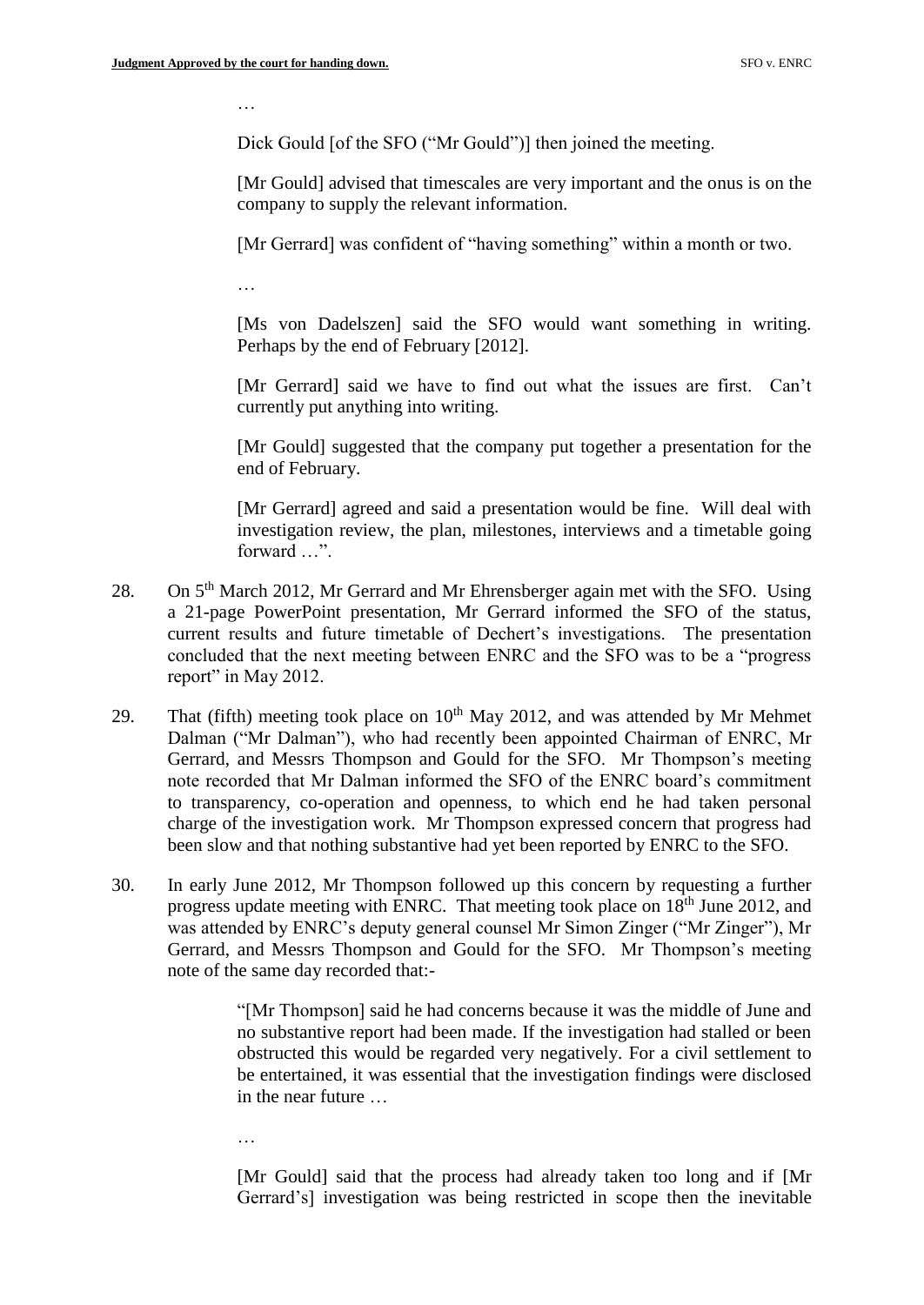outcome would be a recommendation that a criminal investigation be commenced by the SFO …

[Mr Gould] also said that ENRC should consider submitting a proposal for the disposal of the case by way of settlement when they finalise their report …

…

[Mr Gerrard] then outlined progress made in respect of the Kazakhstan investigation … [He] said that progress had been good and they had almost finished …

In respect of Africa, [Mr Gerrard] said that progress had been limited … there were problems with the company's fragmented IT architecture …

[Mr Thompson] asked further questions about the progress of the work. [Mr Gerrard] said that he was now reporting to the Special Investigation Committee and that Jones Day were no longer involved. The committee comprises … Mr Dalman, Terence Wilkinson (senior independent director) [("Mr Wilkinson")] and [Mr Ehrensberger]. [Mr Gerrard] is going to suggest that [Mr Zinger] replaces [Mr Ehrensberger].

There was a discussion about the next steps and the timetable to be adopted. [Mr Gerrard] said that he felt that this was still a case where a settlement could sensibly be reached …".

- 31. On 20<sup>th</sup> July 2012, there was a further meeting between ENRC (Mr Dalman, Mr Wilkinson, Mr Zinger, Mr Gerrard and Mr Duthie) and the SFO (Messrs Thompson and Gould). Mr Gerrard gave a detailed update on the progress of his investigations, with reference to a 61-page PowerPoint presentation. That presentation set out ENRC's "investigation team", which by this time included Mr Alasdair Simpson ("Mr Simpson") of Addleshaw Goddard LLP ("Addleshaws") as "special advisor" to the Special Investigation Committee. It explained that, in relation to the Kazakhstan investigation, 80 employees had so far been interviewed, and 522,361 electronic documents and 89 lever arch files of hard copy documents reviewed. It also set out the scope and timetable of the Africa investigation, and confirmed that FRA's books and records review was in the final stages. Finally, it emphasised ENRC's "commitment to [a] full and frank process".
- 32. On 9th October 2012, the SFO withdrew the Guidelines and changed its approach to corporate self-reports. The new guidelines included the statement that "[a]ll supporting evidence including, but not limited to emails, banking evidence and witness accounts, must be provided to the SFO's Intelligence Unit as part of the selfreporting process". The judge described the change (at paragraph 23 of her judgment) as moving "the focus back towards the role of the SFO as a prosecutor, reflecting a policy shift by the incoming Director of the SFO, David Green QC".
- 33. The next meeting between ENRC and the SFO took place on 28<sup>th</sup> November 2012, and was attended (amongst others) by Mr Dalman, Mr Gerrard, Mr Duthie, Mr Simpson and Mr Thompson. Mr Gerrard gave a further progress update with the aid of a PowerPoint presentation. That presentation stated ENRC's "commitment to full transparency", that ENRC was "fully committed to 'doing the right thing'", ENRC's "commitment to [a] full and frank process", and that Dechert would "report fully to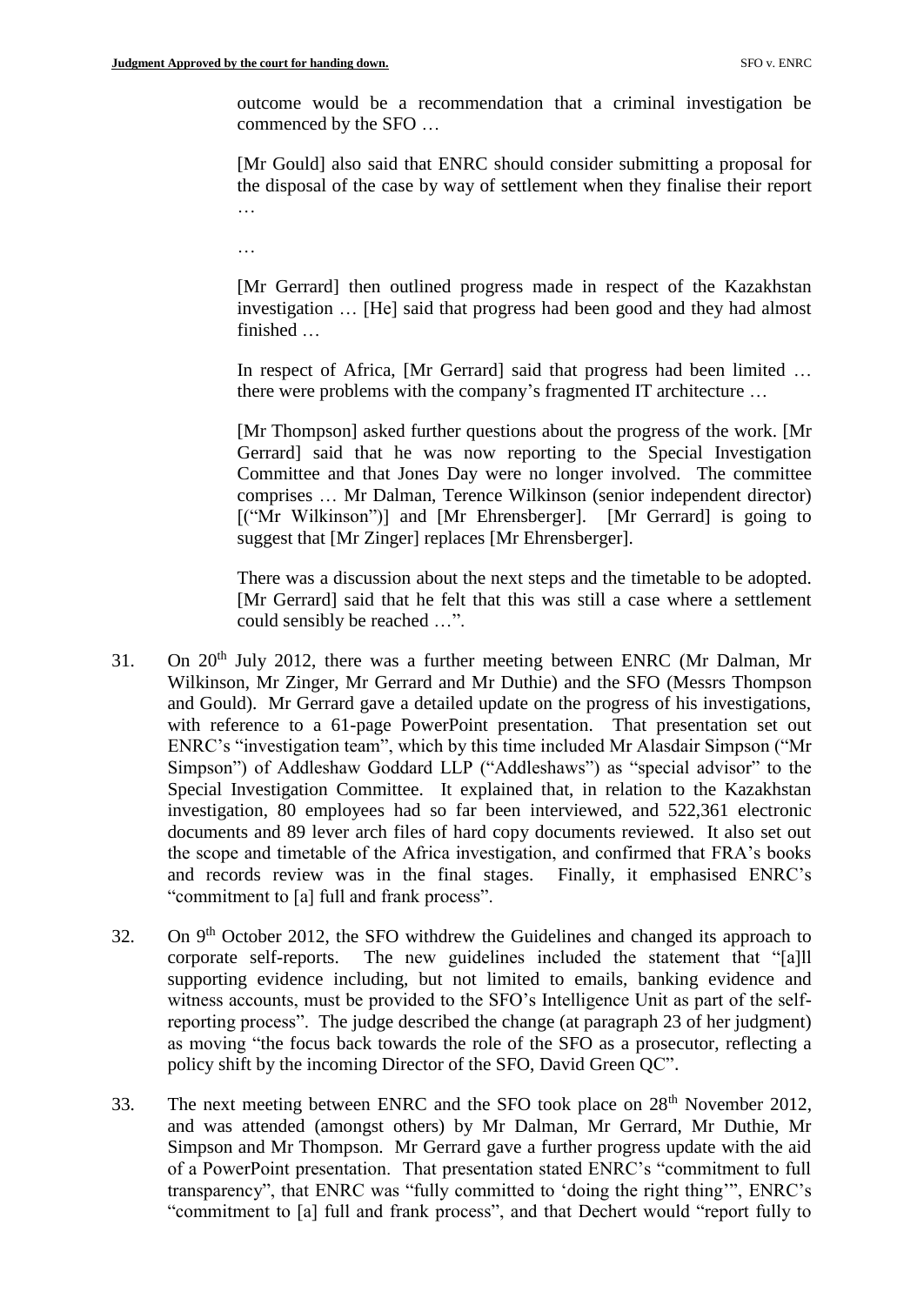the SFO in due course". It concluded by again affirming ENRC's "continued commitment to [a] full and frank process".

34. On 12<sup>th</sup> December 2012, Dechert wrote a letter to Mr Gould saying that:-

"As you are aware we have prepared a draft report regarding our investigation into SSGPO, a subsidiary of ENRC.

ENRC entered into a corporate self-report process with the SFO under:

- *the Attorney General's Guidelines on Plea Discussions in Cases of Serious or Complex Fraud* dated 18 March 2009; and
- *the Approach of the Serious Fraud Office to Dealing with Overseas Corruption* dated 21 July 2009.

We note that the SFO restated its approach to corporate self-reports on 9 October 2012 …

Given the restatement, we would like confirmation that ENRC is still part of the corporate self-reporting process prior to Dechert submitting our report on SSGPO. Any report submitted by Dechert to the SFO will be submitted under a limited waiver of legal professional privilege for the purposes of the corporate self report only.

Should an equitable settlement not be reached between the SFO and ENRC, please confirm that it is accepted that the report will not be used by the SFO as evidence of any wrongdoing or in any criminal proceedings against either ENRC, any subsidiary of ENRC or any employee or director of ENRC or its subsidiaries."

That was the first time that ENRC or its advisers had expressly said to the SFO that they considered ENRC to be in a self-reporting process, and also the first mention to the SFO of legal professional privilege. The SFO submitted, in relation to this document, that it was clear at some point between 2011 and 2012 that self-reporting was actually taking place, and that nobody would have dreamt at that stage that ENRC would refuse to disclose its interview notes to the SFO.

35. On 21st January 2013, Mr Patrick Rappo ("Mr Rappo"), the SFO's head of Bribery and Corruption Business Area, replied to Mr Gerrard. He said that the SFO did not consider that ENRC had entered the self-reporting process, because the company had not yet made any report of wrongdoing. In relation to ENRC's claim to privilege and the way in which the SFO intended to use the Dechert report, he said the following:-

> "It is a matter for ENRC and its legal advisers as to which, if any, elements of the reports are covered by [legal professional privilege], and whether they waive any privilege that may attach.

> However please be aware that in assessing whether a company has adopted "a genuinely proactive approach" the Guidance on Corporate Prosecutions states that "the prosecutor needs to establish whether sufficient information about the operation of the company in its entirety has been supplied … This will include making witnesses available and disclosure of the details of any internal investigation".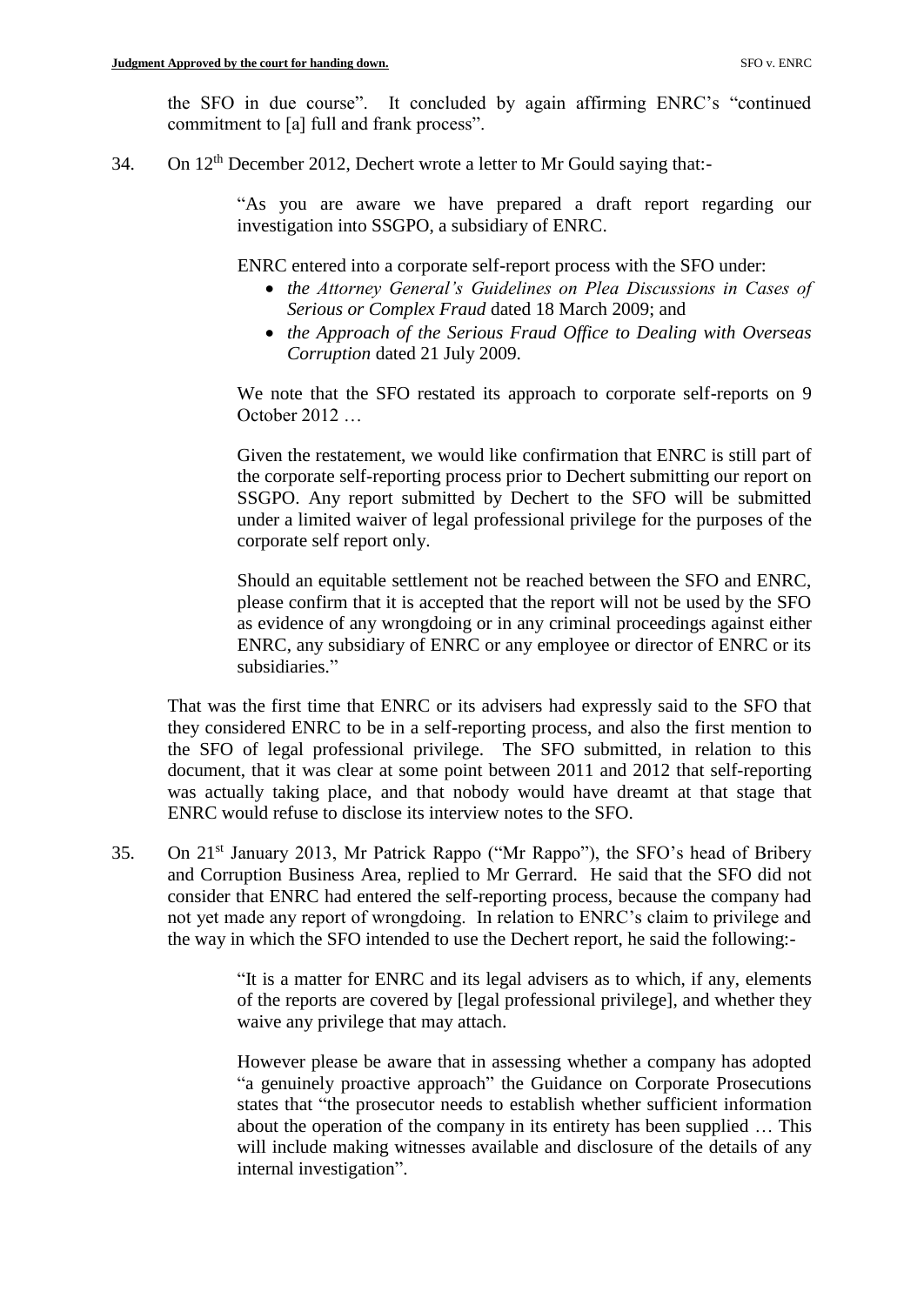In light of the fact that we have not seen these reports, no assurances can or will be given ... that we accept [they are] subject to [legal professional privilege] …

No assurances can or will be given at this stage as to what use the SFO will make of any report that may be provided to it.

The SFO cannot and will not give any assurance in relation to underlying material, or evidence, upon which the reports are based, or which is provided in support of the reports.

We are concerned at the apparent lack of progress ...

Therefore if we do not receive your report on Kazakhstan by close of business on Thursday 31 January 2013, we will have no option but to open a [formal] criminal investigation [under section 1(3) of the CJA 1987] into ENRC's activities there, with a view to the exercise of our investigative powers.

Assuming your report is received, we can agree a timeline for … the report in relation to [the African country]."

36. On 29th January 2013, Mr Dalman responded to Mr Rappo's letter in the following terms:-

> "I am both concerned and disappointed with your letter, in particular, your comments regarding the corporate self-reporting process. Dechert have been engaged to conduct an independent in depth investigation exercise, to which the company has devoted a very substantial amount of management time and resource at all levels, and alongside this we have been engaged in an ongoing programme considering and implementing appropriate remedial actions. The SFO have of course been kept well briefed along the way …

> You will be able to gauge the volume of work that has been carried out when you read the draft report dated 12 December 2012 in respect of Kazakhstan (in the form requested in your letter) that we intend to deliver to you on or before 31 January 2013.

> In relation to Africa, that extensive investigation is continuing, fully supported by me and the Board … We look forward to engaging with you on the timetable for submission of that report.

> It remains our prime objective to reach an equitable settlement … and we want to engage with you to discuss a settlement in relation to Kazakhstan as soon as appropriate."

- 37. On 30th January 2013, Mr Gerrard wrote to Mr Rappo in similar terms, enclosing the draft report on Kazakhstan referred to by Mr Dalman above.
- 38. On 28th February 2013, Dechert submitted to the SFO its final report on the Kazakhstan investigation, which ran to some 470 pages.
- 39. On 14th March 2013, Mr Gerrard presented his findings from the Africa investigation to the ENRC board.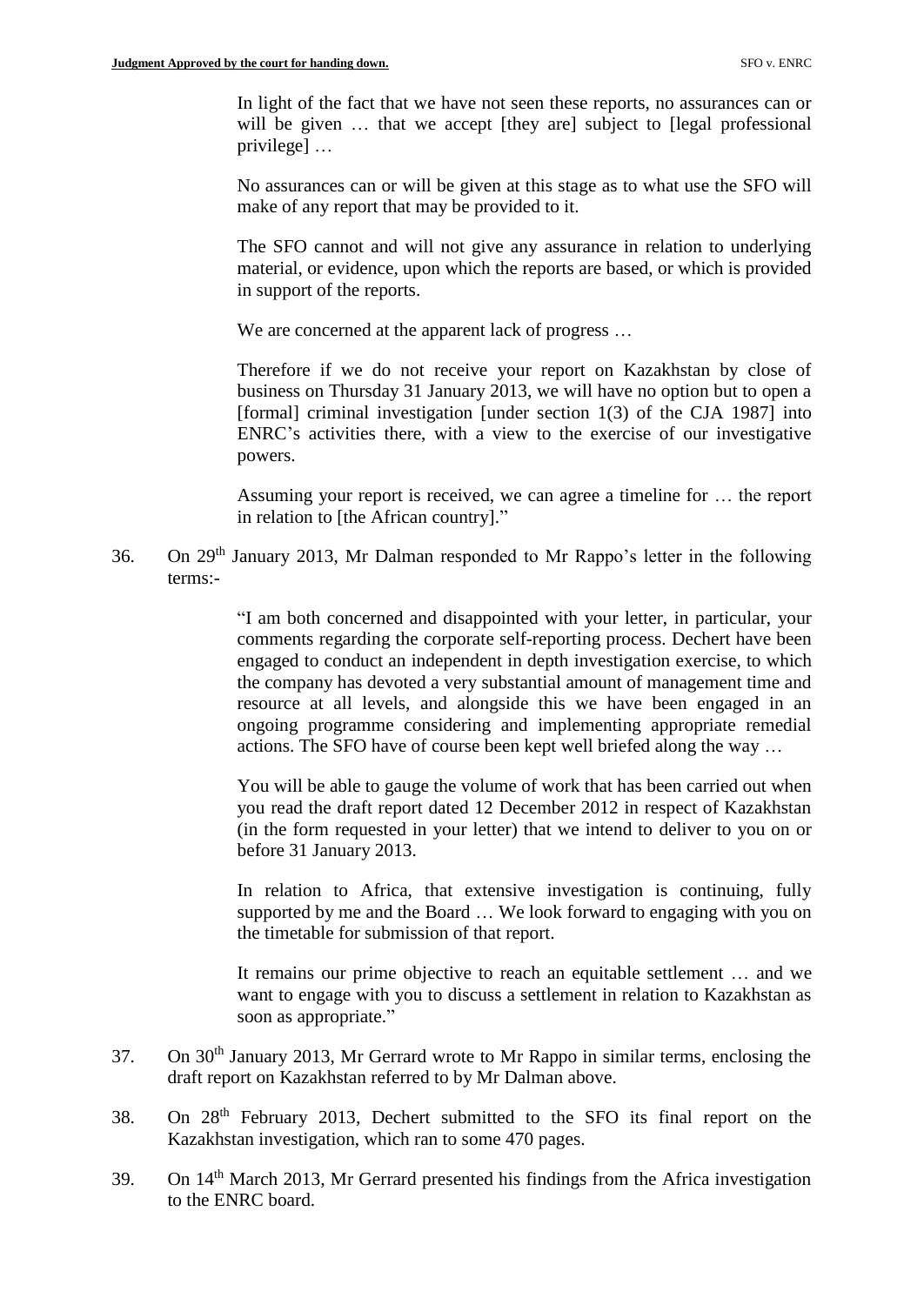- 40. On 27th March 2013, ENRC terminated Dechert's retainer and engaged Fulcrum Chambers to represent it. On the same day, there was a meeting between ENRC and the SFO, at which the SFO was informed of ENRC's change in legal team, and also of a pending board reshuffle in which several senior personnel were to leave ENRC.
- 41. On 28th March 2013, the SFO served on Mr Gerrard a notice under section 2A(1) of the CJA 1987, informing him that the Director was determining whether to start an investigation into ENRC, as it appeared that a corruption offence may have taken place, and requiring him to produce documents relevant to that determination by  $8<sup>th</sup>$ April 2013. A notice of  $8<sup>th</sup>$  April 2013 extended that deadline to  $27<sup>th</sup>$  April 2013.
- 42. On 25<sup>th</sup> April 2013, the SFO announced that the Director had accepted ENRC for criminal investigation. Accordingly, Mr Gould wrote to Mr Gerrard informing him that the section  $2A(1)$  notice was withdrawn and that a notice under section  $2(3)$  of the CJA 1987 would shortly be served. There followed, between  $25<sup>th</sup>$  April and  $8<sup>th</sup>$ October 2013, a series of section 2(3) notices addressed to Mr Gerrard, Mr David Williams QC of Fulcrum Chambers, and Sir Paul Judge who was a non-executive director of ENRC. These notices led to ENRC asserting legal professional privilege in relation to the Documents, and the current dispute ensued.
- 43. Ultimately, on 2<sup>nd</sup> February 2016, the SFO issued a Part 8 claim against ENRC for a declaration that documents in four specific categories were not "information or … any document which ENRC would be entitled to refuse to disclose or produce on grounds of legal professional privilege in proceedings in the High Court" within the meaning of section 2(9) of the CJA 1987. The SFO's pleaded case was that neither litigation privilege nor legal advice privilege attached to the documents in the first place, not that any privilege had been waived.
- 44. After a four-day trial at which oral evidence was called, Andrews J made an order dated  $12<sup>th</sup>$  May 2017 declaring in the terms sought that the documents in the first, second and fourth categories as described in paragraph 26 of the Particulars of Claim were not privileged.

## Andrews J's judgment

- 45. After her introduction, the judge explained the SFO's self-reporting regime, the Guidelines and the 2012 Guidelines that replaced them. Importantly, she said at paragraph 24 that it was unnecessary to consider whether ENRC was in fact engaged in a self-reporting process, because this would not be inconsistent with ENRC contemplating that there was a real prospect of prosecution.
- 46. The judge then set out the four categories of Documents as follows:-

## "*Category 1*

26. This category comprises notes taken by Dechert of the evidence given to them by individuals (including employees and former employees or officers of ENRC and of its subsidiary companies such as SSGPO; their suppliers; and other third parties with whom they had dealings) when asked about the events being investigated. 184 documents have been identified as falling within this category, created in the period from 10 August 2011 to 25 March 2013 …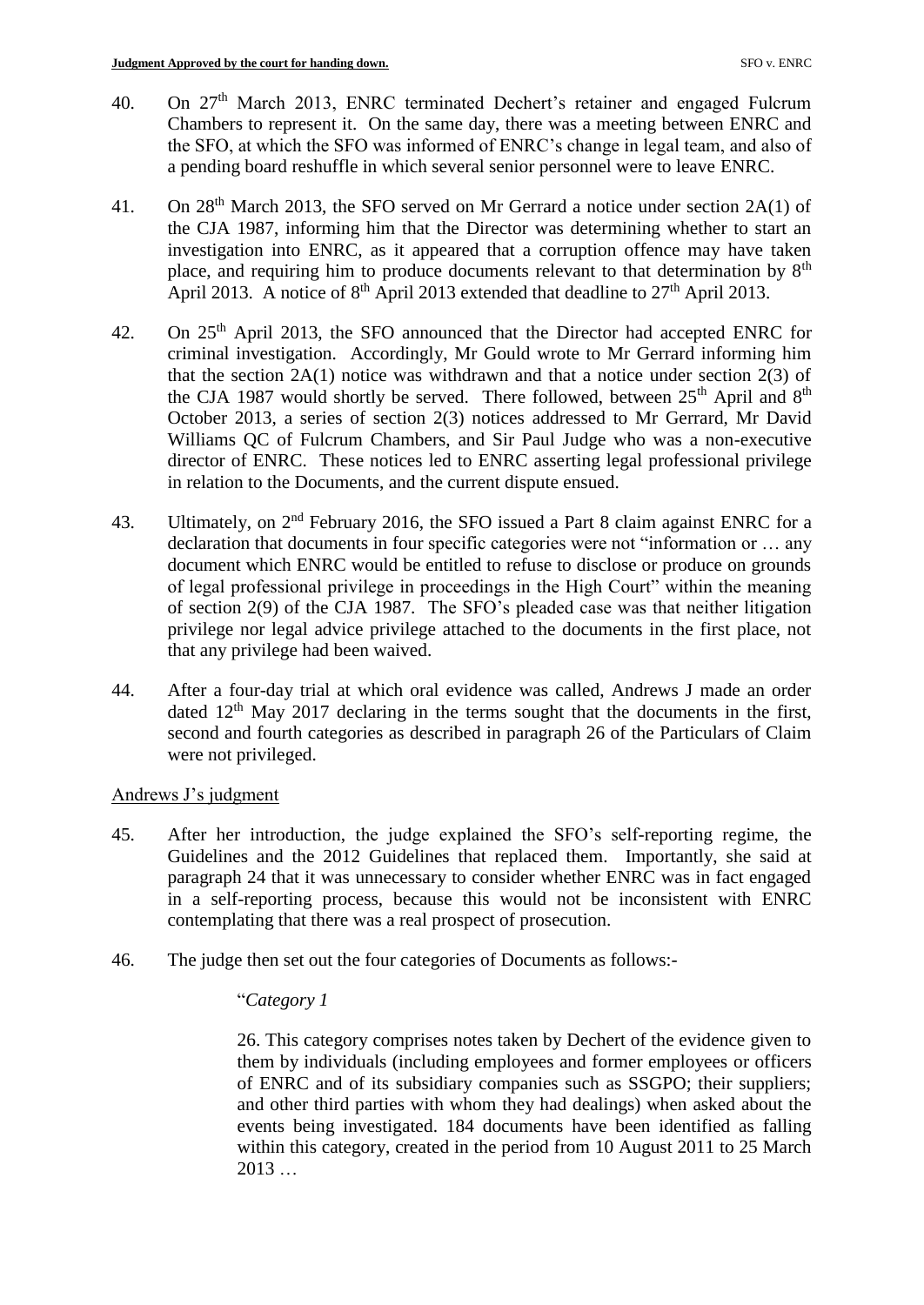27. 85 individuals were interviewed in respect of the Kazakhstan investigation …

#### *Category 2*

29 This category comprises materials generated by [FRA] as part of [the] "books and records" reviews they carried out in London, Zurich, Kazakhstan and Africa … The books and records work started on 12 May 2011 and continued until at least 11 January 2013.

30 The parties have agreed that the present claim in relation to Category 2 is concerned only with ENRC's claim to litigation privilege in respect of this class of documents, and that ENRC retains the right to claim legal advice privilege in respect of any individual document falling within this category. These proceedings will therefore not determine whether any prospective claim for legal advice privilege in respect of specific documents falling within Category 2 would be justified. ...

#### *Category 3*

32 This category comprises documents indicating or containing the factual evidence presented by [Mr Gerrard] to ENRC's Nomination and Corporate Governance Committee and/or the ENRC Board on 14 and 15 March 2013. …

#### *Category 4*

34 This comprises 17 documents referred to in a letter dated 22 August 2014 sent to the SFO by Fulcrum Chambers …

35. Of these documents, 9 are said to comprise the FRA reports (or appendices thereto) and therefore litigation privilege is asserted on the same basis as for the Category 2 documents. A further 6 of these documents are said to be e-mails or letters "enclosing copies of the FRA books and records reports, or otherwise relating to FRA's books and records work" … The claim to LPP in respect of these documents will therefore stand or fall with the claim in respect of the Category 2 documents.

36. The final two documents in Category 4 are e-mail communications between [Mr Ehrensberger] of ENRC and a senior ENRC executive, dated 5 and 6 October 2010, which on ENRC's case "record requests for, and the giving of, legal advice by a qualified lawyer acting in the role of a lawyer, and accordingly are subject to legal advice privilege". Mr Ehrensberger, a qualified Swiss lawyer, was employed by ENRC at that time as its Head of Mergers and Acquisitions. He had previously been its General Counsel, a role which he resumed on 1 July 2011."

47. The judge then dealt briefly with the burden of proof and nature of evidence generally required to establish legal professional privilege. She explained that ENRC was unable to adduce evidence from those whose state of mind was in issue, nor from Mr Gerrard, but said that she had some sympathy for the position in which the company found itself and, in any event, had to make her decision based on the evidence that was available.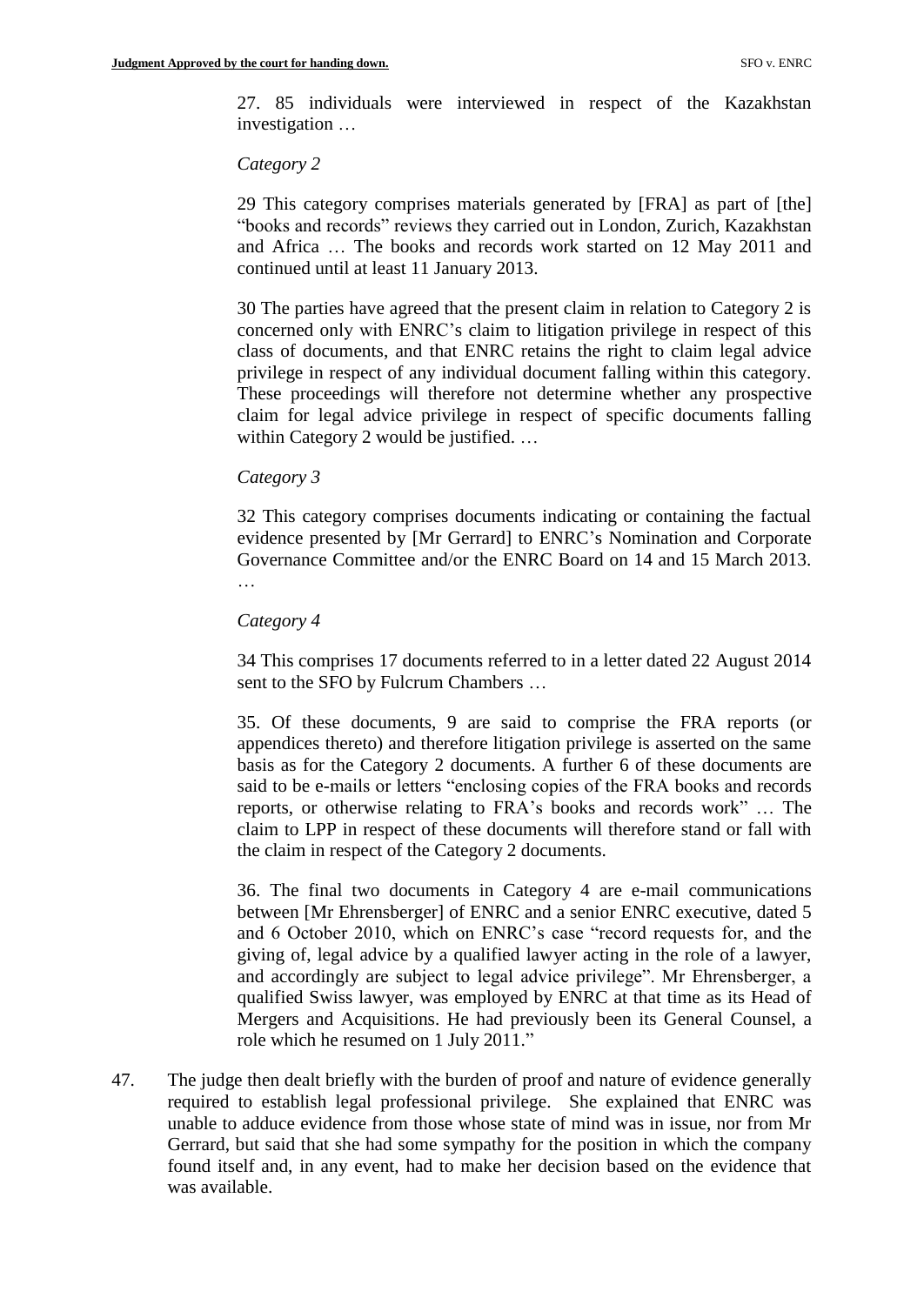48. The judge then considered the law on litigation privilege, noting at paragraph 54 the trend in the authorities strictly confining its ambit. She cited *Bailey v. Beagle Management Pty Ltd* [2001] FCA 185 ("*Bailey v. Beagle*"), a decision of the Federal Court of Australia, in relation to which she said that:-

> "59. … I was referred by Mr Fisher QC, on behalf of the SFO, to [*Bailey v. Beagle*] … The judge, Goldberg J, decided that a document had been brought into existence for the purpose of being given to the opposing party (a trustee) in order to persuade him that a proposed settlement was an appropriate financial settlement. He held that the document was not subject to litigation privilege. He made these observations at para 11:

"One has to be careful about the use of the phrase 'brought into existence for the purpose of the conduct of the litigation', as a distinction should be drawn between bringing a document into existence for the purpose of conducting litigation by a party on the basis that the document will not be shown to the other party … and a document brought into existence during the course of litigation for the purpose of settling the litigation, which is intended to be shown to the other party. Properly characterised, it is not correct to say that a document is brought into existence for the purpose of conduct of litigation, and so is privileged from production, if it is brought into existence, albeit to try and settle the litigation, but for the purpose of being shown to the other side."

I respectfully agree with and adopt that analysis, which must apply with equal force in a situation such as this, where litigation has not commenced.

60. As that case illustrates, advice given in connection with the conduct of actual or contemplated litigation may include advice relating to settlement of that litigation once it is in train. The conduct of ongoing proceedings embraces litigation tactics, and must include bringing them to an end by agreement short of trial. It would make no sense to deny litigation privilege to, for example, a report of an actuary or accountant dealing with quantum which is intended to assist solicitors to advise their client whether to accept or reject an offer made under [CPR Pt 36.](https://login.westlaw.co.uk/maf/wluk/app/document?src=doc&linktype=ref&context=15&crumb-action=replace&docguid=I0E62E610E45011DA8D70A0E70A78ED65)

61. However, I reject ENRC's submission that by parity of reasoning, litigation privilege extends to third party documents created in order to obtain legal advice as to how best to *avoid* contemplated litigation (even if that entails seeking to settle the dispute before proceedings are issued). There is no authority cited in support of that proposition, and it selfevidently contradicts the underlying rationale for the privilege. Equipping yourself with evidence to enable you to conduct your defence free from the risk that your opponent will discover how you are preparing yourself … is something entirely different from equipping yourself with evidence that you hope may enable you (or your legal advisers) to persuade him not to commence proceedings against you in the first place."

49. The judge then turned to consider the law on legal advice privilege. In relation to how the "client" is defined for this purpose, she said the following:-

> "70. The question of who was the "client" … did not directly arise … in [*Three Rivers (No. 5)*]. However, the judgment of the Court of Appeal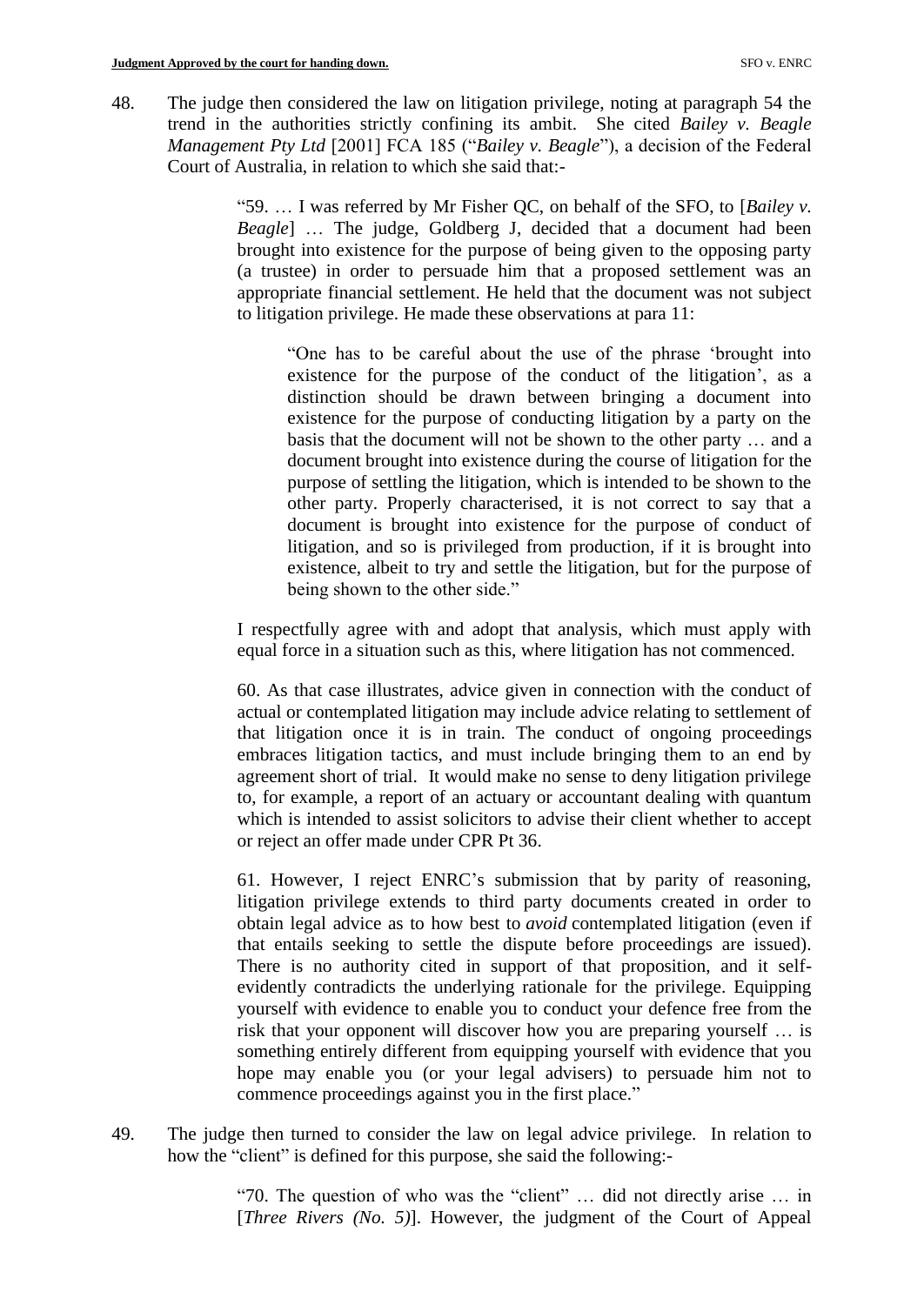supports the proposition that where the party asserting privilege is a corporate entity, legal advice privilege attaches only to communications between the lawyer and those individuals who are authorised to obtain legal advice on that entity's behalf. Communications between the solicitors and employees or officers of the client, however senior in the corporate hierarchy, who do not fall within that description will not be subject to legal advice privilege.

…

72. Mr Lissack [counsel for ENRC] relied on the way in which the judgment in the *Three Rivers (No. 5)* case was interpreted by the Court of Appeal of Singapore in the case of *Skandinaviska Enskilda Banken AB (Publ) v Asia Pacific Breweries (Singapore) Pte Ltd* [2007] 2 SLR 367 [the "*Enskilda Bank* case"] …

73. … However … [t]he narrower interpretation, consistent with [*Three Rivers (No. 5)*], is that the employee must be authorised to seek/obtain the legal advice that is the reason for the communication … If and to the extent the Singapore court was adopting the wider interpretation, namely, that even if the employee is only authorised to provide the solicitors with information that would equip them to give legal advice to others within the company, that is a communication "for the purpose of obtaining legal advice", that was the proposition which the Court of Appeal expressly rejected.

…

81. In [*In Re RBS Rights Issue Litigation* [2016] EWHC 3161 (Ch) ("*RBS*")] … Hildyard J concluded … that the decision in *Three Rivers (No. 5)* was based on principles of general application, which … remain binding law in England and Wales. He said, and I agree, that this was confirmed by the way that the decision was attacked by counsel and analysed by the House of Lords in *Three Rivers (No. 6)* [*Three Rivers District Council and Others v.*  Governor and Company of the Bank of England (No. 6) [2004] UKHL 48 ("*Three Rivers (No. 6)*")].

…

86. Mr Lissack submitted that the decision of Hildyard J was wrong and … inconsistent with … the correct interpretation of [*Three Rivers (No. 5)*]. He did not suggest that that case was wrongly decided, only that it was misunderstood. He submitted that if the solicitor is retained … to carry out certain investigations in order to provide the company with legal advice, and that requires him to speak to persons other than the directly instructing body within the company, the substance of his communications with those persons is governed by legal advice privilege.

87. I cannot accept that submission, which in my judgment is both contrary to authority and wrong in principle…

…

90. As Hildyard J succinctly put it at para 64 in [*RBS*], "the fact that an employee may be authorised to communicate with the corporation's lawyer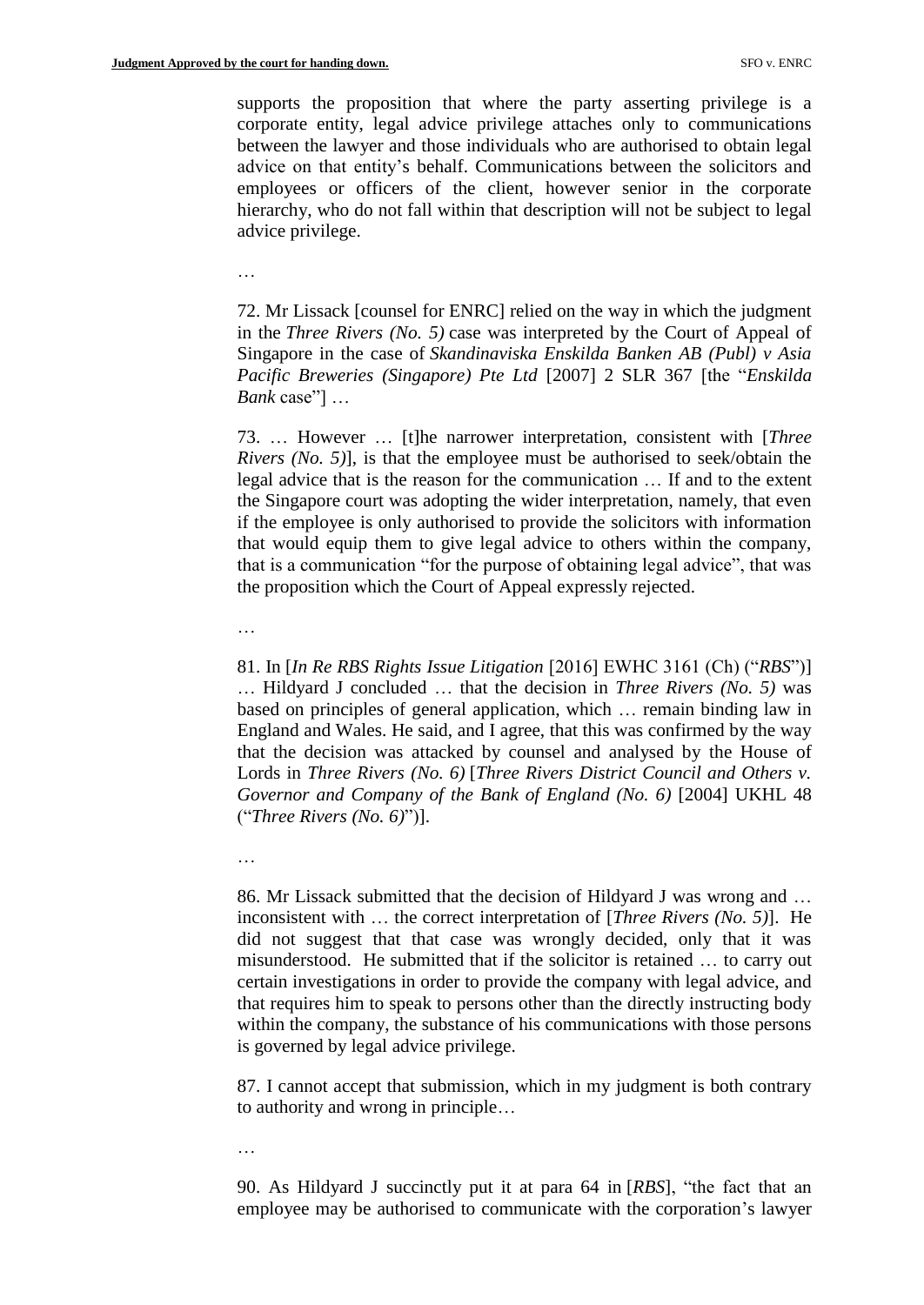does not constitute that employee the client or a recognised emanation of the client". I agree … The information coming from the employee to the lawyer cannot be equated with instructions or information emanating from the client unless he has been tasked by the client with seeking or obtaining the legal advice on the client's behalf.

91. I would have reached that decision as a matter of principle in the absence of the decision of Hildyard J, but I am fortified in my conclusion by his analysis in [*RBS*] and the conclusion he reaches at para 93 …

…

93. On the current state of the law, the decision in [*RBS*] is plainly right, and there is no justification for my departing from it. Given the tenor of the authorities, including [*Three Rivers (No. 5)*], if there is to be any change of approach to bring the law in this jurisdiction into line with the more liberal approach adopted in other jurisdictions, it will have to be made by the Supreme Court or by Parliament."

50. Finally on the law, the judge dealt with the principles governing privilege attaching to lawyers' work product, a sub-species of legal advice privilege. She concluded at paragraph 97 that:-

> "97. In my judgment, the approach taken by Warren J [in *Stax Claimants v. Bank of Nova Scotia Channel Islands Ltd* [2007] EWHC 1153 (Ch)] and Hildyard J [in *RBS*] is right, and the protection afforded to lawyers' working papers is justified if, and only if, they would betray the tenor of the legal advice. A verbatim note of what the solicitor was told by a prospective witness is not, without more, a privileged document just because the solicitor has interviewed the witness with a view to using the information that the witness provides as a basis for advising his client. In other words, the client cannot obtain the protection of legal advice privilege over interview notes that would not be privileged if he interviewed the witness himself, or got a third party to do so, simply because he procured his lawyer to interview the witness instead."

- 51. The judge then dealt with the facts at paragraphs 98-148. It is worth highlighting the following findings of fact that she made.
- 52. In relation to the period before the SFO contacted ENRC on 10<sup>th</sup> August 2011, the judge found that:-

"102. … There is no evidence that in the period from the date of the Camrose acquisition in 2010 to around early April 2011, even whilst the litigation with First Quantum was being fought in the full glare of publicity, anyone at ENRC feared that any such investigation into the African acquisitions would uncover evidence of any behaviour by ENRC that could come anywhere near crossing the threshold for a prosecution to be initiated, still less evidence that such a prosecution was reasonably in contemplation.

…

104. DLA Piper's role was purely investigatory: their job was to find the facts and report on them to ENRC. The fact that a fact-finding investigation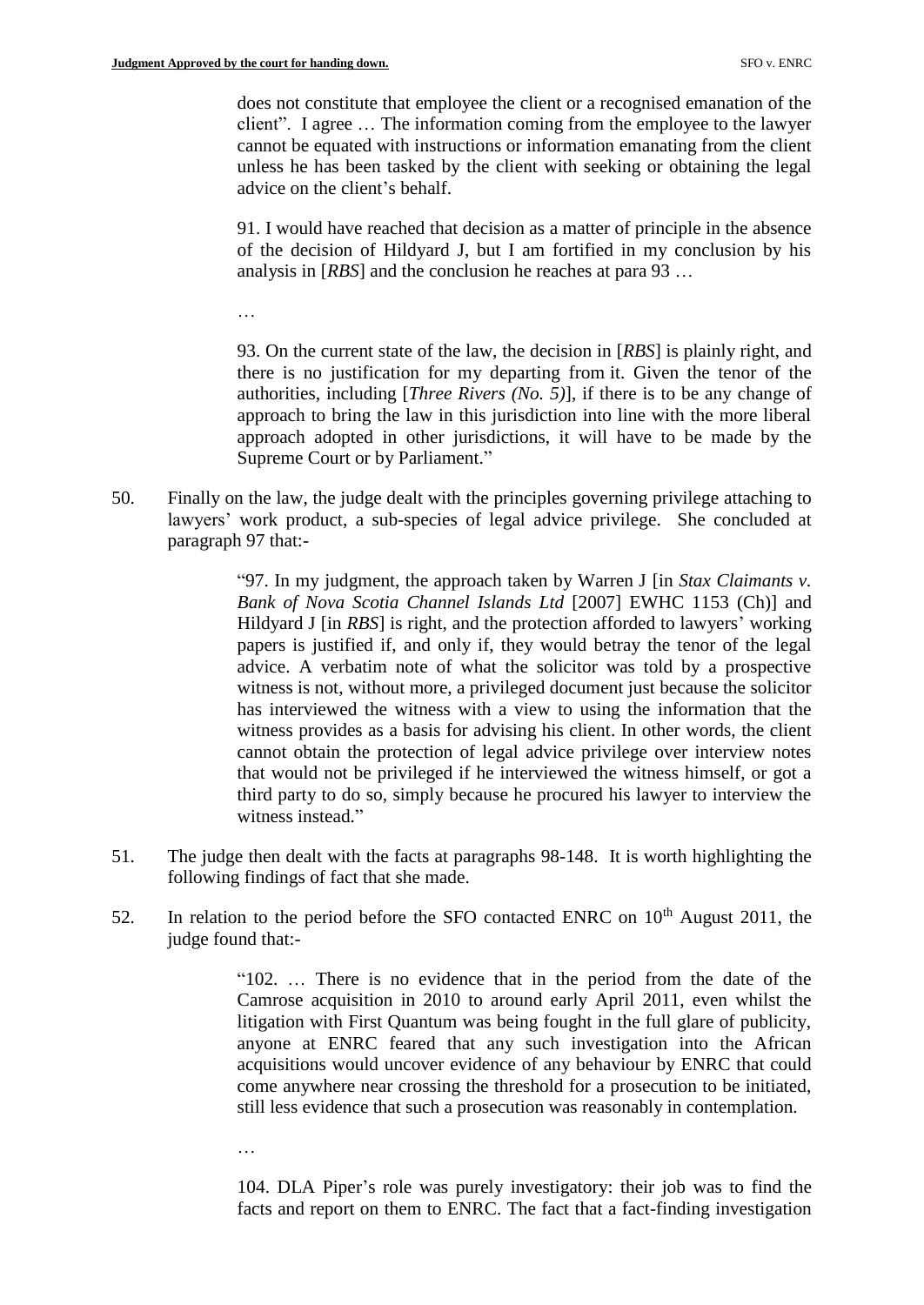was commissioned with a view to ENRC obtaining legal advice on what to do once the facts were known, does not mean that the information provided to the investigators by third parties would be subject to litigation privilege …

105. … There is no evidence that on receipt of the whistleblower report, the Board anticipated that the SFO would prosecute ENRC or any of its officers (even if what was alleged turned out to have some truth in it). Taken at its highest, the evidence suggests that the Board and the audit committee were concerned about the prospect of a formal SFO *investigation* into the affairs of ENRC and SSGPO if the SFO ever got wind of these allegations.

…

113. … Mr Spendlove and Mr Duthie refer in their evidence to the provisions of the Companies Act [2006] relating to specific records that must be kept by a company, and to the fact that failure to keep them is a criminal offence. The Head of Compliance was concerned that if inadequacies were found in the books and records, this could be used as a "Trojan horse" to enable the authorities to look more closely at the affairs of ENRC … I am satisfied on the totality of the evidence that the work that FRA was engaged to undertake at that stage was essentially compliancerelated; it was designed to ascertain whether there were any such deficiencies, and to report upon them, so that ENRC could put its house in order if necessary.

…

118. Of course, it was always possible that the internal investigation into the allegations relating to SSGPO would turn up information which, if it ever came to the attention of the SFO, might result in criminal proceedings; but at that stage the investigation had not yet done so, and on the evidence before me, whether it would or not remained a matter of pure speculation. Objectively, criminal proceedings were not even a "distinct possibility", let alone a real prospect—at most, they were one of a range of hypothetical outcomes from a hypothetical future SFO criminal investigation."

53. Regarding the dialogue between ENRC and the SFO from 10<sup>th</sup> August 2011 onwards, the judge found that:-

> "129. Between 26 September 2011 and March 2013 there were over 30 meetings and discussions between ENRC and/or Dechert and the SFO, during which Mr Gerrard and Mr Ehrensberger, among others, repeatedly assured the SFO that ENRC was committed to engaging openly with the SFO and giving them its full co-operation, and that they had a mandate from ENRC's Board to do so. There were three major presentations to the SFO in Dechert's offices, on 5 March 2012, 20 July 2012 and 28 November 2012, mainly focusing on Kazakhstan. There is evidence that the report into Kazakhstan was reviewed by Addleshaws for some considerable period before it was submitted to the SFO in December 2012. However, the SFO was never told about the results of Dechert's investigations into ENRC's African acquisitions.

…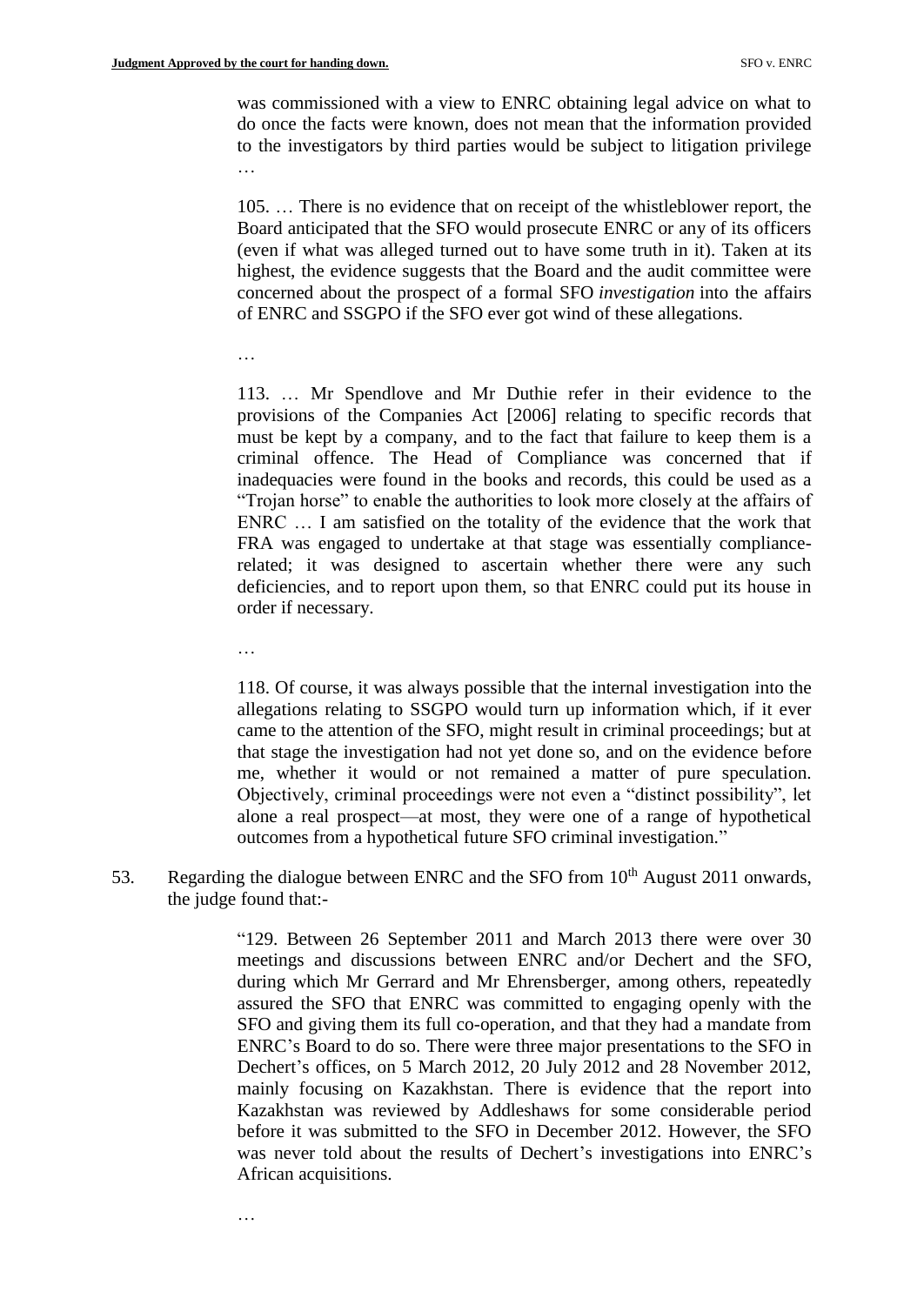135. On 9 November 2011 Mr Ehrensberger wrote a letter to the SFO … There is no ambiguity about that letter. The message that it conveys is that ENRC is going to carry out further investigations of its operations (i.e. in addition to the ongoing review of the whistleblower allegations pertaining to Kazakhstan) and share the results of those investigations with the SFO. In context, this could only be a reference to an investigation of the African acquisitions. Mr Ehrensberger was promising the SFO that, when the results of the internal investigation were obtained, ENRC would share them with the SFO and engage fully with the SFO in respect of whatever information emerged. Obviously, there could be no meaningful engagement if the results of the further investigations were not shared. It must have been intended by ENRC, at least at that stage, that whatever Dechert found out from the individuals to whom it spoke in the course of its investigations would be passed on in due course to the SFO, whether or not it evidenced wrongdoing."

54. The judge concluded her factual summary by saying the following, in relation to how she would approach the claim:-

> "147. Although it would be possible, with the benefit of hindsight, to put a less charitable interpretation on ENRC's behaviour during the period of dialogue with the SFO, no evidence has been adduced to support the thesis that ENRC and Mr Gerrard were pretending to engage in the selfreporting process to keep the SFO at bay … I will therefore approach the claim for LPP on the basis that ENRC and Mr Gerrard were acting in good faith throughout, and that they meant what they said when they repeatedly assured the SFO of their willingness to co-operate fully and to share the results of their internal investigations with them.

> 148. I will also approach the claim on the basis that ENRC accepted the advice it had been given by Mr Gerrard on 21 April 2011 relating to the Kazakh investigation. However, the fact that a client believes that it has a viable argument that documents generated in the course of an internal factfinding investigation will be privileged does not mean that they are privileged."

55. Against that background, the judge proceeded to deal with ENRC's claims to litigation privilege (paragraphs 149-176), in which respect her main reasoning and conclusions were as follows:-

> "149. Adopting the test in *[United States of America v Philip Morris Inc](http://login.westlaw.co.uk/maf/wluk/ext/app/document?sp=at70232412-55123&src=doc&linktype=ref&context=39&crumb-action=replace&docguid=IE0378290E42811DA8FC2A0F0355337E9)*  [2003] EWHC 3028 (Comm) ["*Philip Morris HC*"], ENRC must establish that, as at 19 August 2011 [which the judge had said at paragraph 131 was "the latest date at which, on ENRC's pleaded case, criminal litigation was reasonably in prospect"], it was "aware of circumstances which rendered litigation between itself and the SFO a real likelihood rather than a mere possibility". In my judgment, the claim for litigation privilege falls at the first hurdle because ENRC is unable to satisfy that test; but even if a prosecution had been reasonably in contemplation, the documents for which litigation privilege is claimed were not created with the dominant purpose of being used in the conduct of such litigation (which expression includes obtaining legal advice pertaining to the conduct of such litigation).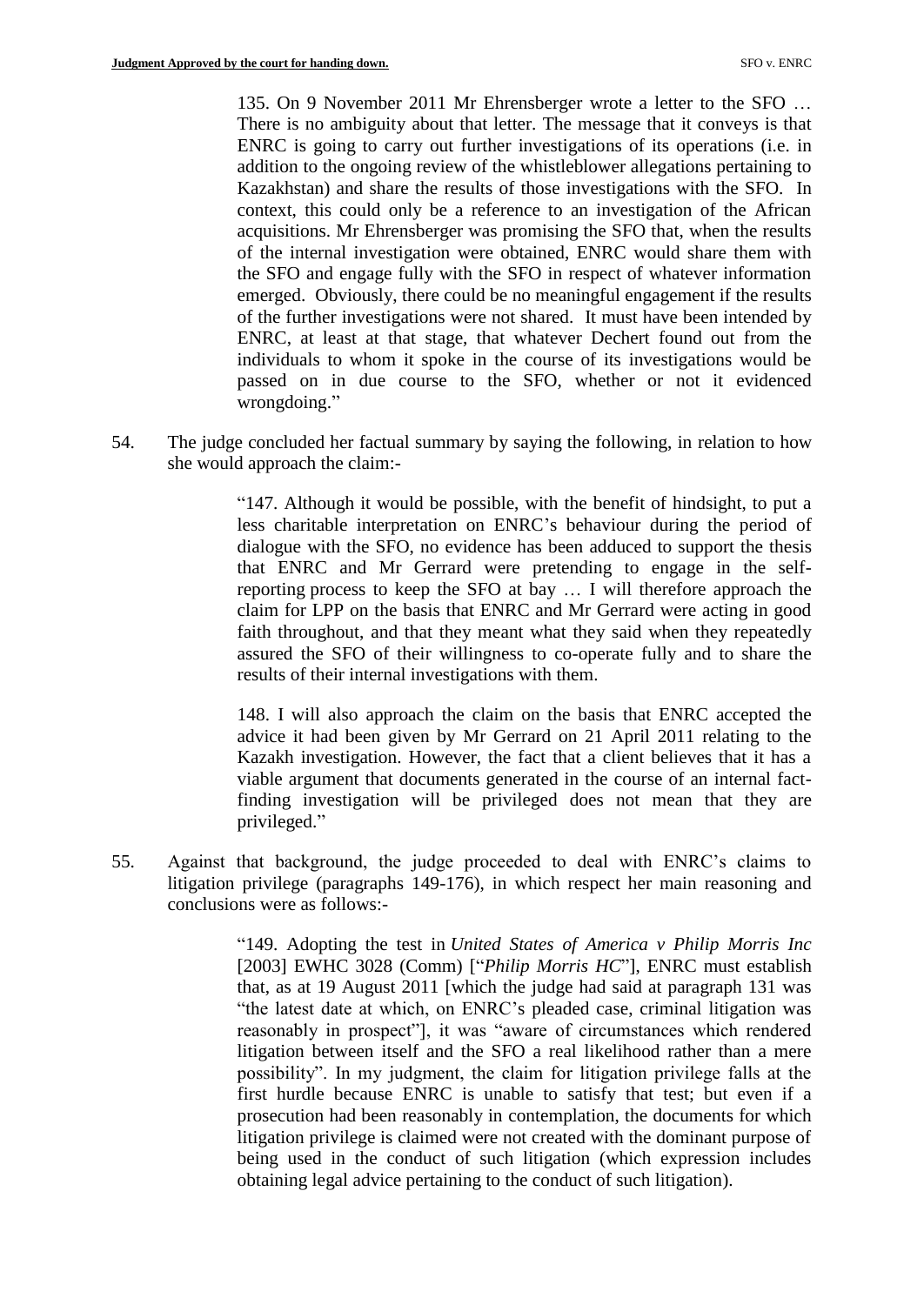…

151. Whilst I accept that ENRC anticipated that an SFO investigation was imminent, and that such an investigation was reasonably in contemplation by no later than 11 August 2011 when the SFO's letter arrived, that is not enough to make out a claim for litigation privilege. Such an investigation is not adversarial litigation …

160. However, the situation is rather different where the investigation is into suspected criminality. One critical difference between civil proceedings and a criminal prosecution is that there is no inhibition on the commencement of civil proceedings where there is no foundation for them, other than the prospect of sanctions being imposed after the event. A person may well have reasonable grounds to believe they are going to be subjected to a civil suit at the hands of a disgruntled neighbour, or a commercial competitor, even where there is no properly arguable cause of action, or where the evidence that would support the claim has not yet been gathered. Criminal proceedings, on the other hand, cannot be started unless and until the prosecutor is satisfied that there is a sufficient evidential basis for prosecution and the public interest test is also met. Criminal proceedings cannot be reasonably contemplated unless the prospective defendant knows enough about what the investigation is likely to unearth, or has unearthed, to appreciate that it is realistic to expect a prosecutor to be satisfied that it has enough material to stand a good chance of securing a conviction.

161. Of course, a person who knows that he has committed a criminal offence may reasonably anticipate that if certain facts come to light, a prosecution is likely to follow, even if there is no investigation currently underway. Likewise, the state of knowledge of the prospective defendant may be such that, even before the investigation has concluded, it knows that it has, in Mr Lissack's words, "a problem which makes criminal prosecution a real rather than fanciful prospect". The difficulty for ENRC in the present case is that there is no evidence that it was ever aware that it had any such problem, or of anything more tangible than a fear that one might emerge.

…

163. Mr Spendlove's evidence about the contemplation of criminal proceedings amounts to little more than generalised assertions with no substantive evidence to back them up, and that is not good enough. The totality of the evidence establishes that criminal proceedings were not in the reasonable contemplation of ENRC at any material time, and for the avoidance of doubt that includes the whole period of dialogue between ENRC and the SFO …

164. Even if I am wrong about that, and criminal proceedings were in reasonable contemplation at any material time, none of the Disputed Documents was created for the dominant purpose of deployment in, or obtaining legal advice relating to the conduct of, such anticipated criminal proceedings … I am not persuaded that taking legal advice in relation to the conduct of future contemplated criminal litigation was even a subsidiary purpose of the creation of those documents, let alone the dominant purpose. The information was not being gathered to form part of a defence brief.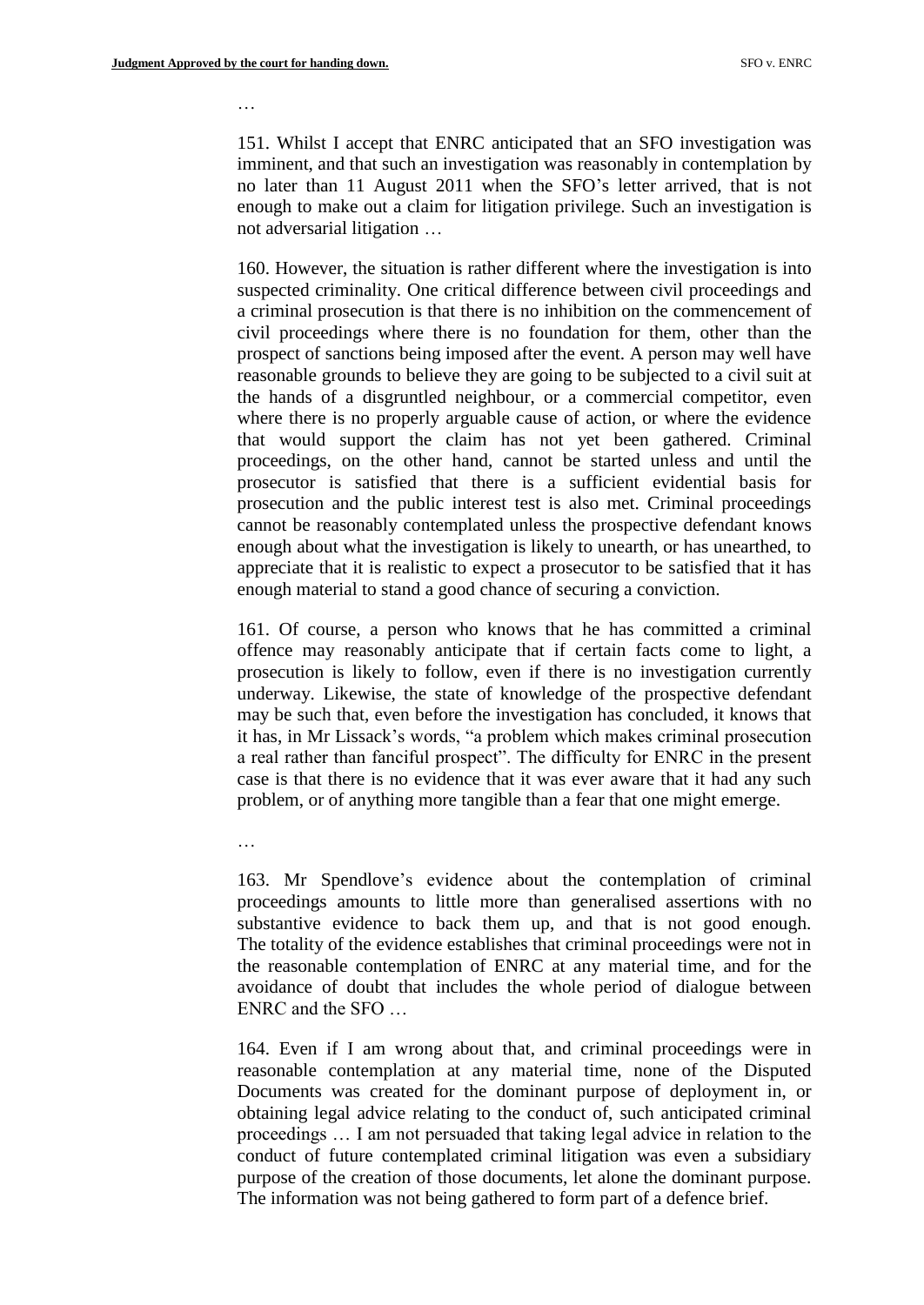165. … Mr Spendlove states that it is his understanding that the reason why ENRC instructed DLA Piper and Mr Gerrard to investigate those allegations was "to advise in relation to [a formal SFO] intervention, including a criminal investigation leading to a prosecution by the SFO, and to minimise the risk of this happening". However, the contemporaneous documents established that this is not an accurate reflection of the reasons for DLA's instruction; its role was a fact-finding one …

166. Even if Mr Spendlove's characterisation of the reasons for the instruction of lawyers to carry out the internal investigation into SSGPO had been accurate, (a) what third parties told Dechert about events in Kazakhstan could have little or no bearing on legal advice about how to deal with the SFO, and (b) even if it were relevant, any factual information which would be used as the basis for legal advice concerning how to avoid an SFO investigation into the same matters would not be subject to litigation privilege in any event. Avoidance of a criminal investigation cannot be equated with the conduct of a defence to a criminal prosecution.

…

170. Moreover, documents created with the specific purpose or intention of showing them to the potential adversary in litigation are not subject to litigation privilege …

171. The information generated in respect of the African investigation, and all but a fraction of the information generated in respect of the pre-existing Kazakh investigation, was something that ENRC intended to be shared with the SFO before and at the time when the relevant documents were created, and the dominant purpose for which those documents were created was to enable reports to be prepared to show to the SFO and presentations to be made to the SFO, at a time when the relationship was collaborative rather than adversarial. The contemporaneous documentary evidence in this regard is overwhelming …

172. For all the above reasons, none of the documents in Category 1 or Category 3 satisfies the test for litigation privilege.

173. So far as Category 2 and the FRA documents in Category 4 are concerned, the dominant purpose of the documents generated by FRA was plainly to meet compliance requirements or to obtain accountancy advice on remedial steps as part and parcel of the comprehensive books and records review. There is a wealth of contemporaneous documents pointing towards the conclusion that the books and records review had little or nothing to do with the preparation of a defence to, or obtaining legal advice in respect of, prospective criminal litigation …

174. ENRC contended that it was unsurprising that it would wish to promote (internally and externally) the compliance effect of the review, not least because it would be beneficial for a large corporate to be seen to be taking steps with a beneficial compliance effect. Likewise, it was unsurprising that ENRC would not wish to draw attention to the fact that the review was initiated to enable it to obtain advice and assistance in connection with anticipated SFO action. That point only holds good so far as documents that would be seen by persons outside the ENRC group and its advisers are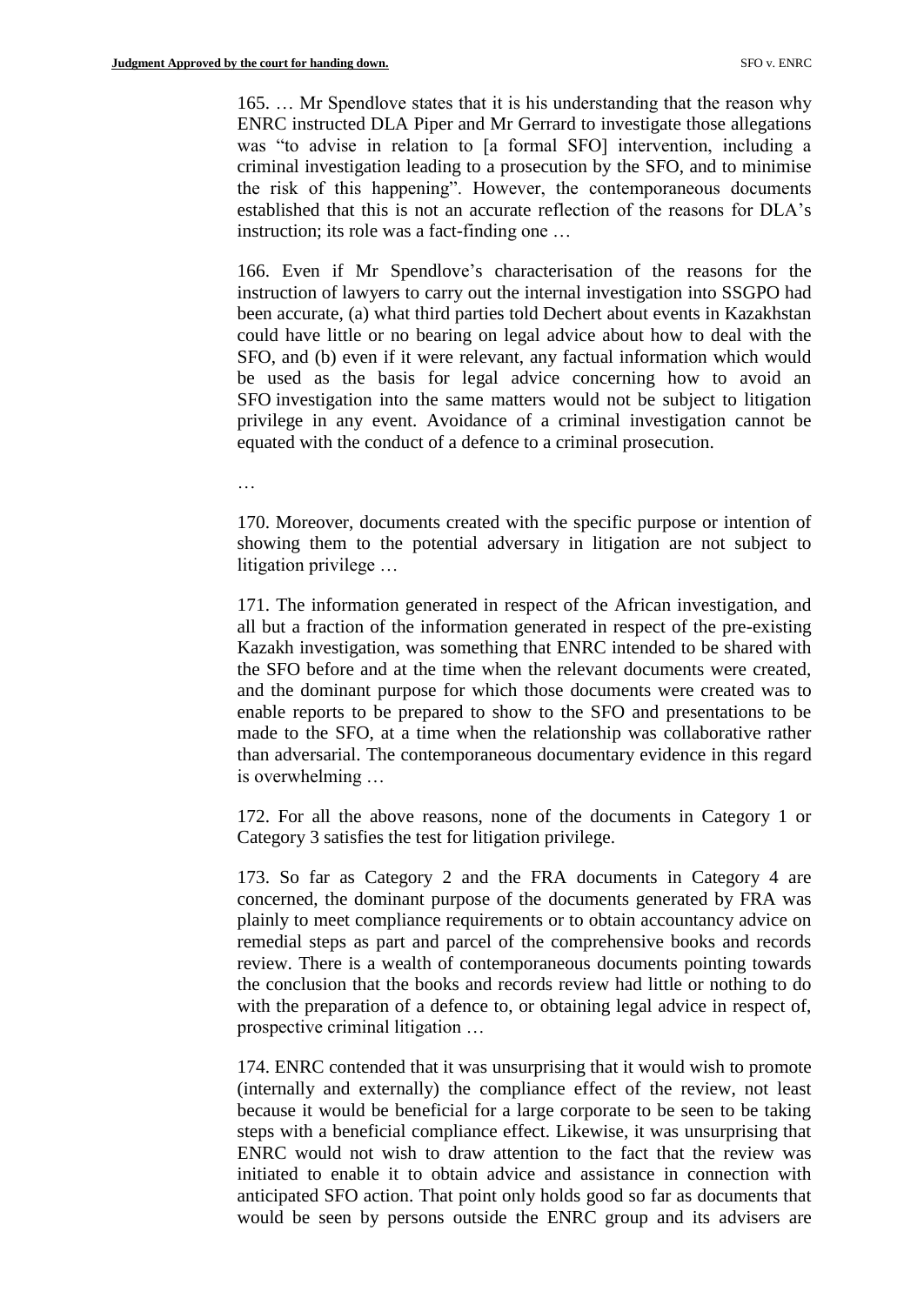concerned. The absence of *internal* documentation supporting the proposition that the review was designed to generate documents for the purpose of obtaining advice about the defence of anticipated criminal proceedings is less easy to explain, if that really was the dominant purpose of the exercise.

…

176. … The claim for litigation privilege therefore fails in respect of all the categories of documents for which it is made."

56. The judge then addressed ENRC's claims to legal advice privilege at paragraphs 177- 190 as follows:-

> "177. The short answer to the alternative claim for legal advice privilege in respect of documents in Category 1 is that there is no evidence that any of the persons interviewed … were authorised to seek and receive legal advice on behalf of ENRC, and the communications between those individuals and Dechert were not communications in the course of conveying instructions to Dechert on behalf of the corporate client. The evidence gathered by Dechert during its investigations was intended by ENRC to be used to compile presentations to the SFO as part of what it viewed as its engagement in the self-reporting process. If and to the extent that it was also intended by ENRC to take legal advice on the fruits of Dechert's investigations, and that was one purpose of making the interview notes, the documents formed part of the preparatory work of compiling information for the purpose of enabling the corporate client to seek and receive legal advice, and are not privileged.

> 178. … A claim for privilege over lawyers' working papers will only succeed if the documents would betray the trend of the legal advice. That cannot be the case here, because on the evidence, the documents are merely notes of what the lawyers were told by the witnesses …

> 179. ENRC submitted that because the notes were taken by a lawyer, the process inevitably represented the work of the lawyer's mind and his selection of what should be written down, so that taken as a whole, these matters inevitably gave a clue as to the trend of the advice. I cannot accept that submission, which is contrary to the approach of Bingham LJ [in *Parry v. [News Group Newspapers](https://login.westlaw.co.uk/maf/wluk/app/document?src=doc&linktype=ref&context=14&crumb-action=replace&docguid=I7FCD9F80E43611DA8FC2A0F0355337E9)* (1990) 140 NLJ 1719] and has no principled foundation. A similar claim for privilege over documents of this type was made and rejected in [*RBS*], albeit that it appears from the report of that case that the evidence before Hildyard J was of a better quality than the evidence in this case. As he put it, the fact that a selection of information is made is not sufficient to "cloak" the selected information with privilege.

…

187. … I find that ENRC has made out its claim for privilege over the five Category 3 documents.

188. That leaves the two remaining documents in Category 4, namely, the October 2010 email exchange in which a senior person within ENRC asked Mr Ehrensberger to read an attached document and let him know what he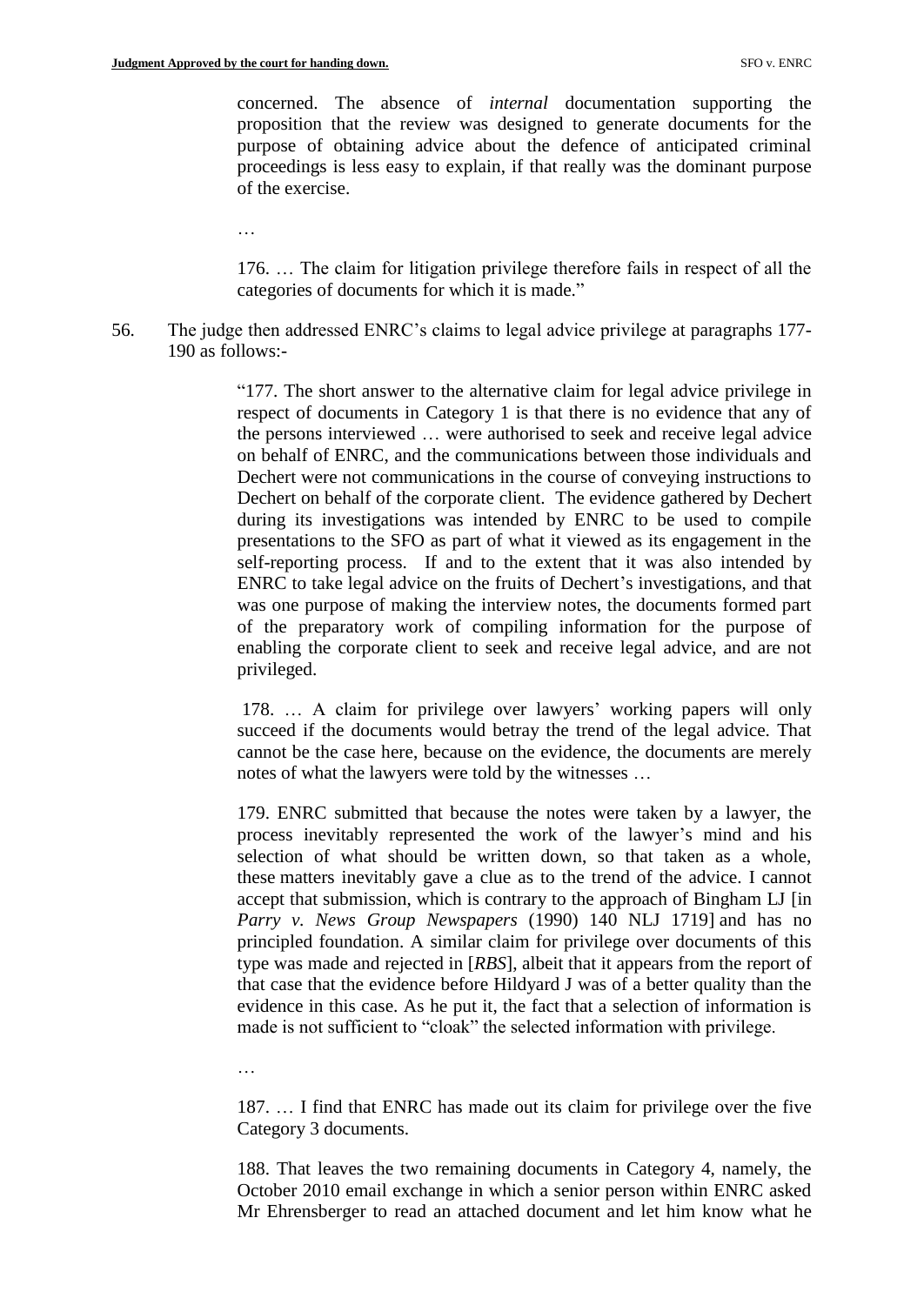thought, and Mr Ehrensberger did so. It is ENRC's evidence that the e-mails "record requests for and the giving of legal advice by a qualified lawyer acting in the role of a lawyer" on the basis that although he was the head of mergers and acquisitions at the time, "virtually all Mr Ehrensberger's time as Head of Mergers and Acquisitions was spent acting as a lawyer".

189. However, the contemporaneous documents do not support that characterisation of Mr Ehrensberger's role …

190. The objective evidence … establishes that Mr Ehrensberger was engaged by ENRC at the time of these communications not as a lawyer but as a "man of business", with the effect that legal advice privilege did not attach to communications of this nature, even if legal advice was being sought and was given in the exchange. Mr Ehrensberger may well have felt that he was acting as a lawyer for most of the time that he was the head of M&A, because M&A work will often have a legal dimension … But that is not good enough for privilege to attach to the emails; at the time of this exchange, his professional duty was not to act as a legal adviser to ENRC. If the person sending the information to Mr Ehrensberger had wanted privileged legal advice he should have sent it to General Counsel. These documents are not privileged."

57. The remainder of the judge's judgment dealt with submissions by ENRC to the effect that she should refuse to exercise her discretion to grant the declaratory relief sought by the SFO. Those submissions were rejected, so that the relief was granted in respect of all the categories of Documents except for Category 3 (paragraphs 191- 205).

# The issues requiring determination

- 58. The parties did not agree a clear list of the issues for the court's determination. Mr Bankim Thanki QC, leading counsel for ENRC, put the issues concerning legal advice privilege at the front of his submissions on the Category 1 documents. He sought to persuade the court to address the long-standing academic dispute as to what *Three Rivers (No. 5)* actually decided, and to overrule the judge on the basis that the wider view of the *ratio* of that case was the correct one. We take the view, however, that the judge regarded this case as one primarily about litigation privilege and that is how we should approach the matter.
- 59. Moreover, whilst we do not under-estimate the importance of the *Three Rivers (No. 5)* question, we do not think that this court should ignore the clear determination of the Court of Appeal in that case. Even if significant parts of that determination are properly to be regarded as carefully considered *obiter dicta* rather than strictly *ratio*, it would be highly undesirable for us to enter into an unseemly disagreement with it, particularly when the House of Lords has already declined in *Three Rivers (No. 6)*, after full argument, to decide the points that Mr Thanki urges us to decide. The House correctly concluded that those points were not strictly raised before it in *Three Rivers (No. 6)*, and noted that it had expressly refused permission to appeal the decision in *Three Rivers (No. 5)*. If the ambit of *Three Rivers (No. 5)* is to be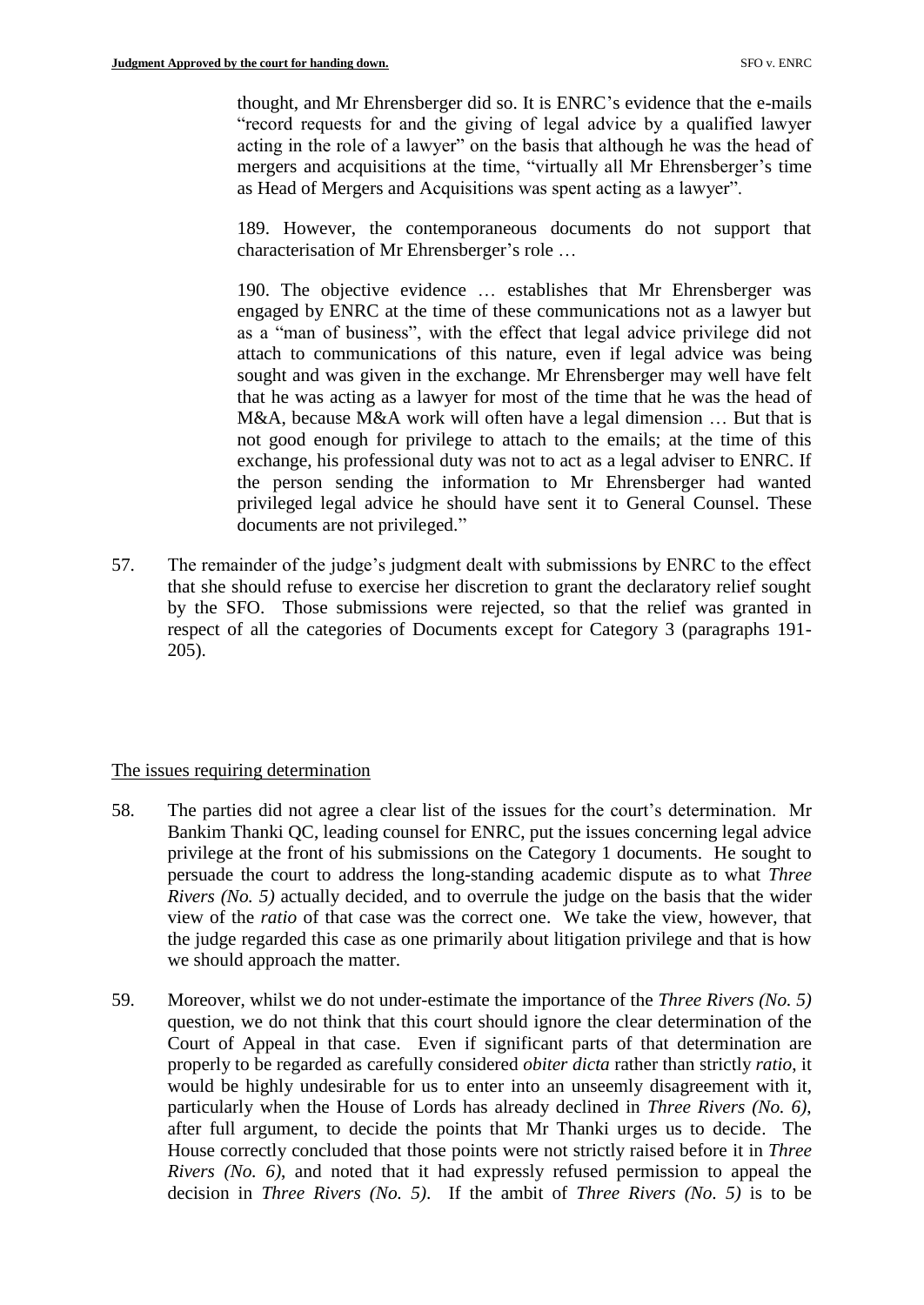authoritatively decided differently from the weight of existing opinion, that decision will, in our judgment, have to be made by the Supreme Court rather than this court.

60. On the basis of that introduction, it seems to us that, as matters were eventually argued, the following issues should be addressed in the following order:-

*Litigation privilege*

- i) Issue 1: Was the judge right to determine that, at no stage before all the Documents had been created, criminal legal proceedings against ENRC or its subsidiaries or their employees were reasonably in contemplation?
- ii) Issue 2: Was the judge right to determine that none of the Documents was brought into existence for the dominant purpose of resisting contemplated criminal proceedings against ENRC or its subsidiaries or their employees?
- iii) Issue 3: In the circumstances, which if any of the Category 1, 2 or 4 documents are protected by litigation privilege?

*Legal advice privilege*

- iv) Issue 4: What did *Three Rivers (No. 5)* actually decide?
- v) Issue 5: Does a claim for legal advice privilege require the proponent to show that the information was obtained for the dominant purpose of obtaining legal advice?
- vi) Issue 6: Was the judge right to conclude that none of the Documents was protected by legal advice privilege on the basis:
	- a) that the information they contained was not communicated to ENRC's solicitor by anyone authorised to give or receive legal advice on behalf of ENRC or its subsidiaries?
	- b) that the information they contained was not communicated to ENRC's solicitor for the purpose of obtaining legal advice, but rather for the purposes of that solicitor's investigation of the facts?
	- c) that there was overwhelming evidence that ENRC had always intended and/or agreed to share the information they contained with the SFO as part of a self-reporting process?
- vii) Issue 7: Are the answers to issue 6 above different if the employees in question are ex-employees at the time that the information is imparted?
- viii) Issue 8: Was the judge right to hold that lawyers' working papers are only protected by legal advice privilege if they would betray the tenor of the legal advice?
- ix) Issue 9: If not, was the judge right to deny any or all of the Documents the benefit of legal advice privilege as lawyers' working papers?

The basic parameters of legal professional privilege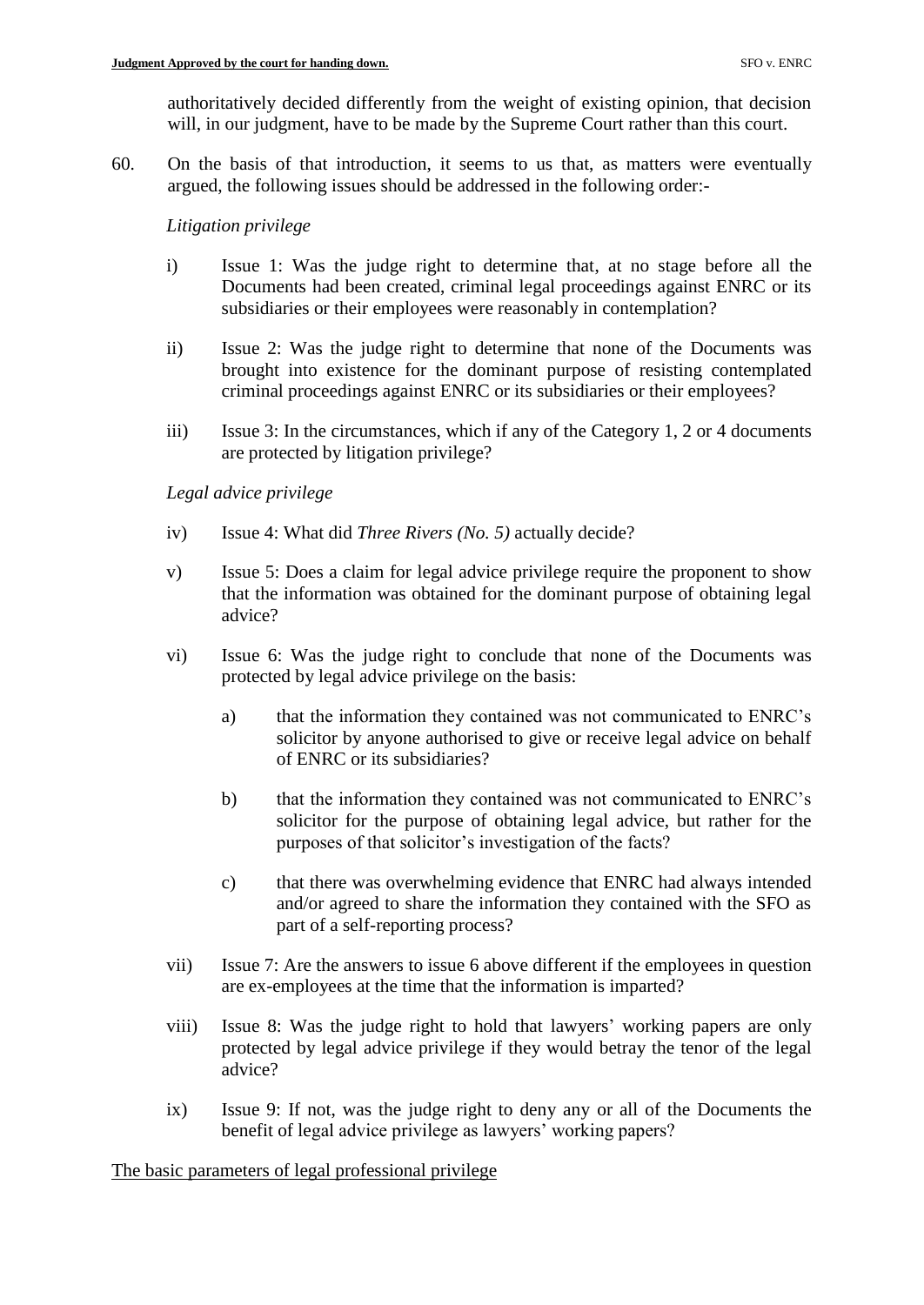- 61. It is important to first set out the basic parameters of legal professional privilege, since some of the extensive argument has rather tried to reinvent the wheel.
- 62. In *Regina v. Central Criminal Court Ex parte Francis & Francis* [1989] 1 AC 346, 2 the House of Lords approved the principle that the various statutory definitions of legal professional privilege accurately reflected the common law. The parties agreed that the definition in section 10(1) of the Police and Criminal Evidence Act 1984 provided an appropriate example of this definition, as follows:-

"(1) Subject to subsection (2) below, in this Act *"items subject to legal privilege"*  means—

(a) communications between a professional legal adviser and his client or any person representing his client made in connection with the giving of legal advice to the client;

(b) communications between a professional legal adviser and his client or any person representing his client or between such an adviser or his client or any such representative and any other person made in connection with or in contemplation of legal proceedings and for the purposes of such proceedings …"

- 63. The House of Lords in *Three Rivers (No. 6)* dealt with the submission that no fundamental distinction should be drawn between communications in connection with litigation and other communications (see Lord Carswell at paragraph 103). The House rejected that contention, accepting instead that "the cases establish[ed] that, so far from legal advice privilege being an outgrowth and extension of litigation privilege, legal professional privilege is a single integral privilege, whose sub-heads are legal advice privilege and litigation privilege, and that it is litigation privilege which is restricted to proceedings in a court of law in the manner which the authorities show" (Lord Carswell at paragraph 105), and "there is substantial force in the Law Society's submissions, and a well-founded case has been made out for the retention of legal advice privilege in its present form" (paragraph 106). Legal advice privilege and litigation privilege, therefore, have different characteristics.
- 64. The requirements for litigation privilege were as stated by Lord Carswell in *Three Rivers (No. 6)* at paragraph 102 as follows:-

"communications between parties or their solicitors and third parties for the purpose of obtaining information or advice in connection with existing or contemplated litigation are privileged, but only when the following conditions are satisfied:

(a) litigation must be in progress or in contemplation;

(b) the communications must have been made for the sole or dominant purpose of conducting that litigation;

- (c) the litigation must be adversarial, not investigative or inquisitorial."
- 65. The elements of legal advice privilege, which was first recognised in *Greenough v. Gaskell* (1833) 1 My & K 98, are also set out in Lord Carswell's speech in *Three Rivers (No. 6)* at paragraph 111 as follows:

"… After examining the authorities in detail, Taylor LJ said, at p 330 [in *Balabel v Air India* [1988] Ch 317 ("*Balabel*")]:

<u>.</u>

<sup>&</sup>lt;sup>2</sup> See Lord Goff at pages 392G-393C and 395D-E, and Lord Griffiths at pages 384H-385A. Lord Brandon agreed with the outcome proposed by Lords Goff and Griffiths, but did not mention the point about the statute reflecting the common law.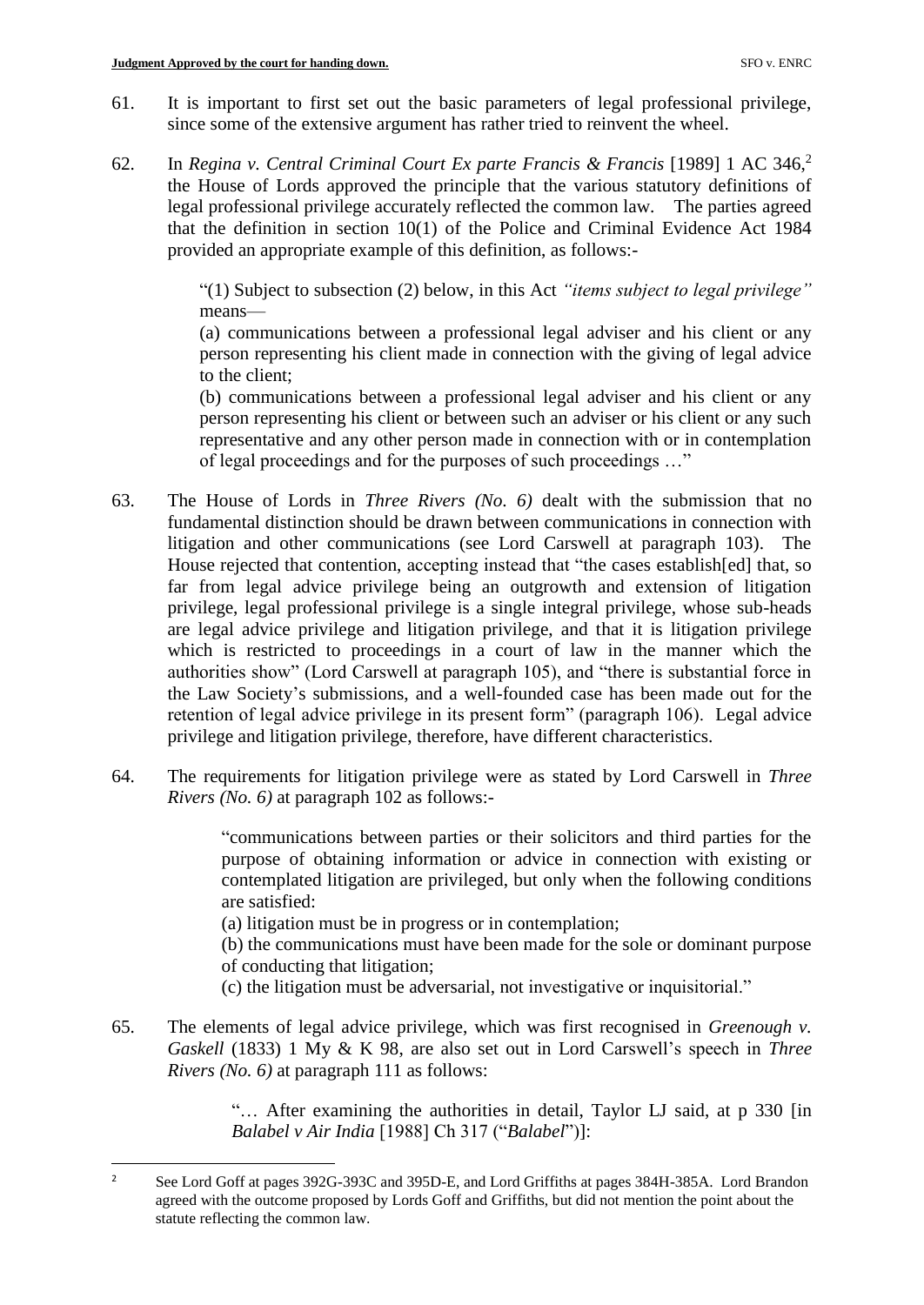"Although originally confined to advice regarding litigation, the privilege was extended to non-litigious business. Nevertheless, despite that extension, the purpose and scope of the privilege is still to enable legal advice to be sought and given in confidence. In my judgment, therefore, the test is whether the communication or other document was made confidentially for the purposes of legal advice. Those purposes have to be construed broadly. Privilege obviously attaches to a document conveying legal advice from solicitor to client and to a specific request from the client for such advice. But it does not follow that all other communications between them lack privilege. In most solicitor and client relationships, especially where a transaction involves protracted dealings, advice may be required or appropriate on matters great or small at various stages. There will be a continuum of communication and meetings between the solicitor and client ... Where information is passed by the solicitor or client to the other as part of the continuum aimed at keeping both informed so that advice may be sought and given as required, privilege will attach. A letter from the client containing information may end with such words as 'please advise me what I should do'. But, even if it does not, there will usually be implied in the relationship an overall expectation that the solicitor will at each stage, whether asked specifically or not, tender appropriate advice. Moreover, legal advice is not confined to telling the client the law; it must include advice as to what should prudently and sensibly be done in the relevant legal context."

In a later passage, at pp 331-332, relied upon by the Court of Appeal [2004] QB 916 as support for its conclusions Taylor LJ stated:

"It follows from this analysis that those dicta in the decided cases which appear to extend privilege without limit to all solicitor and client communications upon matters within the ordinary business of a solicitor and referable to that relationship are too wide. It may be that the broad terms used in the earlier cases reflect the restricted range of solicitors' activities at the time. Their role then would have been confined for the most part to that of lawyer and would not have extended to business adviser or man of affairs. To speak therefore of matters 'within the ordinary business of a solicitor' would in practice usually have meant the giving of advice and assistance of a specifically legal nature. But the range of assistance given by solicitors to their clients and of activities carried out on their behalf has greatly broadened in recent times and is still developing. Hence the need to reexamine the scope of legal professional privilege and keep it within justifiable bounds."

I agree with the view expressed by Colman J in *[Nederlandse Reassurantie](http://login.westlaw.co.uk/maf/wluk/ext/app/document?sp=at70232412-55123&src=doc&linktype=ref&context=17&crumb-action=replace&docguid=I0C01F2D1E42811DA8FC2A0F0355337E9)  [Groep Holding NV v Bacon & Woodrow Holding](http://login.westlaw.co.uk/maf/wluk/ext/app/document?sp=at70232412-55123&src=doc&linktype=ref&context=17&crumb-action=replace&docguid=I0C01F2D1E42811DA8FC2A0F0355337E9)* [1995] 1 All ER 976, 982 that the statement of the law in [\[](http://login.westlaw.co.uk/maf/wluk/ext/app/document?sp=at70232412-55123&src=doc&linktype=ref&context=17&crumb-action=replace&docguid=I6DF485D0E42711DA8FC2A0F0355337E9)*Balabel*] does not disturb or modify the principle affirmed in *Minter v Priest* [\[1929\] 1 KB 655,](http://login.westlaw.co.uk/maf/wluk/ext/app/document?sp=at70232412-55123&src=doc&linktype=ref&context=17&crumb-action=replace&docguid=IFB7D95E0E42711DA8FC2A0F0355337E9) that all communications between a solicitor and his client relating to a transaction in which the solicitor has been instructed for the purpose of obtaining legal advice will be privileged, notwithstanding that they do not contain advice on matters of law or construction, provided that they are directly related to the performance by the solicitor of his professional duty as legal adviser of his client."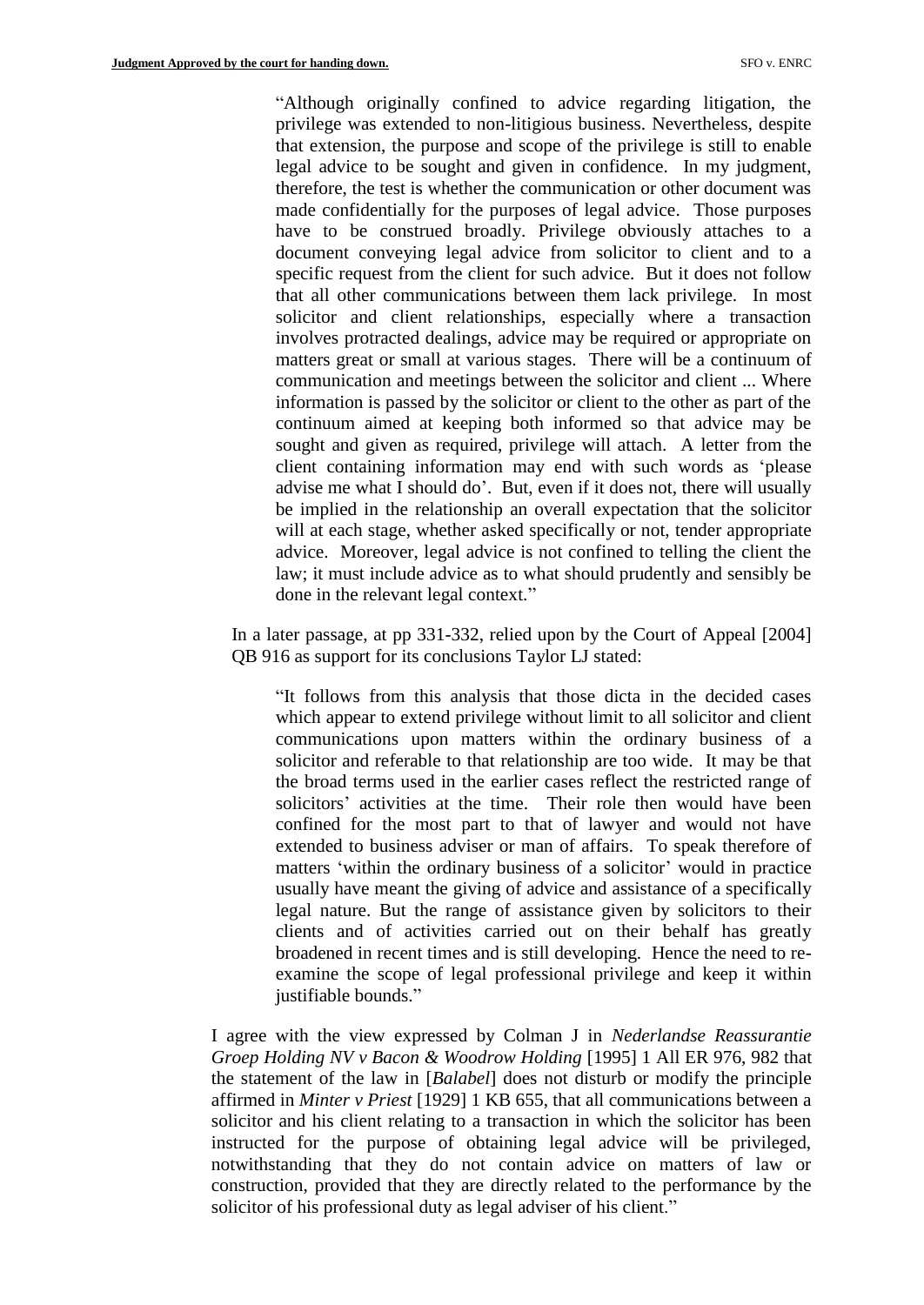66. Whilst none of these definitions is actually determinative of the issues in this case, stating them at the outset avoids the need for the wide-ranging review of the authorities that was undertaken in argument. At this level, at least, these definitions carry the authoritative weight of the House of Lords in the most recent case on the subject of legal professional privilege. There is no need for us to re-examine whether they are accurate. They may be taken to be so.

A brief resumé of *Three Rivers (No. 5)* and *Three Rivers (No. 6)*

#### *Three Rivers (No. 5)*

- 67. The background to the *Three Rivers* litigation is well known. Following the collapse of the Bank of Credit and Commerce International SA ("BCCI"), a private nonstatutory inquiry was set up on behalf of the Chancellor of the Exchequer and the Bank of England (the "Bank"). The purpose of the inquiry, which was led by Bingham LJ, was "to inquire into the supervision of BCCI under the Banking Acts; to consider whether the action taken by all the UK authorities was appropriate and timely; and to make recommendations". The Bank's communication with the inquiry was through three officials known as the Bingham Inquiry Unit (the "BIU"), who instructed external solicitors, Freshfields Bruckhaus Deringer LLP ("Freshfields"), to advise on the preparation and presentation of the Bank's evidence and submissions.
- 68. The claimants in the litigation, the liquidators and creditors of BCCI, had sued the Bank for misfeasance in public office with respect to its supervision of BCCI. During disclosure, the Bank had claimed legal advice privilege in relation to numerous documents that had been sent to Freshfields. The Bank was unable to claim litigation privilege because the inquiry was not adversarial. The issue in *Three Rivers (No. 5)*  arose from the fact that many of those documents had been prepared not by the BIU but by other employees of the Bank. The claimants maintained that such documents did not fall within the ambit of legal advice privilege, and the Court of Appeal agreed, overturning the first instance decision of Tomlinson J.
- 69. The Court of Appeal was considering four categories of documents as follows:
	- i) Documents prepared by Bank employees, which were intended to be sent to and were in fact sent to Freshfields;
	- ii) Documents prepared by Bank employees with the dominant purpose of the Bank's obtaining legal advice but not, in fact, sent to Freshfields;
	- iii) Documents prepared by Bank employees, without the dominant purpose of obtaining legal advice, but in fact sent to Freshfields; and
	- iv) Documents prepared by ex-employees of the Bank.
- 70. The competing arguments of the parties were summarised by Longmore LJ at paragraphs 4-5 of the judgment of the court. The claimants said that the BIU was the client of Freshfields (rather than the Bank), and submitted that documents prepared by the Bank's employees or ex-employees, whether prepared for submission to or at the direction of Freshfields or not, did not attract legal advice privilege "as being no more than raw material on which the BIU would, thereafter, seek advice". The claimants said that "only communications between solicitor and client, and evidence of the content of such communications" were privileged, and "[p]reparatory materials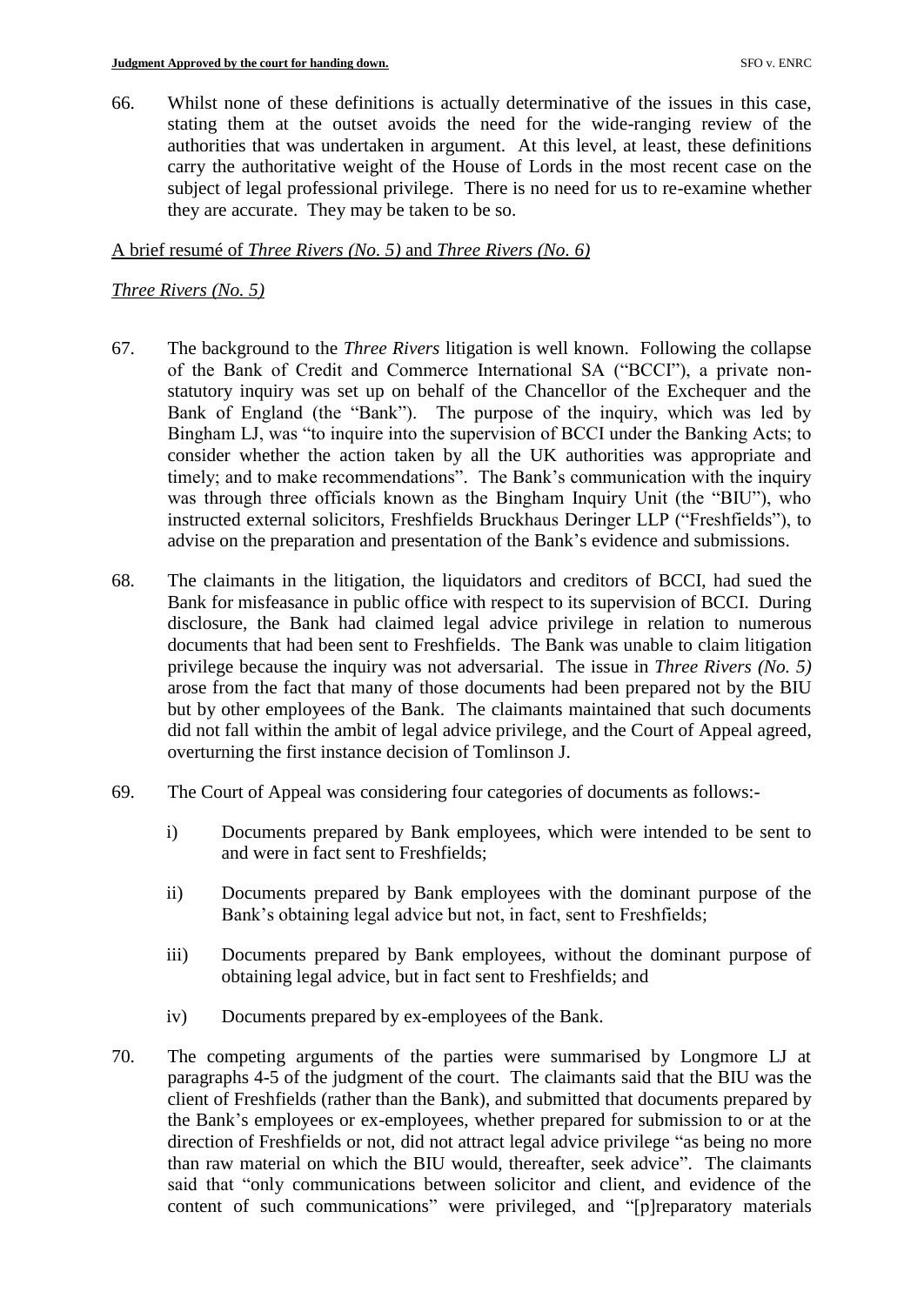obtained before such communications, even if prepared for the dominant purpose of being shown to a client's solicitor, even if prepared at the solicitor's request and even if subsequently sent to the solicitor, did not come within the privilege".

- 71. On the other hand, the Bank submitted that "as a matter of general principle, any document prepared with the dominant purpose of obtaining the solicitor's advice upon it came within the ambit of the privilege, whether or not it was actually communicated to the solicitor". It will be observed that neither side's arguments, as explained by the court, focussed on what was meant by the term "client" for the purposes of legal advice privilege.
- 72. Longmore LJ made a detailed analysis of the history of legal professional privilege by reference to the  $19<sup>th</sup>$  century cases. It is not necessary to track that history in this judgment. It suffices to say that he concluded with a detailed reference to the Court of Appeal's decision in *Wheeler v. Le Marchant* (1881) 17 Ch D 675 ("*Wheeler v. Le Marchant*"), which he said was "a case of legal advice privilege", and that "[i]n that context it was held that documents obtained from a third party to be shown to a solicitor for his advice did not fall within the privilege …".
- 73. Longmore LJ cited finally the following passage from Cotton LJ's judgment in *Wheeler v. Le Marchant* at pages 684-685:-

"It is said that as communications between a client and his legal advisers for the purpose of obtaining legal advice are privileged, therefore any communication between the representatives of the client and the solicitor must be also privileged. That is a fallacious use of the word 'representatives'. If the representative is a person employed as an agent on the part of the client to obtain the legal advice of the solicitor, of course he stands in exactly the same position as the client as regards protection, and his communications with the solicitor stand in the same position as the communications of his principal with the solicitor. But these persons were not representatives in that sense. They were representatives in this sense, that they were employed on behalf of the clients, the defendants, to do certain work, but that work was not the communicating with the solicitor to obtain legal advice. So their communications cannot be protected on the ground that they are communications between the client by his representatives and the solicitor. In fact, the contention of the [Banks] comes to this, that all communications between a solicitor and a third person in the course of his advising his client are to be protected. It was conceded there was no case that went that length, and the question is whether, in order fully to develop the principle with all its reasonable consequences, we ought to protect such documents. Hitherto such communications have only been protected when they have been in contemplation of some litigation, or for the purpose of giving advice or obtaining evidence with reference to it. And that is reasonable, because then the solicitor is preparing for the defence or for bringing the action, and all communications he makes for that purpose, and the communications made to him for the purpose of giving him the information, are, in fact, the brief in the action, and ought to be protected. But here we are asked to extend the principle to a very different class of cases, and it is not necessary, in order to enable persons freely to communicate with their solicitors and obtain their legal advice, that any privilege should be extended to communications such as these".

74. Longmore LJ concluded from that passage that:-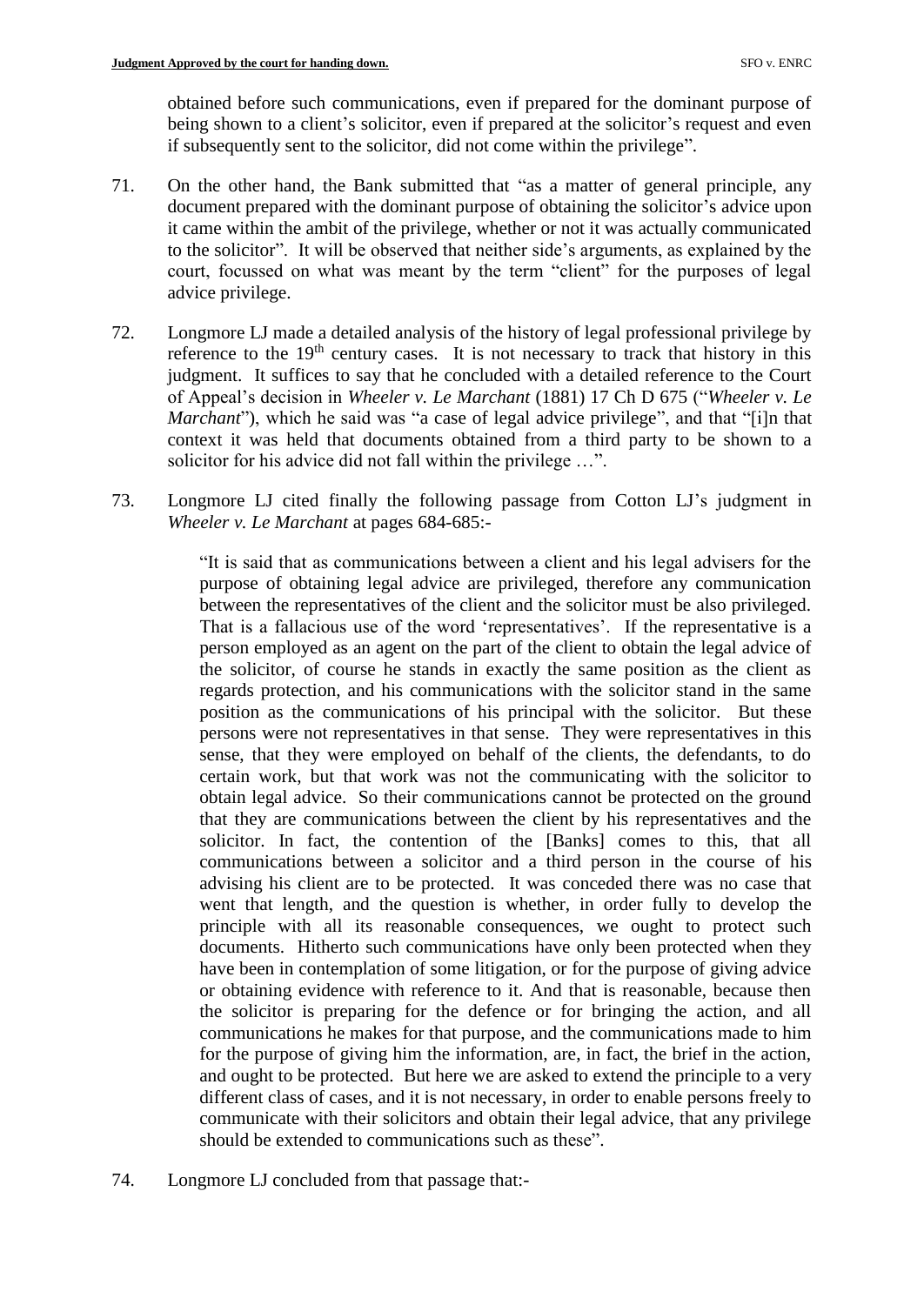"Here Cotton LJ, unlike in his judgment in [*Southwark and Vauxhall Water Co v Quick* (1878) 3 QBD 315 ("Southwark")], considers each of the two categories of legal professional privilege and decides in terms that the documents in question do not fall within the first category because they are not communications between solicitor and client and not within the second category because litigation is not contemplated. This case thus makes clear that legal advice privilege does not extend to documents obtained from third parties to be shown to a solicitor for advice".

75. He then recorded that the Bank had submitted that "communications from an employee are different", because "a corporation can only act through its employees". Longmore LJ accepted that that was true but did not think that the argument could enable the Bank to succeed. We interpose that this is precisely the argument that Mr Thanki adopted before us in this case. Longmore LJ then supported his conclusion at the end of paragraph 18 by saying that:-

> "… the passage cited from *Anderson's case* (1876) 2 Ch D 644 ["*Anderson*"] shows that information from an employee stands in the same position as information from an independent agent. It may, moreover, be a mere matter of chance whether a solicitor, in a legal advice privilege case, gets his information from an employee or an agent or other third party. It may also be problematical, in some cases, to decide whether any given individual is an employee or an agent and undesirable that the presence or absence of privilege should depend upon the answer".

76. The relevant passages from the Court of Appeal's judgments in *Anderson* were those he had cited at paragraph 14, after which he had commented as follows:-

> "These two citations show that information given by an employee to an employer or fellow-employee, or information given by an agent to a principal, stands in the same condition as matters known to the client and does not, of itself, attract privilege in the first of Mellish LJ's two categories. This is so even though, on the facts, it is intended that it be shown to a solicitor".

- 77. It seems, therefore, that Longmore LJ was fully aware that the distinction between legal advice and litigation privilege had not been elucidated in *Anderson*, but nonetheless concluded that the holding that employees "stood in the same condition" as agents was relevant to the Bank's argument that employees should be treated differently from them. It seems to us that this line of reasoning was essential to Longmore LJ's decision and is not one from which we should depart even if, on one analysis, it can be argued to be *obiter*.
- 78. We should also say that we do not think that Longmore LJ intended, in the above passage in paragraph 18, to refer to the part of the judgment in *Anderson* that he had mentioned in paragraph 15 when dealing with Brett LJ's judgment in So*uthwark*. At pages 320-321 in *Southwark*, Brett LJ had paraphrased what James LJ had said in *Anderson*, read together with what Mellish LJ had said in *Anderson*, as "if a party seeks to inspect a document which comes into existence merely as the materials for the brief, or that which is equivalent to the brief, then the document cannot be seen, for it is privileged". But that was not, we think, the part to which Longmore LJ was referring when he said that the passage from *Anderson* supported his holding. Indeed, he expressly said at the end of paragraph 15 that the 'rule' identified and addressed by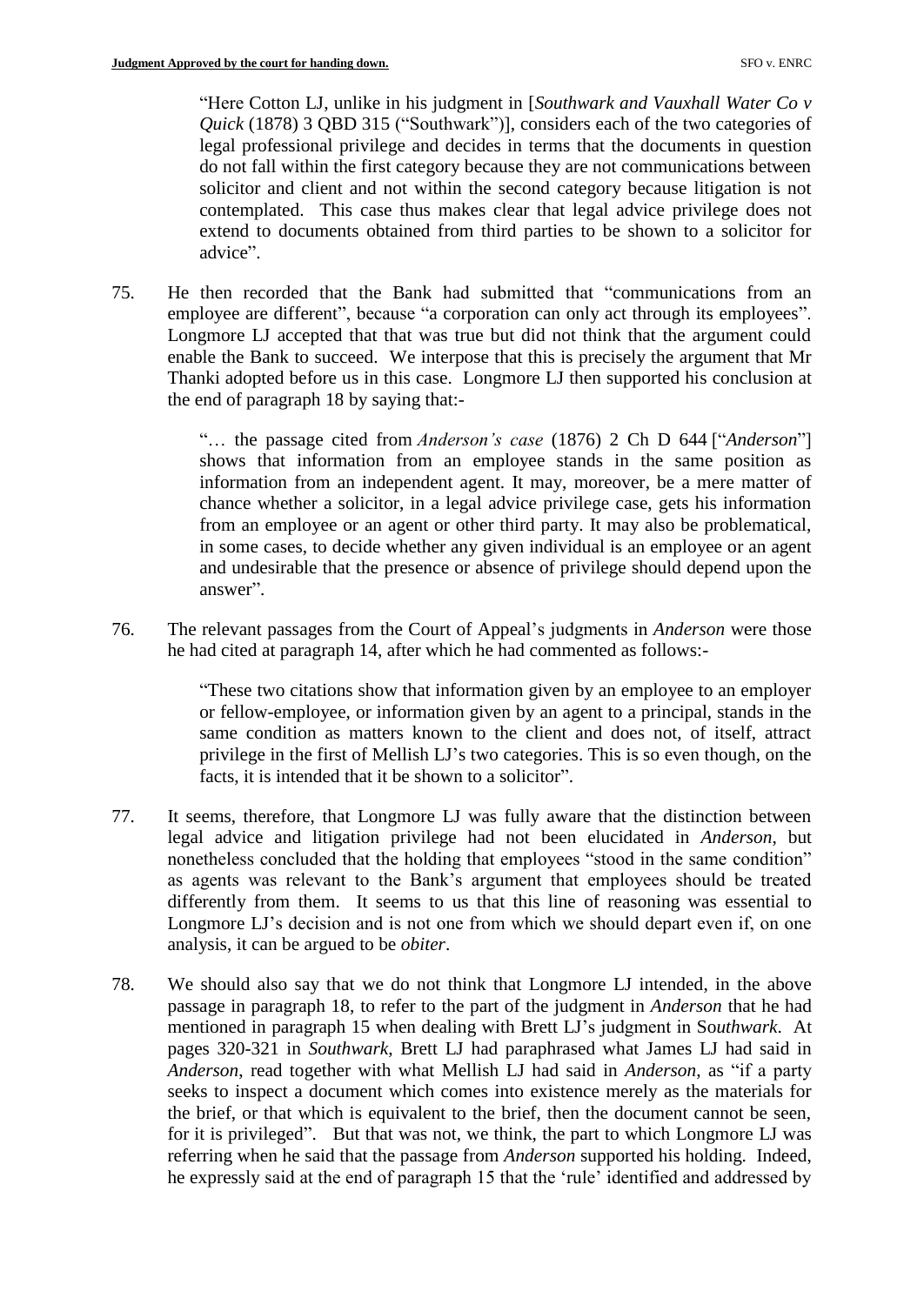Brett LJ was concerned with litigation privilege, not legal advice privilege, and was therefore irrelevant to the question before him.

79. Longmore LJ's first conclusion on legal advice privilege is at paragraph 21 as follows:-

> "We, therefore, conclude that the  $19<sup>th</sup>$  century authorities established that legal advice privilege was a well-established category of legal professional privilege, but that such privilege could not be claimed for documents other than those passing between the client and his legal advisers and evidence of the contents of such communications. …"

80. Longmore LJ then rejected the Bank's subsidiary argument that the principles emanating from the  $19<sup>th</sup>$  century cases had been varied in the more recent decisions, before concluding at paragraph 31 that:-

> "We therefore conclude that the Bank is not entitled to privilege in any of the four categories itemised at the beginning of this judgment. Mr Stadlen asked what the position would be if the Governor himself had noted down what he remembered in relation to the supervision of BCCI with the intention of giving it to the BIU for transmission to Freshfields. No privilege has been claimed for any such specific document but, as it seems to us, Mr Pollock [counsel for the claimants] was right to say that on the evidence before the court, the BIU, which was established to deal with inquiries and to seek and receive Freshfields' advice, is for the purpose of this application, the client rather than any single officer however eminent he or she may be. It follows that no separate consideration need be given to the position of ex-employees who are, obviously, in no better position for the purpose of any claim to privilege".

81. We can fully accept that the Court of Appeal *could* have decided *Three Rivers (No. 5)* on the simple basis that Freshfields' client was the BIU (not the Bank), and the documents had been prepared by the Bank (not the BIU), so that the position of the particular Bank employee who had prepared them was irrelevant to the question of legal advice privilege. We do not, however, think that, fairly read, that was the Court of Appeal's reasoning. As we have explained, it seems to us that Longmore LJ reasoned that, because agents and employees, on authority, stood in the same position in relation to legal professional privilege, once it was established that only communications between the lawyer and the client, and not between the lawyer and an agent of the client, could attract legal advice privilege, communications between a lawyer and an employee of the client (other than employees specifically tasked with seeking and receiving legal advice) could also not be privileged. As we have said, we are not sure that it is necessary for us to determine whether this reasoning was the *ratio decidendi*, but if that did have to be decided, we would hold that it was.

# *Three Rivers (No. 6)*

82. *Three Rivers (No. 6)* concerned a distinct disclosure application from that in issue in *Three Rivers (No. 5).* It was *not* an appeal against the Court of Appeal's decision in *Three Rivers (No. 5)* and, as we have said, the Bank had been refused permission for such an appeal by the House of Lords. Nonetheless, the Bank urged the House to reconsider *Three Rivers (No. 5)* when it argued *Three Rivers (No. 6).* The House unanimously declined that invitation.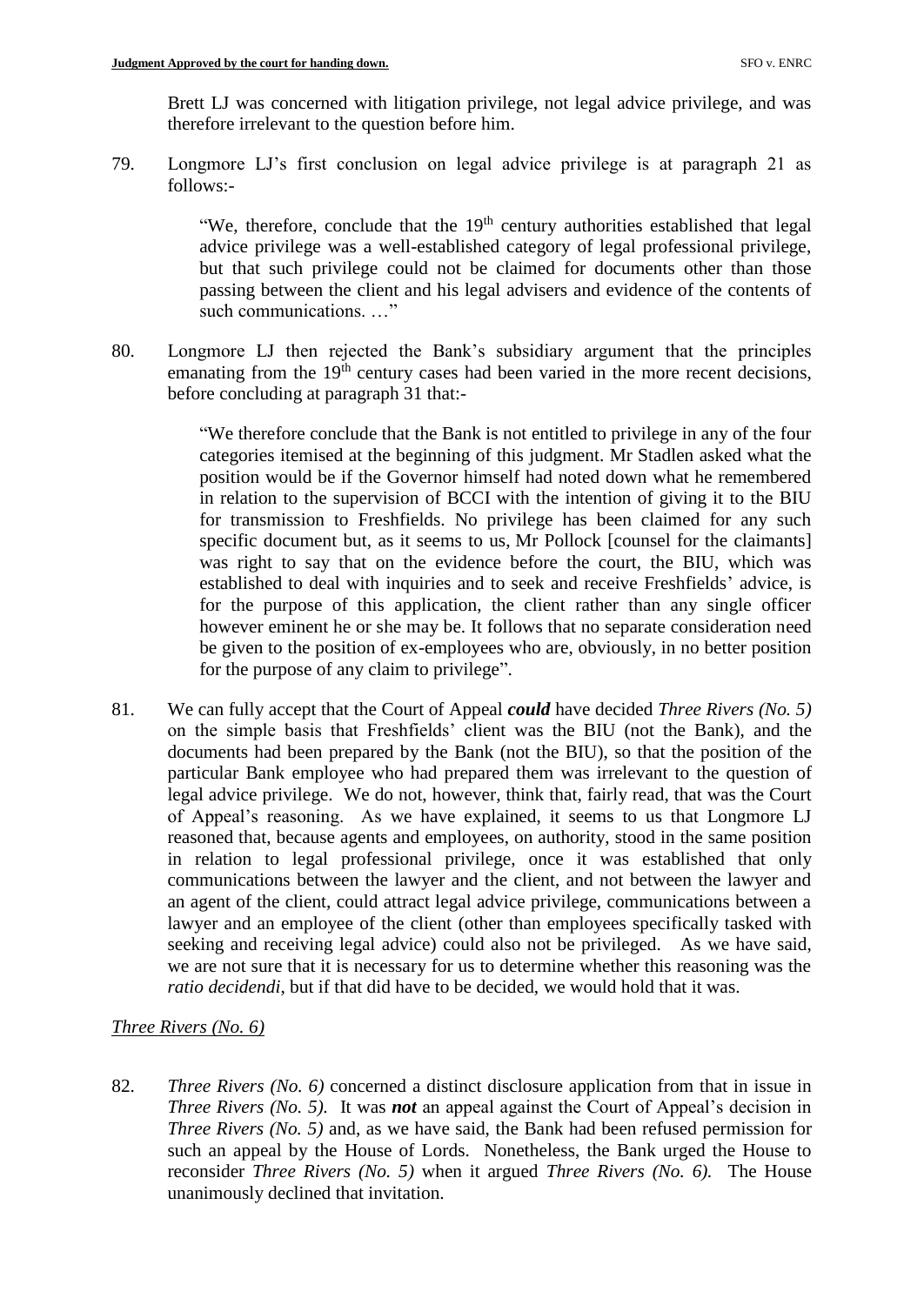#### 83. Lord Scott said the following:-

"20. … The Bank plainly believe that the Court of Appeal order in *Three Rivers (No 5)* went too far. But the Bank's petition for leave to appeal was refused and this is not an appeal against that order. Moreover the Bank has discharged the disclosure obligation required by that order. However, the narrow scope allowed by the Court of Appeal in the judgment now under appeal to "legal advice" has heightened the concerns of many about the approach to legal advice privilege inherent in the first Court of Appeal judgment. This explains in part the applications for leave to intervene in this appeal made by the Attorney General, by the Law Society and by the Bar Council. Each has been given leave to intervene …

21. The written submissions from the interveners … make clear their concern that [*Three Rivers (No. 5)*] may have gone too far in treating communications between Freshfields and employees of the Bank, other than the BIU, as being for privilege purposes communications between Freshfields and third parties. Your Lordships have been invited to clarify the approach that should be adopted to determine whether a communication between an employee and his or her employer's lawyers should be treated for legal advice privilege purposes as a communication between the lawyers and their client. This is of particular importance for corporate clients, who can only communicate through employees or officers.

22. The employee/client point does not, however, arise as an issue on this appeal … The point is, therefore, so far as the current litigation between the claimants and the Bank is concerned, strictly moot. Nothing turns on it. None the less your Lordships have been asked to express a view on the point. I will return to it.

…

46. One of the matters debated at the Court of Appeal hearing that led to the *Three Rivers (No. 5)* judgment … was whether, or which, communications between Freshfields and the Bank employees or exemployees, or officers or ex-officers, could qualify for legal advice privilege … This is not an issue which arises for decision on this appeal but, for reasons which I have explained (see paras 20 and 21), submissions have been made to your Lordships on the issue and your Lordships have been invited to express views on them. I think your Lordships should decline the invitation for a number of reasons.

47. First, the issue is a difficult one with different views, leading to diametrically opposed conclusions, being eminently arguable. Second, there is a dearth of domestic authority … Third, whatever views your Lordships may express, and with whatever unanimity, the views will not constitute precedent binding on the lower courts. The guiding precedent on the issue will continue to be … *Three Rivers (No. 5)*. Fourth, if and when the issue does come before the House (or a new Supreme Court) the panel of five who sit on the case may or may not share the views of your Lordships, or a majority of your Lordships, sitting on this appeal. Fifth, and finally, this House, represented by an Appeal Committee of three, refused leave to appeal against the *Three Rivers (No. 5)* judgment.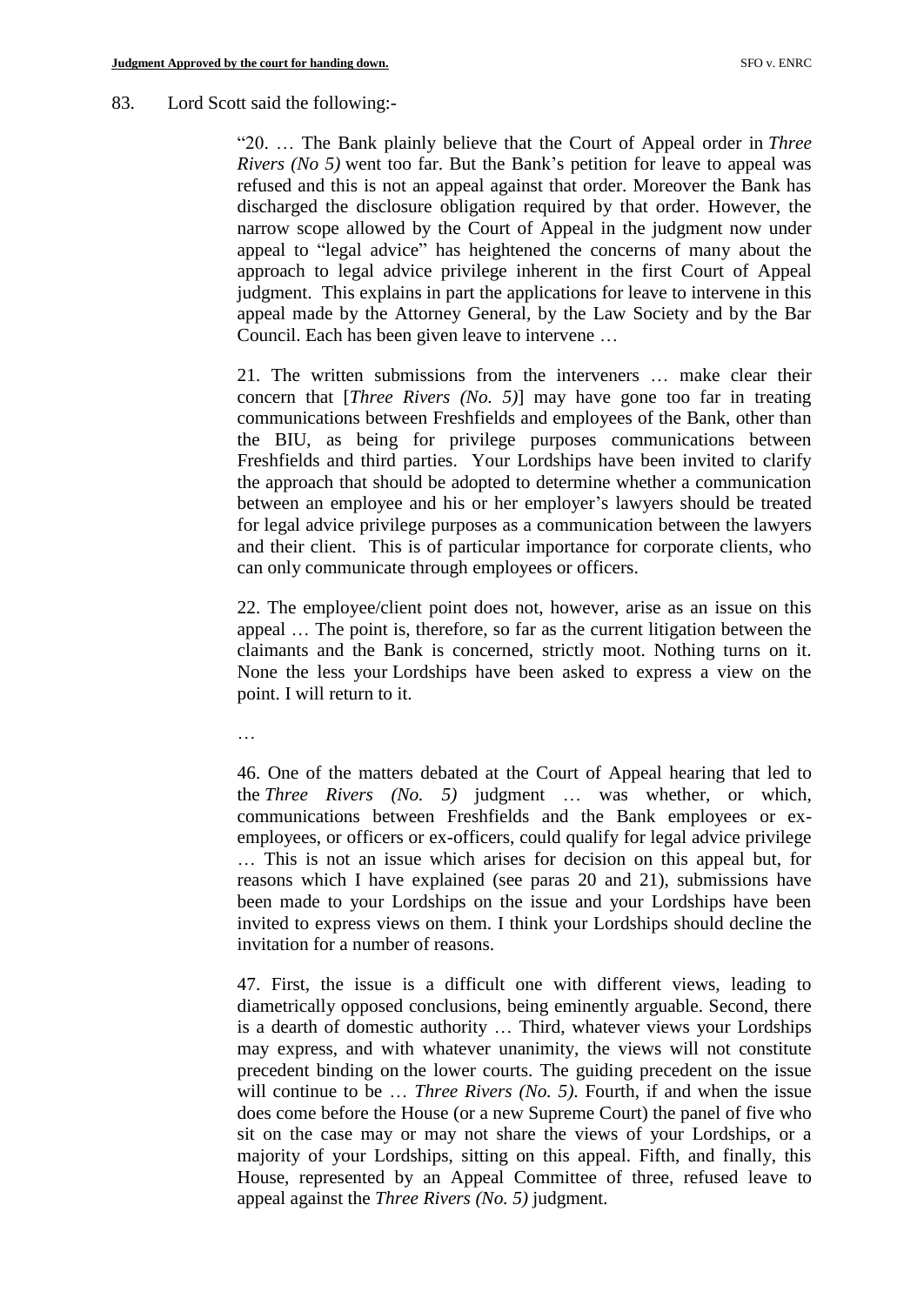48. For all these reasons I think your Lordships should refrain from expressing views on the issue. Nothing that I have said should be construed either as approval or disapproval of the Court of Appeal's ruling on the issue in *Three Rivers (No. 5)*. The issue simply does not arise on this appeal."

84. Lord Carswell said the following on the same point:-

72. The court [in *Three Rivers (No 5)*] accepted that Freshfields' client was the BIU … but its conclusions did not turn so much on the identity of the authors of the documents in question as on the more general point that in the court's view legal advice privilege, as distinct from litigation privilege, was restricted to communications between a client and his legal advisers, to documents evidencing such communications, and to documents that were intended to be such communications even if they were not in fact communicated. None of the four categories of documents concerned in the appeal came within that description and accordingly they were not covered by privilege. It rejected the Bank's argument that communications from an employee were so covered, even though it recognised that a corporation can only act through its employees.

…

118. … Mr Sumption [counsel for the Bank] urged that we should express an opinion on the correctness of the decision of the Court of Appeal in *Three Rivers (No 5)* … which he submitted raised important issues about privilege which should be resolved. The Court of Appeal in that case found against the Bank and your Lordships refused the Bank's petition for leave to appeal. Disclosure of large numbers of documents has been made in accordance with the order of the Court of Appeal and Mr Sumption gave an undertaking on behalf of the Bank that, if the House were to rule that the decision of the Court of Appeal was incorrect, the documents already disclosed will continue to be admissible in the present action and no point will be taken about the judge having seen them. I should be reluctant, in the absence of a very pressing need, to express an opinion on issues which are not before the House—even though we permitted some argument on them to be put before us—the more so when leave to appeal was refused. For that reason, and for those given by my noble and learned friend Lord Scott of Foscote in discussing this issue, I do not propose to express any opinion on it. Having said that, I am not to be taken to have approved of the decision in *Three Rivers (No 5)*, and I would reserve my position on its correctness."

85. Lord Rodger specifically agreed with Lord Scott's approach to the *Three Rivers (No. 5)* issue at paragraph 49, as did Baroness Hale at paragraph 63, whilst Lord Brown expressed general agreement with the speeches of Lords Scott and Carswell at paragraph 122.

## **The litigation privilege issues**

Issue 1: Was the judge right to determine that, at no stage before all the Documents had been created, criminal legal proceedings against ENRC or its subsidiaries or their employees were reasonably in contemplation?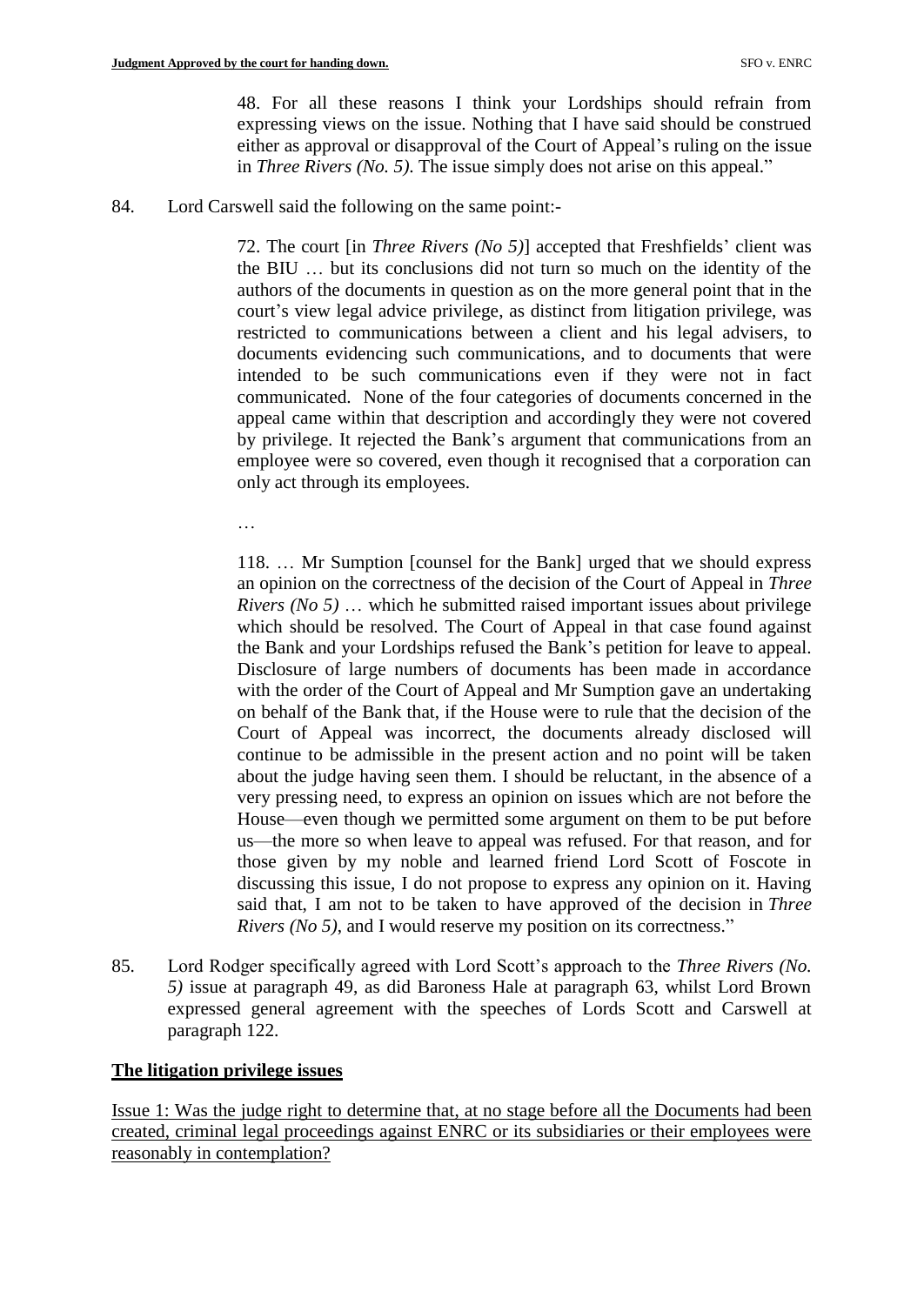- 86. This issue was not addressed extensively in oral argument by either side, but ENRC handed in a detailed note on the evidence relating to litigation privilege in the course of the first day of its submissions. We have considered that note, both parties' written submissions, and the materials that the parties referred to, in detail. ENRC's main challenge to the judge's conclusion was that she placed too little weight on the evidence of Mr Spendlove. Mr Spendlove had said, for example, at paragraph 66 of his first statement that Messrs Gerhard Ammann and Dalman had "confirmed to him that DLA Piper's advice that criminal proceedings could be reasonably said to be in contemplation as at 21 April 2011 reflected their understanding of the effect of the often repeated advice that had been given by Mr Gerrard up to that point, namely that there was a real and serious risk of law enforcement and/or regulatory intervention, including criminal prosecution". This view was, according to Mr Thanki, consistent with all the contemporaneous documents and, in particular, Mr Gerrard's 21<sup>st</sup> April 2011 letter to Mr Barker.
- 87. In addition to its factual arguments, ENRC contended that:
	- i) The judge wrongly failed to hold that the SFO investigation, which she had correctly found was under way by no later than  $11<sup>th</sup>$  August 2011, was properly to be regarded as adversarial litigation (see, for example, *Tesco v. Office of Fair Trading* [2012] CAT 6 at paragraph 44, and *Re L (A Minor)* [1997] 1 AC 16 at pages 26-27).
	- ii) The judge misunderstood that, once an SFO criminal investigation was reasonably in contemplation, so was a criminal prosecution (see Brooke LJ at paragraph 66 in *United States of America v. Philip Morris* [2004] EWCA Civ 330 ("*Philip Morris CA*"), Millett J at pages 454a-b in *Plummers v. Debenhams* [1986] BCLC 447, and *Westminster International BV v. Dornoch* [2009] EWCA Civ 1323 ("*Dornoch*") per Etherton LJ at paragraphs 25-31).
	- iii) Even though a party anticipating litigation may need to establish further facts before it can say with certainty that proceedings are likely, that does not prevent that party satisfying the test that litigation is a real prospect (*Dornoch supra*, and *Axa Seguros v. Allianz Insurance plc* [2011] EWHC 268 (Comm) at paragraph 43 per Christopher Clarke J).
	- iv) The judge's distinction between criminal and civil proceedings failed to take account of the authorities already mentioned and the fact that the Guidelines show that a party may have a reasonable fear of prosecution even if it does not yet have concrete evidence of its own wrongdoing.
- 88. This aspect of the appeal is, in our judgment, primarily factual, but the judge did not see ENRC's witnesses cross-examined. In these circumstances, it seems to us that the Court of Appeal could, in theory at least, be in as good a position as the judge to evaluate the facts (see *Assicurazioni Generali SpA v. Arab Insurance Group (Practice Note)* [2002] EWCA Civ 1642 per Clarke LJ at paragraphs 14-16, and *Datec Electronic Holdings Ltd v. UPS Ltd* [2007] UKHL 23 per Lord Mance at paragraphs 45-50).
- 89. We have taken full account also of the recent *dicta* of this court in paragraph 29 of Sales LJ's judgment in *Smech Properties Ltd v. Runnymede BC* [2016] EWCA Civ 42, [2016] J.P.L. 677 approved in *Regina (Bowen) v. Secretary of State for Justice* [2017] EWCA Civ 2181, [2018] 1 W.L.R. 2170 at paragraphs 70-73 per McCombe LJ. Sales LJ said this:-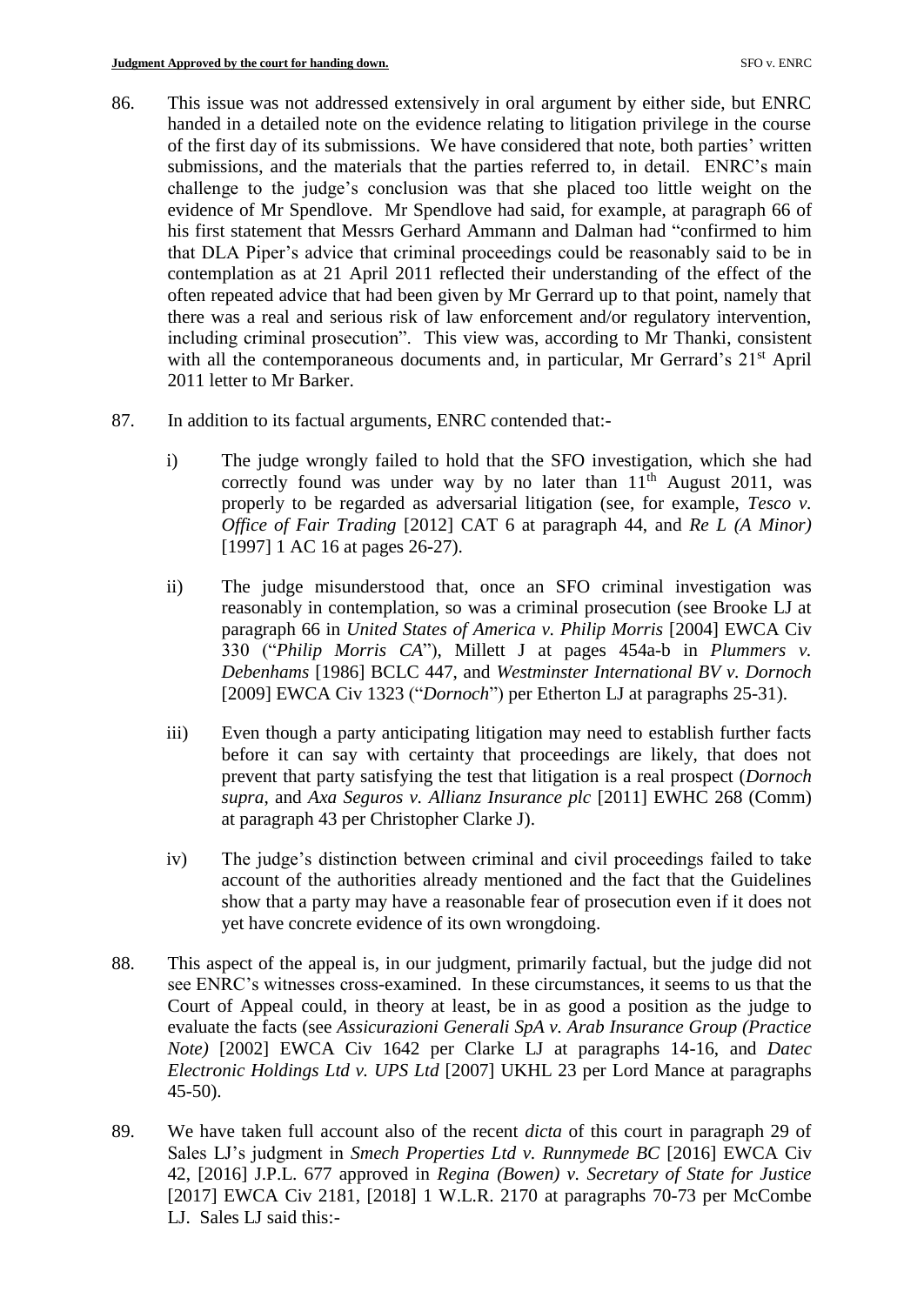"… Where an appeal is to proceed, like this one, by way of a review of the judgment below rather than a re-hearing, it will often be appropriate for this court to give weight to the assessment of the facts made by the judge below, even where that assessment has been made on the basis of written evidence which is also available to this court. The weight to be given to the judge's own assessment will vary depending on the circumstances of each particular case, the nature of the finding or factual assessment which has been made and the nature and range of evidential materials bearing upon it. Often a judge will make a factual assessment by taking into account expressly or implicitly a range of written evidence and making an overall evaluation of what it shows. Even if this court might disagree if it approached the matter afresh for itself on a re-hearing, it does not follow that the judge lacked legitimate and proper grounds for making her own assessment and hence it does not follow that it can be said that her decision was "wrong"."

- 90. We certainly accept that the judge undertook a careful and detailed evaluation of the documents and what the witnesses had said. Her view, in essence, was that it was rather different to say that an SFO prosecution was in the reasonable contemplation of the defendant than to say that civil proceedings were in reasonable contemplation of a potential defendant. She relied on the need for the SFO to conclude that there was a sufficient evidential basis for prosecution and that the public interest test was met, and thought that ENRC had not even turned its mind to what might be discovered. Whilst she acknowledged what Mr Spendlove had said, she did not think that it was sufficient since it amounted to little more than a generalised assertion. She was certainly influenced by the fact that ENRC had no corporate knowledge of any of the matters alleged in advance of a detailed investigation. The SFO supported the judge's factual conclusions and contended that she had applied the correct legal principles.
- 91. After careful consideration, we have reached the conclusion that the judge was wrong to conclude that a criminal prosecution was not reasonably in prospect once the SFO had written its letter of  $10<sup>th</sup>$  August 2011. This is, we think, a case where this Court has actually had both the time and the ability to give it as good an opportunity of examining the evidence as was available to the judge.
- 92. The contemporaneous documents do not, as the judge suggested, show that ENRC failed at the first hurdle of showing that, as at  $19<sup>th</sup>$  August 2011, it was "aware of circumstances which rendered litigation between itself and the SFO a real likelihood rather than a mere possibility" (adopting the test in *Philip Morris HC*). Those documents demonstrate, we think, the reverse. We refer to the following points in particular:
	- i) In December 2010, ENRC received the whistle-blower email alleging corruption and financial wrongdoing within SSGPO and appointed DLA Piper to investigate the allegations.
	- ii) By March 2011, ENRC's general counsel had made clear that he thought from his GC100 contacts that ENRC was firmly on the SFO's radar and that he expected an investigation in due course, which was why he had "upgraded [ENRC's] dawn raid procedures".
	- iii) In April 2011, ENRC's head of compliance predicted an "SFO dawn raid ... before summer's over".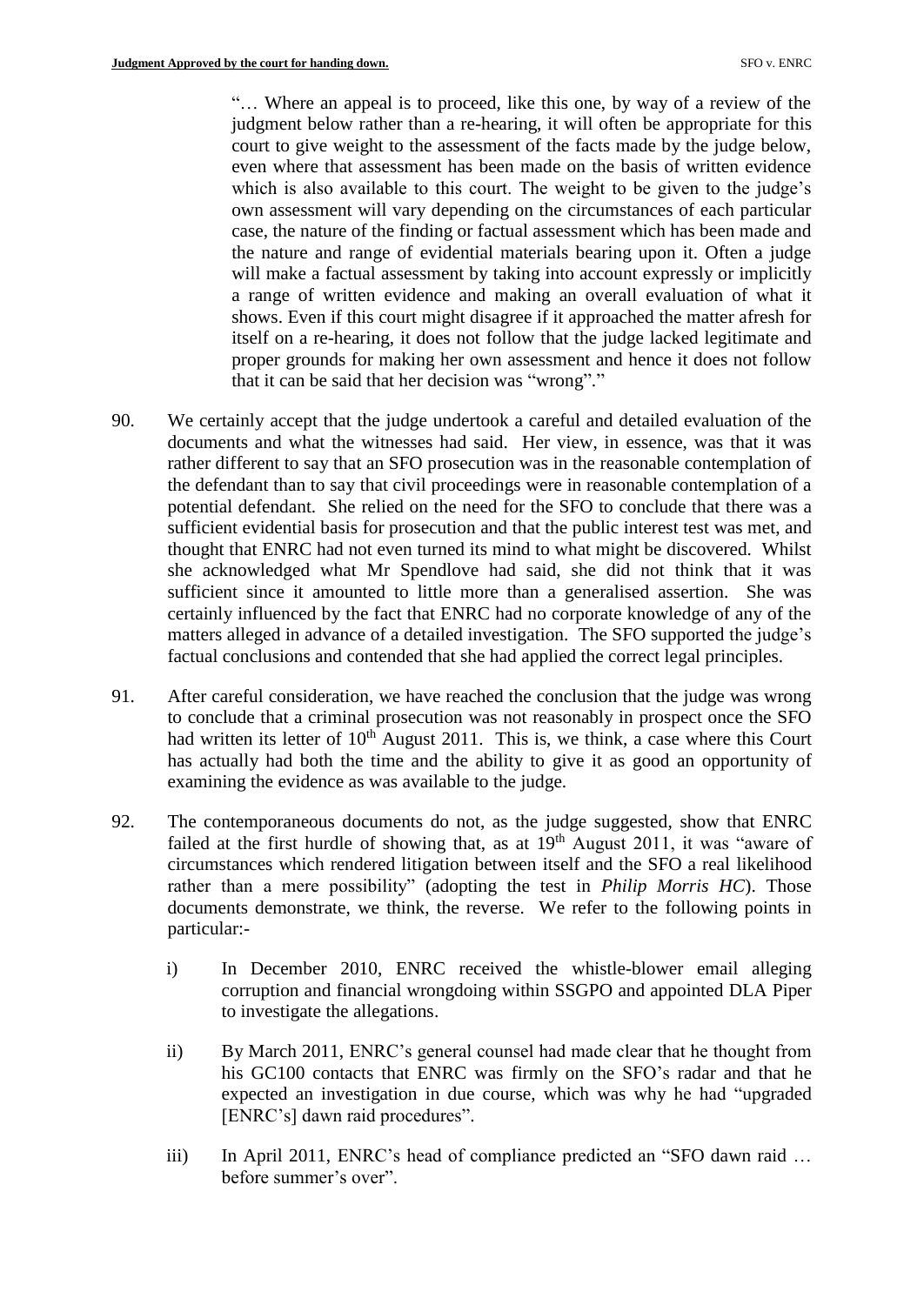- iv) In April 2011, Mr Gerrard wrote to Mr Barker saying that the "internal investigation at SSGPO [related] to conduct that is potentially criminal in nature" and that "[a]dversarial proceedings might occur out of the internal investigation and, in our view, both criminal and civil proceedings can be reasonably said to be in contemplation".
- v) When the SFO finally wrote to ENRC on  $10<sup>th</sup>$  August 2011, it said that the SFO was not carrying out a criminal investigation at that stage, but asked that ENRC consider the Guidelines carefully.
- vi) The Guidelines expressly said that: "no prosecutor can ever give an unconditional guarantee that there will not be a prosecution"; "professional advisers will have a key role"; any information received by the SFO would be for the purposes of its powers under the CJA 1987; wherever possible, the investigation would be carried out by the "corporate's" own professional advisers; and participation in the self-reporting process would increase "the prospect (in appropriate cases) of a civil rather than a criminal outcome" by reducing the likelihood that the SFO would discover corruption itself .
- vii) On 22nd September 2011, Jones Day advised ENRC that, if it engaged in the voluntary disclosure regime, it would lose privilege in relation to the documents that it provided to the SFO. What is notable about this memorandum is the assumption at that time that legal professional privilege would otherwise attach to those documents.
- viii) At the first meeting between ENRC and the SFO on  $3<sup>rd</sup>$  October 2011, the SFO said that could give no assurance that it would not prosecute.
- $ix$ ) On  $18<sup>th</sup>$  June 2012, the SFO met ENRC and expressed concern at the absence of a report, saying that "[i]f the investigation had stalled or been obstructed this would be regarded very negatively. For a civil settlement to be entertained, it was essential that the investigation findings were disclosed in the near future".
- x) On  $12<sup>th</sup>$  December 2012, Dechert wrote to the SFO mentioning legal professional privilege and asking for confirmation that "if an equitable settlement [were not] reached between the SFO and ENRC, ... that it [was] accepted that the report [would] not be used by the SFO as evidence of any wrongdoing or in any criminal proceedings against either ENRC, any subsidiary of ENRC or any employee or director of ENRC or its subsidiaries". The reply gave no such assurances.
- 93. In these circumstances, it seems to us that the whole sub-text of the relationship between ENRC and the SFO was the possibility, if not the likelihood, of prosecution if the self-reporting process did not result in a civil settlement. This sub-text was supported by Mr Spendlove's evidence. Whilst that evidence was hearsay, it was not suggested that he was being untruthful. His statement that Messrs Ammann and Dalman had told him that DLA Piper had advised that criminal proceedings could be reasonably said to be in contemplation as at  $21<sup>st</sup>$  April 2011 was supported by the documents we have mentioned before and after that date. That view, Mr Spendlove said, had reflected their understanding of the effect of the oft-repeated advice of Mr Gerrard to the effect that "there was a real and serious risk of law enforcement and/or regulatory intervention, including criminal prosecution". We do not think it was open to the judge to disregard that evidence, as she appears to have done.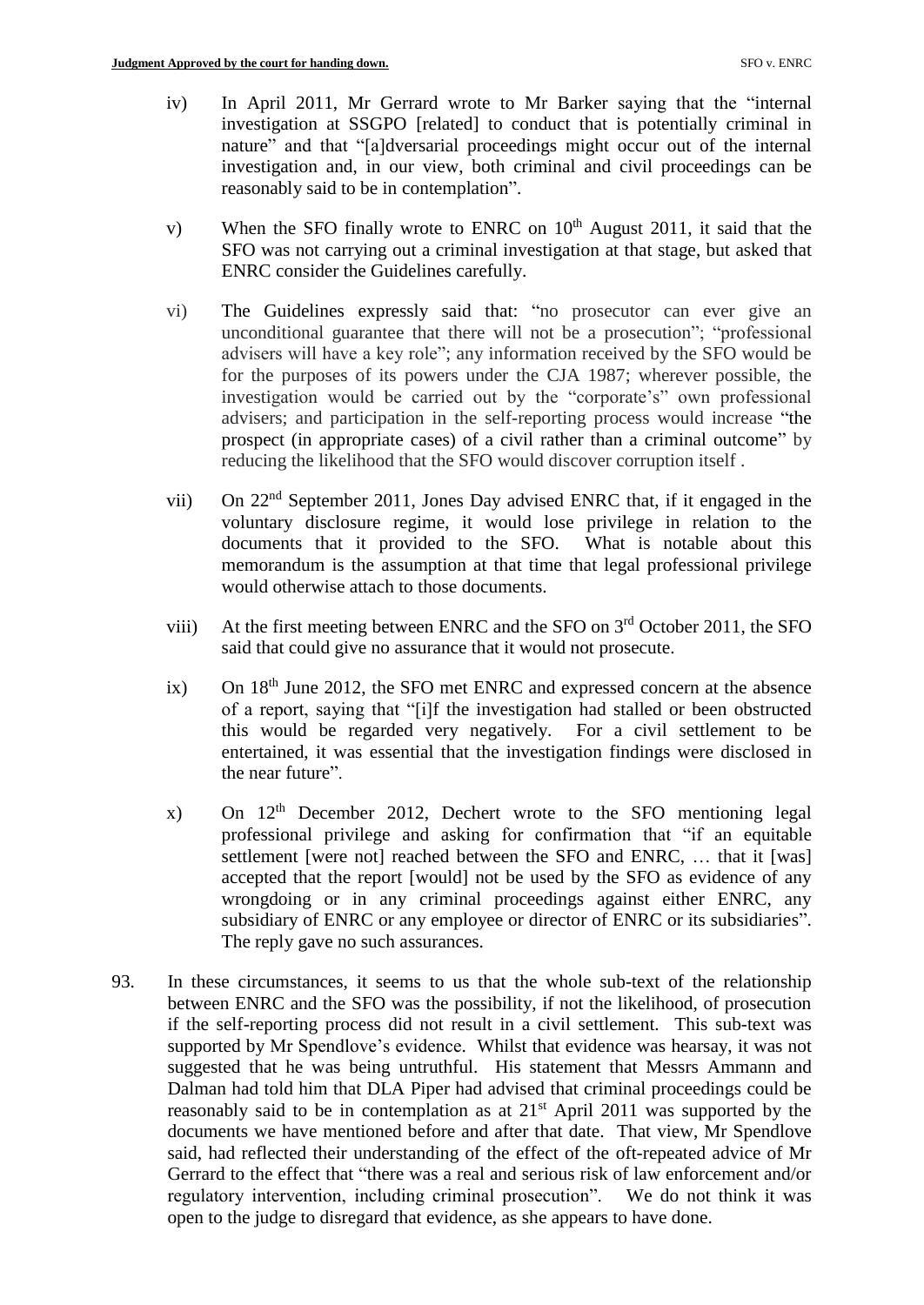- 94. Andrews J may have been justified in thinking that the process was at an early stage triggered simply by the whistle-blower email and the press allegations relating to Camrose, but that did not mean that the SFO was not taking a serious and concerted interest in ENRC's activities in Kazakhstan and Africa.
- 95. We accept also that Mr Gerrard's view was not conclusive, and he may have wanted to create a situation where legal professional privilege covered what he was doing, but that again does not mean that a criminal prosecution was not actually in contemplation.
- 96. As regards ENRC's first legal point under this heading, we are not sure that every SFO manifestation of concern would properly be regarded as adversarial litigation, but when the SFO specifically makes clear to the company the prospect of its criminal prosecution (over and above the general principles set out in the Guidelines), and legal advisers are engaged to deal with that situation, as in the present case, there is a clear ground for contending that criminal prosecution is in reasonable contemplation.
- 97. Secondly, we do not think that Etherton LJ's *dicta* in *Dornoch* lead inevitably to the conclusion that once an SFO criminal investigation is reasonably in contemplation, so too is a criminal prosecution. As Etherton LJ concluded at paragraph 36 of *Dornoch*: "[e]ach case turns on its own facts and will be judged in the light of the facts as a whole. Neither a statement on behalf of the insurer as to its state of mind, nor the mere fact of retaining solicitors, will separately or together necessarily be sufficient to satisfy the requirements for litigation privilege". Here, however, the documents and evidence pointed clearly towards the contemplation of a prosecution if the selfreporting process did not succeed in averting it.
- 98. Thirdly, whilst a party anticipating possible prosecution will often need to make further investigations before it can say with certainty that proceedings are likely, that uncertainty, in our judgment, does not in itself prevent proceedings being in reasonable contemplation. In the present case, the uncertainty was a function of ENRC not having the information required to evaluate the whistle-blower email or the Camrose issues. An individual suspected of a crime will, of course, know whether he has committed it. An international corporation will be in a different position, but the fact that there is uncertainty does not mean that, in colloquial terms, the writing may not be clearly written on the wall. We think the judge was wrong to regard the uncertainty as pointing against a real likelihood of a prosecution. The reasoning in paragraphs 162-163 of her judgment could not outweigh the clear indications of a likely prosecution contained in the documents to which we have referred.
- 99. The judge's distinction between civil and criminal proceedings was, in our judgment, illusory. Of course, civil proceedings are sometimes brought without foundation, but here there was no suggestion that the threat of criminal prosecution was anything other than extremely serious. We are conscious, in this connection, of two matters in particular. First, the Bribery Act 2010 was not actually in force at the relevant time, and secondly, that difficulties may arise in prosecutions in respect of conduct undertaken overseas. Despite these factors, ENRC was actually being told in this case that, if it did not cooperate and allow its professional advisers to undertake an investigation, prosecution would be even more likely. It would be wrong for it to be thought that, in a criminal context, a potential defendant is likely to be denied the benefit of litigation privilege when he asks his solicitor to investigate the circumstances of any alleged offence.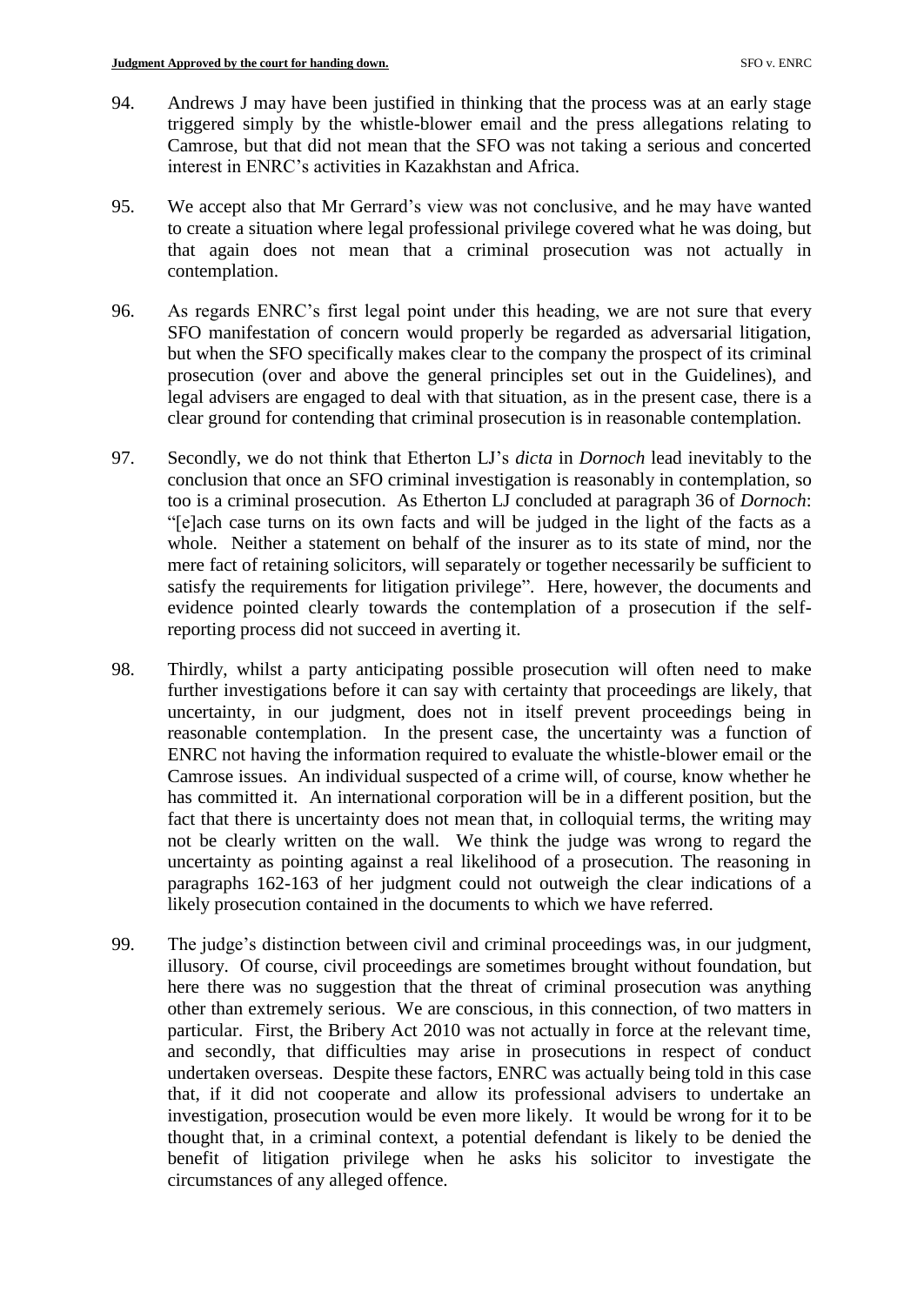- 100. These conclusions are not, we think, invalidated by the Court of Appeal Criminal Division's decision in *R (for and on behalf of the Health and Safety Executive) v. Paul Jukes* [2018] Lloyd's Rep FC 157. In that case, the defendant had signed a statement shortly after a fatal industrial accident accepting that he was responsible for the company's health and safety. The Court of Appeal (Flaux LJ, Nicola Davies J and HHJ Bidder QC) upheld the judge's decision that the statement was not covered by litigation privilege, because criminal proceedings were not in contemplation, and any privilege would anyway have attached to the company, which had not asserted it. The Court did approve paragraphs 160-161 of Andrews J's judgment, but did so having decided that no adversarial litigation was in progress when the statement was made to the company, because matters were still at an investigatory stage. That was a decision on the facts, where the defendant had not been interviewed by the Health and Safety Executive and the police until 16 months after the statement. The approval of Andrews J's approach was, in our view, *obiter.* For the reasons we have given, Andrews J was not right to suggest a general principle that litigation privilege cannot attach until either a defendant knows the full details of what is likely to be unearthed or a decision to prosecute has been taken. The fact that a formal investigation has not commenced will be one part of the factual matrix, but will not necessarily be determinative.
- 101. In these circumstances, we would allow ENRC's appeal against the judge's finding that, at no stage before all the Documents had been created, criminal legal proceedings against ENRC or its subsidiaries or their employees were reasonably in its contemplation. It seems to us that ENRC was right to say that they were in reasonable contemplation when it initiated its investigation in April 2011, and certainly by the time it received the SFO's August 2011 letter.

Issue 2: Was the judge right to determine that none of the Documents was brought into existence for the dominant purpose of resisting contemplated criminal proceedings against ENRC or its subsidiaries or their employees?

- 102. Andrews J began her treatment of this issue at paragraph 59 by approving Goldberg J's dictum in *Bailey v. Beagle*. That, as it seems to us, was the wrong starting point. The fact that solicitors prepare a document with the ultimate intention of showing that document to the opposing party does not, in our judgment, automatically deprive the preparatory legal work that they have undertaken of litigation privilege. We can imagine many circumstances where solicitors may spend much time fine-tuning a response to a claim in order to give their client the best chance of reaching an early settlement. The discussions surrounding the drafting of such a letter would be as much covered by litigation privilege as any other work done in preparing to defend the claim. We doubt, therefore, the correctness of the legal principles that the judge stated at paragraph 61 of her judgment, and the way that she applied them at paragraphs 168-171. In both the civil and the criminal context, legal advice given so as to head off, avoid or even settle reasonably contemplated proceedings is as much protected by litigation privilege as advice given for the purpose of resisting or defending such contemplated proceedings.
- 103. It was common ground that the test to be adopted in relation to documents prepared for reasons which only included (but were not limited to) the conduct of litigation is that identified by the House of Lords in *Waugh v British Railways Board* [1980] AC 520 ("*Waugh*"). The document over which privilege was asserted was a report prepared by officers of the British Railways Board (the "board") into a fatal railway accident, it being clear, on the facts, that the report had been prepared for two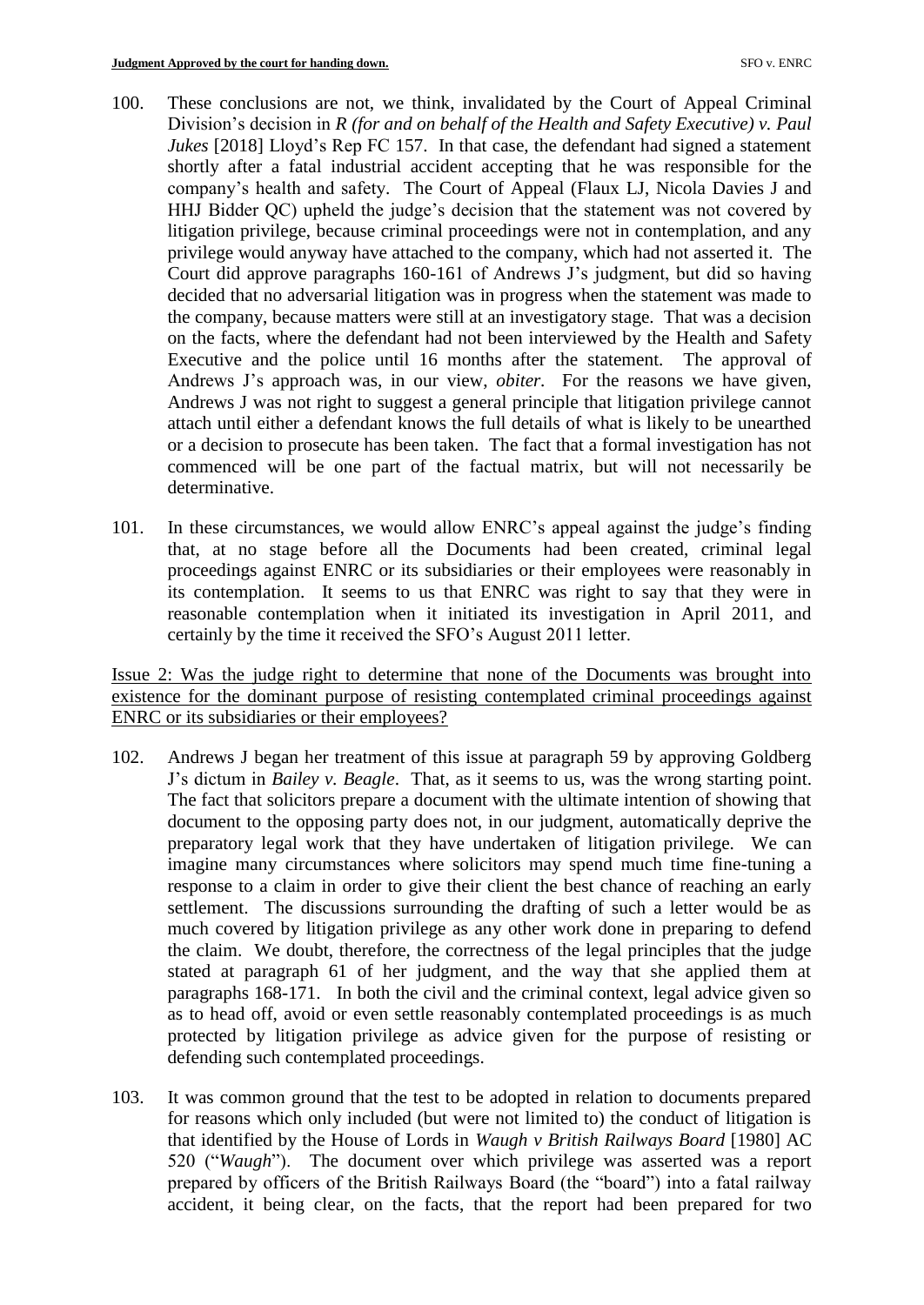purposes of equal importance (namely railway safety and litigation), and also that such reports were required to be prepared after all accidents, regardless of whether litigation was contemplated (see the judgment of Lord Wilberforce at pages 530B-531A). In a judgment with which the other members of the House agreed in terms or in substance, he identified the test to be adopted (at page 533) in these terms:

> "It appears to me that unless the purpose of submission to the legal adviser in view of litigation is at least the dominant purpose for which the relevant document was prepared, the reasons which require privilege to be extended to it cannot apply."

104. That test has been applied in the subsequent decisions in this area of the law. Thus in *Re Highgrade Traders* [1984] BCLC 151 ("*Highgrade*"), it was made clear that the exercise of determining dominant purpose in each case is a determination of fact, and that the court must take a realistic, indeed commercial, view of the facts. That case concerned reports commissioned by the insurers into the cause of a fire, where arson by an officer of the insured was suspected. The court concluded that the reports had not been commissioned as a matter of academic interest. Oliver LJ (with whom Robert Goff LJ agreed) explained (at pages 173-174):-

> "What, then, was the purpose of the reports? The learned judge found a duality of purpose because, he said, the insurers wanted not only to obtain the advice of their solicitors, but also wanted to ascertain the cause of the fire. Now, for my part, I find these two quite inseparable. The insurers were not seeking the cause of the fire as a matter of academic interest in spontaneous combustion. Their purpose in instigating the enquiries can only be determined by asking why they needed to find out the cause of the fire. And the only reason that can be ascribed to them is that of ascertaining whether, as they suspected, it had been fraudulently started by the insured. It was entirely clear that, if the claim was persisted in and if it was resisted, litigation would inevitably follow. The claim had been made and there was no indication that it was not going to be pressed, particularly after Mr MR's acquittal. It is, as it seems to me, entirely unrealistic to attribute to the insurers an intention to make up their minds independently of the advice, which they received from their solicitors, that the claim should or should not be resisted. Whether they paid or not depended on the legal advice which they received, and the reports were prepared in order to enable that advice to be given. The advice given would necessarily determine their decision and would also necessarily determine whether the anticipated litigation would or would not take place. The learned judge (I have already quoted this passage from his judgment) said ([1983] BCLC 137 at 148):

'In my view, the reports were commissioned for two purposes: (a) to enable Phoenix to make up its mind about whether to resist the insurance claim on the ground that the fire was or was probably caused by the insured and (b) to place evidence of the cause of the fire in the hands of the solicitors if the reports should suggest with some probability that the fire was caused by the insured.'

He seems here, as I read his judgment, at this point to have been of the opinion that *Waugh* established that it was only if the documents were brought into existence for the dominant purpose of actually being used as evidence in the anticipated proceedings that privilege could attach and that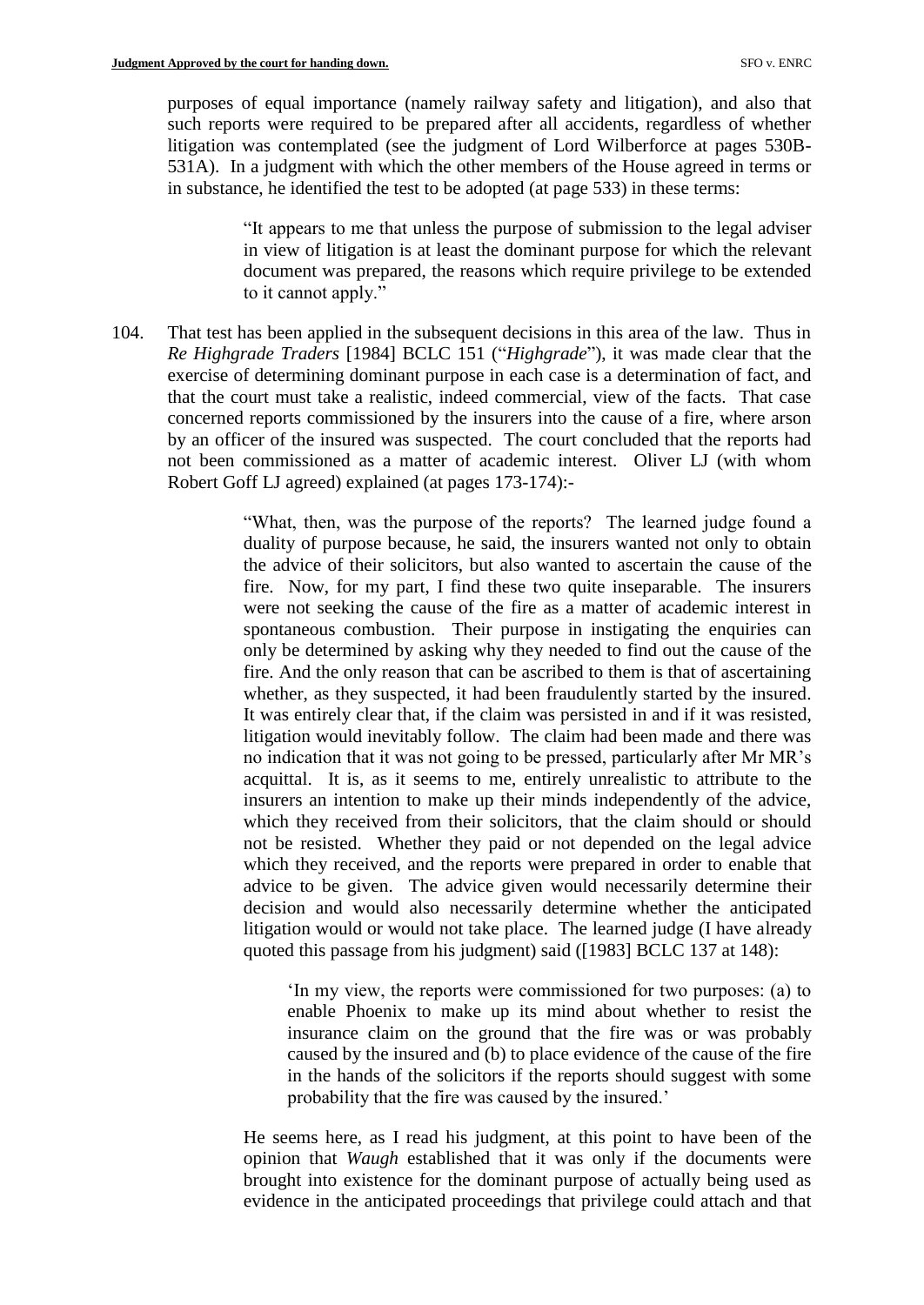the purpose of taking advice on whether or not to litigate (which is, in substance, what the decision to resist the claim amounted to) was some separate purpose which did not qualify for privilege. That, in my judgment, is to confine litigation privilege within too narrow bounds and it reproduces what I believe to be the fallacy inherent in the note in the Supreme Court Practice to which I have referred. No doubt the purpose was 'dual' in the sense that the documents might well serve both to inform the solicitors and as proofs of evidence if proceedings materialised. But, in my judgment, the learned judge failed to appreciate that the former purpose was itself one which would cause the privilege to attach."

- 105. Similarly, in *Bilta (UK) Limited (in liquidation) v. Royal Bank of Scotland* [2017] EWHC 3535 (Ch) ("*Bilta*"), the Chancellor concluded that RBS was not spending large sums on legal fees for the primary purpose of dissuading HMRC from issuing an assessment against it, if that could even properly be regarded as a purpose distinct from the litigation purpose.
- 106. In the course of argument, the SFO suggested that there was a tension between the decision in *Highgrade* and the House of Lords' decision in *Waugh*, and that the latter should be followed here. We do not accept that the decisions are irreconcilable: they follow an identical principle, reaching different conclusions for fact specific reasons. The House of Lords specifically concluded that the fatal accident report over which privilege was asserted had been prepared for two purposes of equal importance only one of which concerned litigation whereas in *Highgrade*, as Oliver LJ explained at pages 174-175 of his judgment:-

"The instant case is not, in my judgment, on all fours … with [*Waugh*]. In … [*Waugh*] the documents in question would, in any event, have had to be produced for the Board's internal purposes in connection with railway safety. Those seem to me to be quite different circumstances from those of the instant case where there was no purpose for bringing the documents into being other than that of obtaining the professional legal advice which would lead to a decision whether or not to litigate …

… it seems incontrovertible on the facts of this case that the insurers had very early and very justifiably formed the view that litigation was probable and that Mr Speyer's further advice would be required to enable them to present their solicitors with the full material required to enable them to give proper advice on the insurers' future conduct in relation to the claim.

For my part, therefore, I would hold that the specific documents sought by the liquidator are, in the circumstances of this case, the subject matter of privilege. I emphasise the words 'in the circumstances of this case' for it is, I think, clear from [*Waugh*] that, whenever the question arises, the court is concerned to determine the actual intention of the party claiming privilege and, where it discerns a duality of purpose, to determine what is the dominant purpose."

107. The facts of this case lie between *Waugh* on the one hand and *Highgrade* and *Bilta* on the other. In the former there was an express finding of dual purpose. In the latter two cases, it is difficult to see what the alternative purpose was. In relation to *Highgrade*, the only real interest for the insurers was in ascertaining whether potential proceedings under the fire policy could successfully be defended; in the latter, HMRC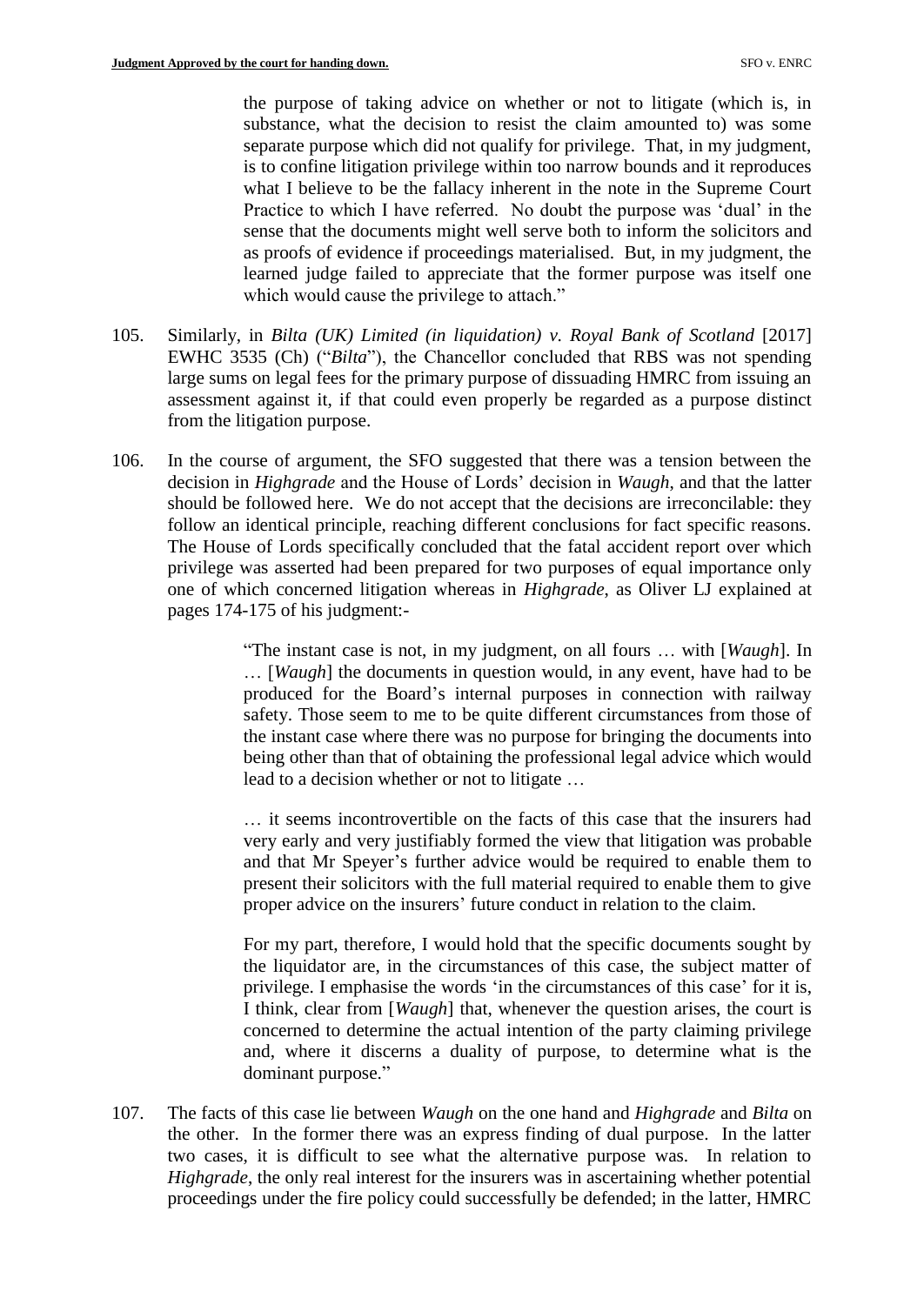had made it clear that they were pursuing the tax and the company had to determine the extent to which such proceedings could be defended.

- 108. The position in this case is not quite as clear cut. The SFO's letter of  $10<sup>th</sup>$  August 2011 urged careful consideration of its Guidelines, impliedly identifying the benefits of self-reporting, but also said expressly that it wanted to discuss "ENRC's governance and compliance programme and its response to the allegations as reported". We have already decided that a criminal investigation and a potential prosecution was reasonably in the contemplation of ENRC at the time that it commissioned DLA Piper's investigation. ENRC had been advised by its solicitors to that effect, even if it could reasonably be suggested that the solicitors had put the risk at a higher level than could, perhaps, have been justified objectively. In these circumstances, the issue becomes whether it would have been reasonable to regard ENRC's dominant purpose as being to investigate the facts to see what had happened and deal with compliance and governance or to defend those proceedings. Andrews J held that it was the former.
- 109. In our judgment, in this case, the answer can be achieved by unpacking the words 'compliance' and 'governance'. Although a reputable company will wish to ensure high ethical standards in the conduct of its business for its own sake, it is undeniable that the 'stick' used to enforce appropriate standards is the criminal law and, in some measure, the civil law also. Thus, where there is a clear threat of a criminal investigation, even at one remove from the specific risks posed by the SFO should it start an investigation, the reason for the investigation of whistle-blower allegations must be brought into the zone where the dominant purpose may be to prevent or deal with litigation.
- 110. In the period which has elapsed since the decision of Andrews J, proceedings have been pursued by ENRC against Dechert and, with the consent of the parties, the pleadings have been made available to the court. In those circumstances, the SFO submitted that the conclusion as to dominant purpose is inconsistent with the content of Dechert's Defence in the proceedings. The SFO relied in particular on the following paragraphs:-

"9. ENRC originally instructed [DLA Piper] … and subsequently Dechert … to investigate allegations of wrongdoing at ENRC's subsidiary, SSGPO, in Kazakhstan. That investigation had nothing to do with the SFO, but was initiated by ENRC's Audit Committee for corporate governance reasons …

10. The need to investigate serious wrongdoing by the management of ENRC and its subsidiaries remained a key motivation for retaining the Defendants independent of the self-reporting process with the SFO …

83. … (2) … The risk of UK criminal investigations or proceedings was not a material factor in ENRC's decision to instruct Dechert to investigate the Kazakhstan Allegations …".

111. Those paragraphs do not alter the true factual position for three reasons. First, pleadings filed in a separate action by a party that did not give evidence in these proceedings are of limited value to this court even if, which is by no means clear, they should properly be admitted bearing in mind the criteria for the admission of further evidence. Secondly, the views of Dechert on dominant purpose can never be conclusive as to the true motivations of the relevant individuals at ENRC, with which this court is concerned. Finally, and most importantly, even if litigation was not the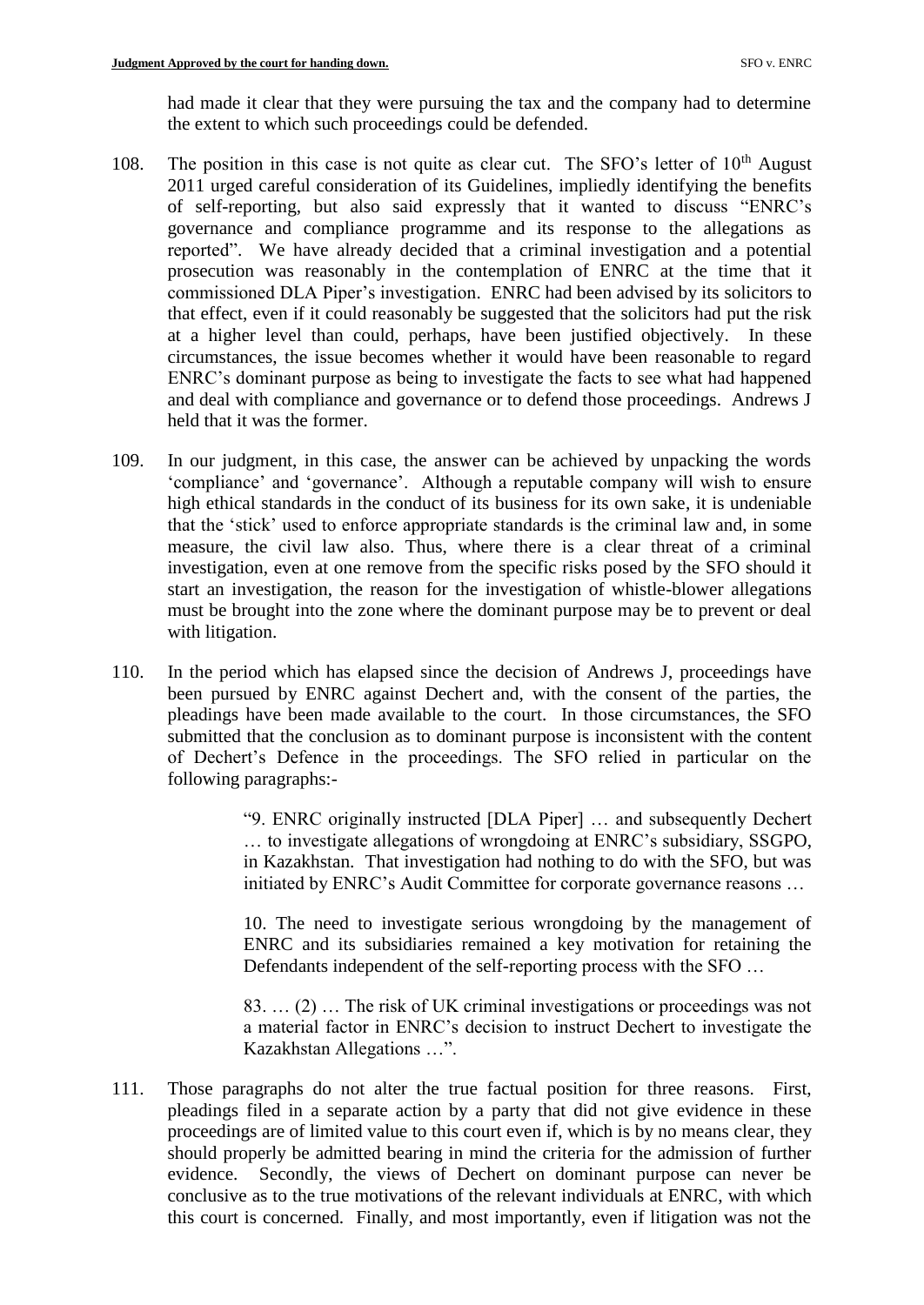dominant purpose of the investigation at its very inception, it is clear from the evidence that it swiftly became the dominant purpose. We have already observed under issue 1 that, in April 2011 (some three months before the first Category 1 document was created), Dechert advised ENRC that "both criminal and civil proceedings can be reasonably said to be in contemplation" so that documents arising out of the investigation were covered by litigation privilege, and that, in September 2011 (shortly after the first Category 1 document was created), Jones Day advised the company that privilege would be lost if those documents were shared with the SFO under the voluntary disclosure regime. Mr Spendlove's evidence, which as we have said has never been suggested to be untruthful, is that ENRC took that advice on board.

- 112. We turn now to the judge's conclusion at paragraph 171 that there was overwhelming evidence that the Category 1 documents were created for the specific purpose of being shown to the SFO. We disagree with this important conclusion. In our judgment, looking fairly at the documentation as a whole, one can see that ENRC never actually agreed to disclose the materials it created in the course of its investigation to the SFO. It certainly gave the SFO repeated indications that it would make "full and frank disclosure" and that it would produce its eventual report to the SFO. But it never actually committed to producing its interviews and intermediate work product to the SFO. That was part of what frustrated the SFO and ultimately led to the breakdown of the self-reporting process. It suffices to take a few examples from the chronology set out above:
	- i) The Guidelines themselves, which the SFO sent to ENRC at the outset, gave the clear impression that the self-reporting "corporate" would be in receipt of professional legal advice, both before and during the process.
	- ii) On  $7<sup>th</sup>$  October 2011, four days after the first meeting between ENRC and the SFO, an internal SFO email recorded that Mr Gerrard had said that ENRC would make a voluntary disclosure the following week. In fact, it never did so.
	- iii) The note of the second meeting between the SFO and ENRC on  $30<sup>th</sup>$ November 2011 recorded that ENRC was "keen to tackle the issue and be full and frank". This frankness never totally materialised.
	- iv) The note of the third meeting between ENRC and the SFO on  $20<sup>th</sup>$  December 2011 recorded that Mr Ehrensberger had been "been given a mandate to disclose [to the SFO] anything he feels appropriate". Again, this did not happen.
	- v) At the fifth meeting on  $10<sup>th</sup>$  May 2012, Mr Dalman informed the SFO of the ENRC board's commitment to transparency, co-operation and openness, but the SFO expressed concern that progress had been slow and that nothing substantive had yet been reported by ENRC to the SFO.
	- vi) The note of the  $18<sup>th</sup>$  June 2012 meeting recorded the SFO as saying that "[f]or a civil settlement to be entertained, it was essential that the investigation findings were disclosed in the near future". It does not appear that, at least at that stage, even the SFO was expecting voluntary disclosure of all Dechert's work product.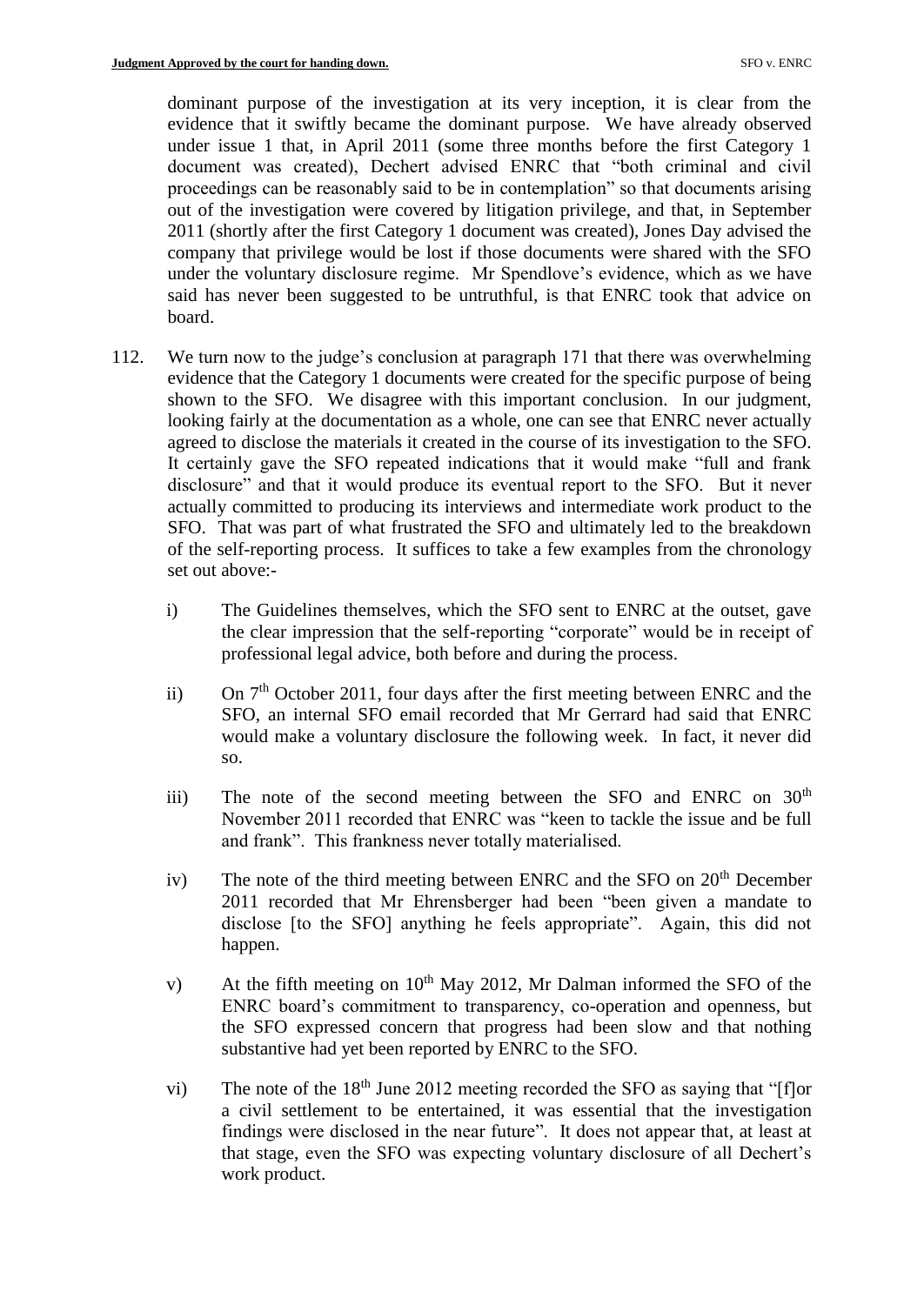- vii) The PowerPoint presentations of  $20^{th}$  July 2012 and  $28^{th}$  November 2012 gave the SFO detailed updates on the progress of the interviews and investigations, and confirmed ENRC's "commitment to [a] full and frank process", but did not actually disclose either concrete results or statements of any sort.
- viii) On  $12<sup>th</sup>$  December 2012, Dechert wrote to the SFO suggesting for the first time that it was engaged in a self-reporting process pursuant to the Guidelines, and asking, given the withdrawal of the Guidelines on  $9<sup>th</sup>$  October 2012, for "confirmation that ENRC is still part of the corporate self-reporting process prior to Dechert submitting our report on SSGPO". ENRC also said that: "[a]ny report submitted by Dechert to the SFO will be submitted under a limited waiver of legal professional privilege for the purposes of the corporate self report only". Whilst it is true, as the SFO submitted, that one could conclude from this document that self-reporting had begun at some stage between August 2011 and December 2012, in fact, Dechert and ENRC had promised nothing in relation to the interview notes and lawyers' work product. Moreover, after this stage, Dechert was expressly asserting legal professional privilege, and even the 28<sup>th</sup> February 2013 disclosure of Dechert's report on the Kazakhstan investigation was the subject of a specific waiver of legal professional privilege.
- 113. In these circumstances, we conclude that, not only was a criminal prosecution reasonably in ENRC's contemplation, but the judge ought also to have determined that the Category 1 documents were brought into existence for the dominant purpose of resisting or avoiding those (or some other) proceedings.
- 114. The same can be said of the FRA documents in Categories 2 and 4. The books and records review was commissioned at around the same time as the Dechert investigation, and FRA's work formed part of that investigation from, at the latest, 15<sup>th</sup> July 2011 (when FRA was formally instructed by Dechert). The judge's conclusion that the dominant purpose of the review was compliance and remediation (which itself might have been intended to avoid or deal with litigation) sits uncomfortably with that background, and is also in stark contrast to the evidence of Messrs Duthie and Spendlove. In our judgment, the judge failed to adequately explain at paragraphs 173-176 why she rejected that evidence. She did not specify any of the "wealth of contemporaneous documents" that she said supported her conclusion. She seemed to rely mainly on the absence of contemporaneous evidence pointing in the opposite direction, even though ENRC's submission, which she recorded at paragraph  $174<sup>3</sup>$  provided a plausible explanation for the absence of such evidence. In those circumstances, her conclusion cannot stand.
- 115. For the avoidance of doubt, nothing in this analysis should be taken to impact adversely on the operation of the scheme set out in Schedule 17 of the Crime and Courts Act 2013 in relation to deferred prosecution agreements ("DPA") or the circumstances in which the court is asked to approve a DPA pursuant to section 45 of that Act. The Act achieved Royal Assent on the same day that the SFO here determined to commence a criminal investigation and therefore was not necessarily the focus of the earlier discussions with ENRC but the purpose of the scheme (overseen by the court) has been to develop a mechanism whereby companies are encouraged to self-report, accept a negotiated penalty for breaches of the law

<u>.</u>

<sup>&</sup>lt;sup>3</sup> See paragraph 55 above.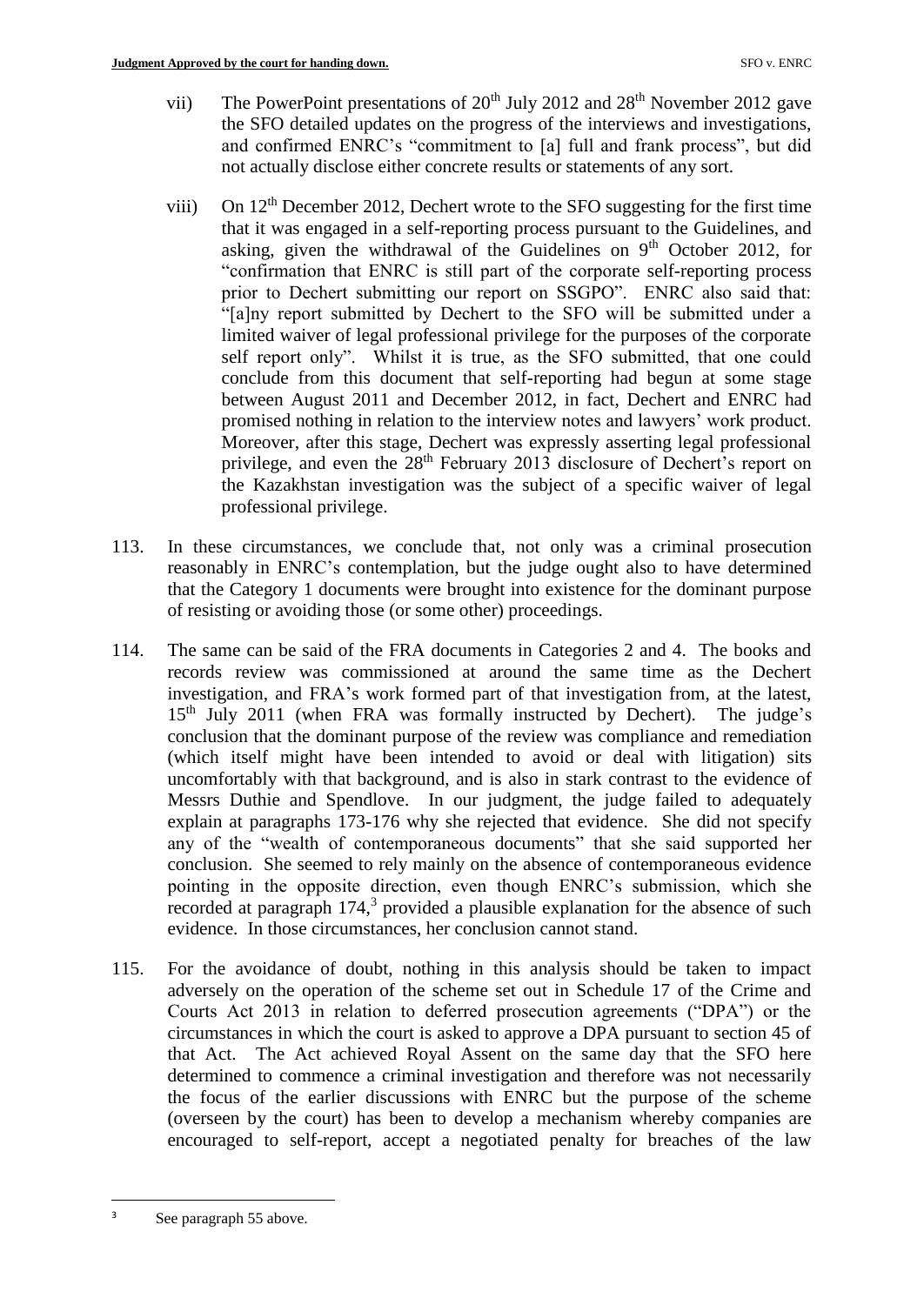identified and to undertake monitored governance and compliance reviews. The benefit is to avoid both the cost and non-penal consequences of conviction.

- 116. It is, however, obviously in the public interest that companies should be prepared to investigate allegations from whistle blowers or investigative journalists, prior to going to a prosecutor such as the SFO, without losing the benefit of legal professional privilege for the work product and consequences of their investigation. Were they to do so, the temptation might well be not to investigate at all, for fear of being forced to reveal what had been uncovered whatever might be agreed (or not agreed) with a prosecuting authority. The remedy for the SFO is not to allow prevarication and delay (which might be said to have occurred in this case) to prevent a timeous investigation, when it becomes clear that the company is not wholeheartedly reporting its own conduct and making appropriate waivers of privilege. Whether the fact that an investigation has been formally commenced should ultimately deprive a prosecutor of the opportunity of agreeing a DPA will be for the prosecutor to decide in the light of all the circumstances.
- 117. In any event, to determine whether a DPA is in the interests of justice, and whether the terms of the particular DPA are fair, reasonable and proportionate, the court must examine the company's conduct and the extent to which it cooperated with the SFO. Such an examination will consider whether the company was willing to waive any privilege attaching to documents produced during internal investigations, so that it could share those documents with the SFO (see, for example, *Serious Fraud Office v. Rolls-Royce plc* [2017] Lloyd's Rep FC 249 at paragraphs 19-21, 35-39 and 121). Had the court been asked to approve a DPA between ENRC and the SFO, the company's failure to make good on its promises to be full and frank would undoubtedly have counted against it. All this, however, is quite different from the question that actually arises, namely whether the Documents were covered by privilege in the first place.
- 118. Finally in this connection, it is worth summarising what seems to have gone wrong with the judge's consideration of the question of dominant purpose. First, she started with Goldberg J's *dictum* that documents prepared for the purpose of settling or avoiding a claim are not created for the dominant purpose of defending litigation. That was, in our view, an error of law. Secondly, she did not properly understand the way in which *Waugh* and *Highgrade* are to be understood. The policy of the board in *Waugh* requiring it to investigate all accidents was a distinct purpose that prevented the possible litigation being the dominant purpose. The need to identify the cause of the fire in *Highgrade* or to investigate the existence of corruption in this case was just a subset of the defence of contemplated legal proceedings. Thirdly, the judge misinterpreted the contemporaneous material, thinking wrongly that it showed that ENRC always intended or agreed to share the core material they obtained from their interviews and investigations with the SFO (as opposed to any report they ultimately prepared). Instead, the material clearly demonstrates that no such formal agreement was ever made. ENRC certainly led the SFO to believe it might in the future waive privilege in such material, but it never actually did so. It was noteworthy that the SFO never even contended for a waiver of privilege.
- 119. For these reasons, we have concluded that the judge ought to have concluded that the Documents were brought into existence for the dominant purpose of resisting or avoiding contemplated criminal proceedings against ENRC or its subsidiaries or their employees.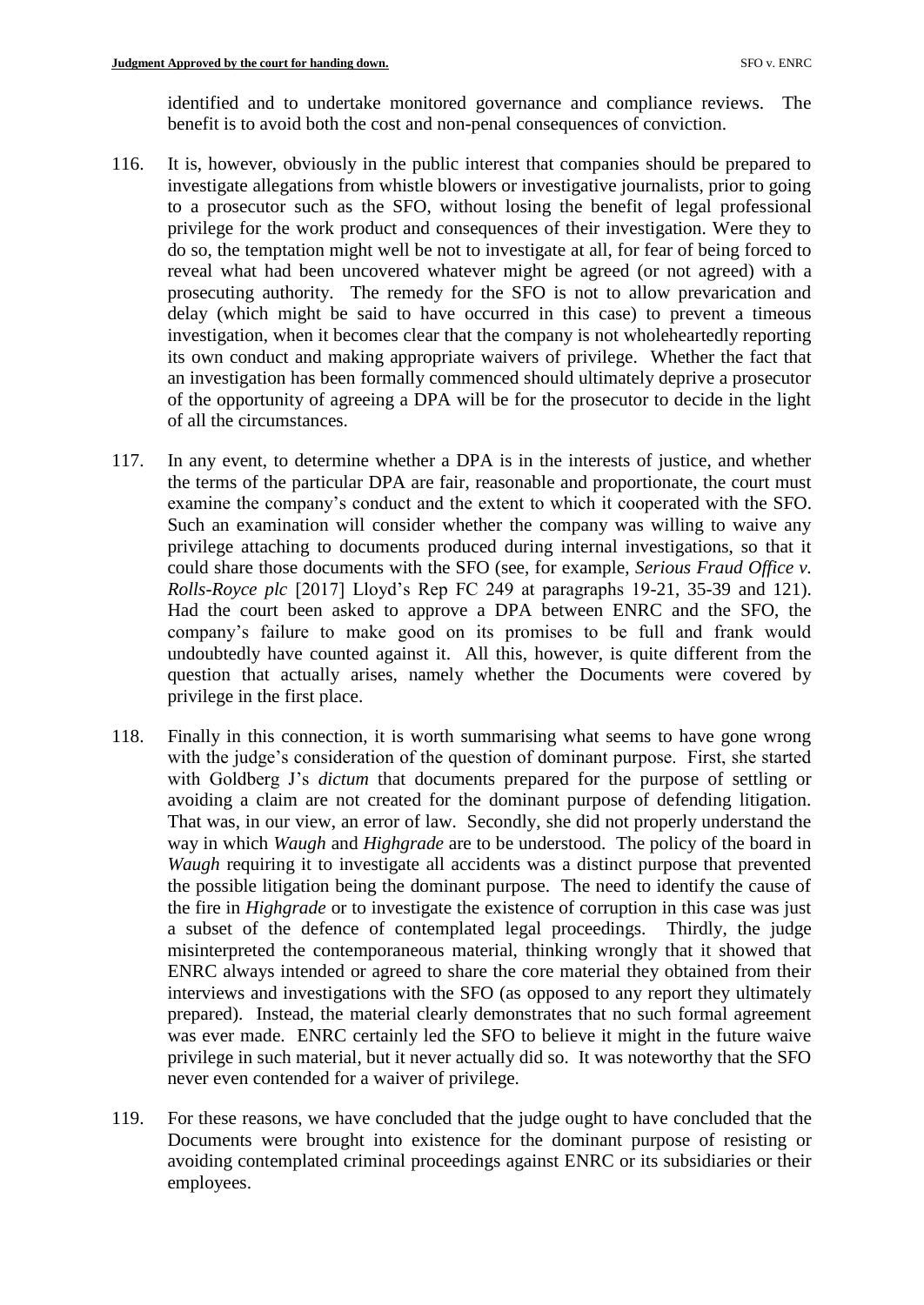## Issue 3: In the circumstances, which if any of the Category 1, 2 or 4 documents are protected by litigation privilege?

- 120. In our judgment, applying the basic principles already adumbrated, all the interviews undertaken by Dechert were covered by litigation privilege. That seems to us to have been the SFO's own understanding from the Guidelines and its discussions with ENRC between August 2011 and March 2013. Whilst the SFO several times reserved its position, its own Guidelines made clear its expectation that the company's lawyers would be undertaking an investigation and would then report to the SFO. The repeated requests for full and frank disclosure seem to me to have been a plea for that privilege to be waived.
- 121. We do not see that the books and records review is in a different position. It was part of ENRC's fact-finding process at a time when criminal prosecution was in reasonable contemplation, and was also undertaken for the dominant purpose of resisting or avoiding that prosecution. Litigation privilege is also claimed for most of the documents in Category 4. With the exception of the two October 2010 emails exchanged with Mr Ehrensberger (for which litigation privilege is not claimed), it is accepted that these documents follow the approach taken to Category 2.
- 122. Accordingly, in our judgment, the Category 1, 2 and 4 documents (with the exception of the two emails we have mentioned) are, contrary to the judge's decision, covered by litigation privilege.

## **The legal advice privilege issues**

#### Issue 4: What did *Three Rivers (No. 5)* actually decide?

- 123. Our conclusions under issues 1 to 3 make the question of legal advice privilege far less important. Since, however, the matter has been fully argued and the Law Society intervened to assist the court, we will say briefly how we would have determined these matters. As will be apparent from what we have already said, we would have determined that *Three Rivers (No. 5)* decided that communications between an employee of a corporation and the corporation's lawyers could not attract legal advice privilege unless that employee was tasked with seeking and receiving such advice on behalf of the client, as the BIU was in *Three Rivers (No. 5)*.
- 124. In this context, we were much pressed with the argument that, if *Three Rivers (No. 5)* actually decided what we have decided it did, it was wrong. As we have already said, this is a question that, in our judgment, can only be determined by the Supreme Court. In deference, however, to Mr Thanki's and Ms Dinah Rose QC's arguments, we can say that we can see much force in what they submitted.
- 125. First, we do not think that a meticulous analysis of the  $19<sup>th</sup>$  century authorities should be determinative, because, in our judgment, those cases were decided when the distinction between litigation privilege and legal advice privilege was very much in its infancy. It is more important that a principled analysis of the purpose of legal advice privilege should be undertaken. Lord Scott in *Three Rivers (No. 6)* set out the parameters as follows at paragraphs 28-30:-

"28. So I must now come to policy. Why is it that the law has afforded this special privilege to communications between lawyers and their clients that it has denied to all other confidential communications? In relation to all other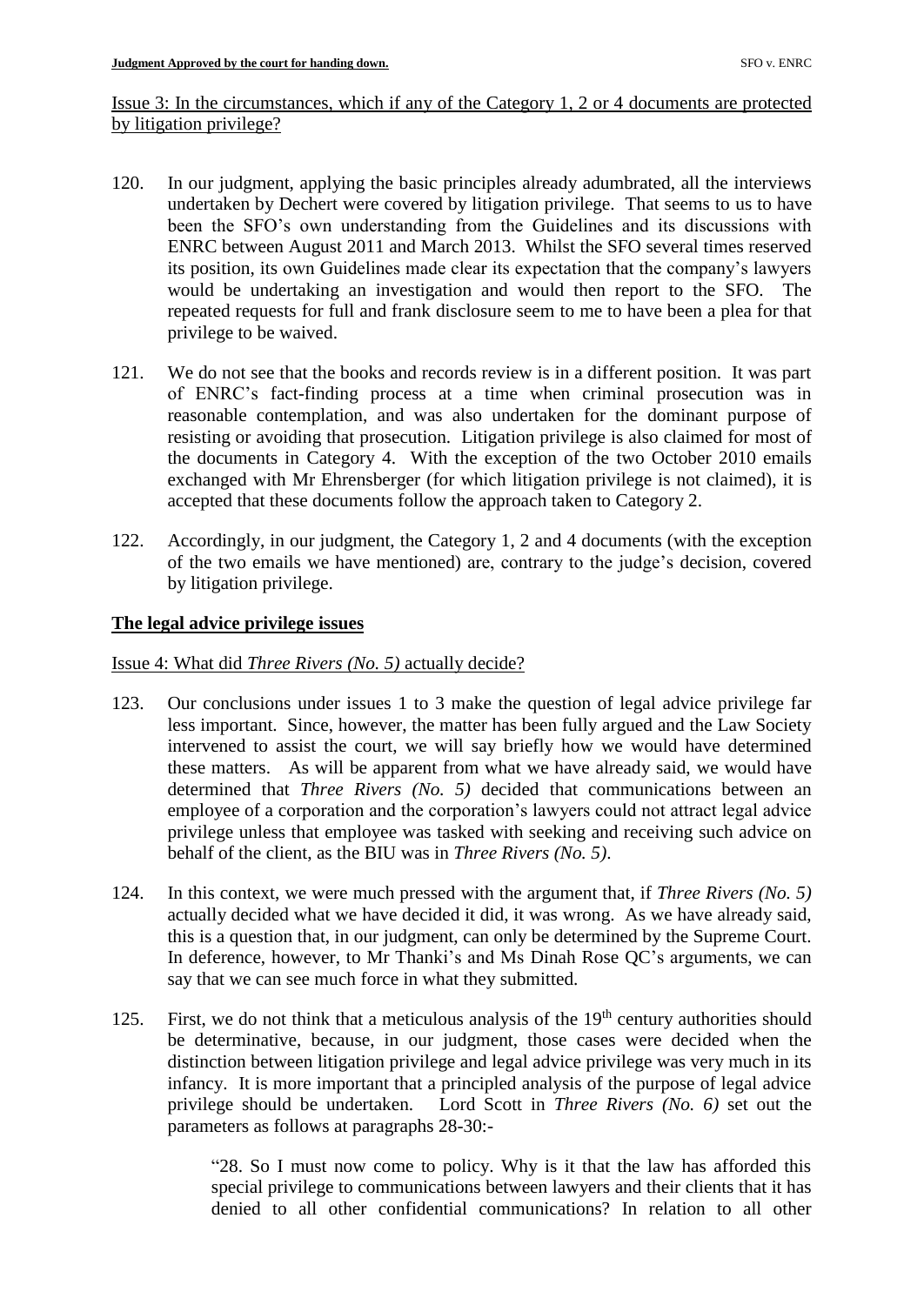confidential communications, whether between doctor and patient, accountant and client, husband and wife, parent and child, priest and penitent, the common law recognises the confidentiality of the communication, will protect the confidentiality up to a point, but declines to allow the communication the absolute protection allowed to communications between lawyer and client giving or seeking legal advice. In relation to all these other confidential communications the law requires the public interest in the preservation of confidences and the private interest of the parties in maintaining the confidentiality of their communications to be balanced against the administration of justice reasons for requiring disclosure of the confidential material. There is a strong public interest that in criminal cases the innocent should be acquitted and the guilty convicted, that in civil cases the claimant should succeed if he is entitled to do so and should fail if he is not, that every trial should be a fair trial and that to provide the best chance of these desiderata being achieved all relevant material should be available to be taken into account. These are the administration of justice reasons to be placed in the balance. They will usually prevail. …

30. The second sentence of the cited passage [from *Three Rivers (No. 6)* in the Court of Appeal] does, however, pose a question of great relevance to this appeal. It questions the justification for legal advice privilege where the legal advice has no connection with adversarial litigation. A number of cases in our own jurisdiction and in other common law jurisdictions have sought to answer the question. In *[R v Derby Magistrates'](http://login.westlaw.co.uk/maf/wluk/ext/app/document?sp=at70232412-55123&src=doc&linktype=ref&context=17&crumb-action=replace&docguid=I3F81D8F0E42811DA8FC2A0F0355337E9) Court, Ex p B* [1996] AC 487, Lord Taylor of Gosforth CJ said, at pp 507, 508:

"In [*Balabel*] the basic principle justifying legal professional privilege was again said to be that a client should be able to obtain legal advice in confidence. The principle which runs through all these cases ... is that a man must be able to consult his lawyer in confidence, since otherwise he might hold back half the truth. The client must be sure that what he tells his lawyer in confidence will never be revealed without his consent ... once any exception to the general rule is allowed, the client's confidence is necessarily lost."

In *[R \(Morgan Grenfell & Co Ltd\) v Special Comr of Income Tax](http://login.westlaw.co.uk/maf/wluk/ext/app/document?sp=at70232412-55123&src=doc&linktype=ref&context=17&crumb-action=replace&docguid=I7A795E10E42811DA8FC2A0F0355337E9)* [2003] 1 AC [563,](http://login.westlaw.co.uk/maf/wluk/ext/app/document?sp=at70232412-55123&src=doc&linktype=ref&context=17&crumb-action=replace&docguid=I7A795E10E42811DA8FC2A0F0355337E9) 607, para 7 Lord Hoffmann referred to legal professional privilege as "a necessary corollary of the right of any person to obtain skilled advice about the law" and continued:

"Such advice cannot be effectively obtained unless the client is able to put all the facts before the adviser without fear that they may afterwards be disclosed and used to his prejudice.""

126. Lord Scott also referred to passages to a similar effect in *B v. Auckland District Law Society* [2003] 2 AC 736 at paragraph 47 per Lord Millett, in *Upjohn Co v. United States* (1981) 449 US 383 per Justice Rehnquist in the US Supreme Court, in *Jones v. Smith* [1999] 1 SCR 455 per the Supreme Court of Canada at pages 474-475, in *Baker v. Campbell* (1983) 153 CLR 52 per Murphy J and Wilson J in the High Court of Australia at pages 89 and 95 respectively, in *Commissioner of Inland Revenue v. West-Walker* [1954] NZLR 191, and in *[A M & S Europe Ltd v.](http://login.westlaw.co.uk/maf/wluk/ext/app/document?sp=at70232412-55123&src=doc&linktype=ref&context=17&crumb-action=replace&docguid=I6CC2E3A0E42711DA8FC2A0F0355337E9) Commission of the European Communities* [\(Case 155/79\) \[1983\] QB 878](http://login.westlaw.co.uk/maf/wluk/ext/app/document?sp=at70232412-55123&src=doc&linktype=ref&context=17&crumb-action=replace&docguid=I6CC2E3A0E42711DA8FC2A0F0355337E9) at page 913 per Advocate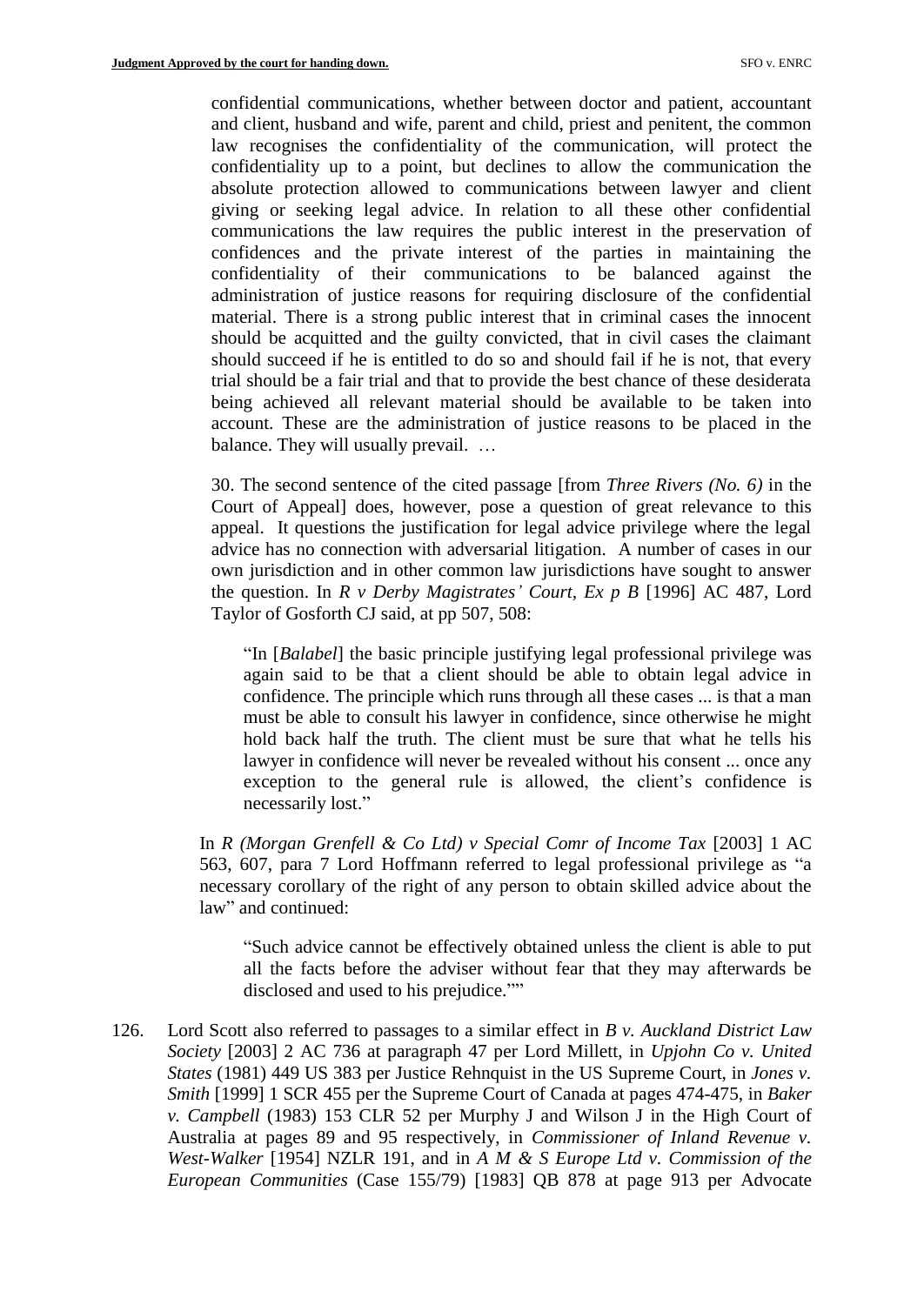General Slynn. He then concluded his section on the rationale for legal advice privilege with the following at paragraph 34:-

> "None of these judicial dicta tie the justification for legal advice privilege to the conduct of litigation. They recognise that in the complex world in which we live there are a multitude of reasons why individuals, whether humble or powerful, or corporations, whether large or small, may need to seek the advice or assistance of lawyers in connection with their affairs; they recognise that the seeking and giving of this advice so that the clients may achieve an orderly arrangement of their affairs is strongly in the public interest; they recognise that in order for the advice to bring about that desirable result it is essential that the full and complete facts are placed before the lawyers who are to give it; and they recognise that unless the clients can be assured that what they tell their lawyers will not be disclosed by the lawyers without their (the clients') consent, there will be cases in which the requisite candour will be absent. It is obviously true that in very many cases clients would have no inhibitions in providing their lawyers with all the facts and information the lawyers might need whether or not there were the absolute assurance of non-disclosure that the present law of privilege provides. But the dicta to which I have referred all have in common the idea that it is necessary in our society, a society in which the restraining and controlling framework is built upon a belief in the rule of law, that communications between clients and lawyers, whereby the clients are hoping for the assistance of the lawyers' legal skills in the management of their (the clients') affairs, should be secure against the possibility of any scrutiny from others, whether the police, the executive, business competitors, inquisitive busybodies or anyone else (see also paras 15.8 to 15.10 of *Zuckerman's Civil Procedure* (2003) where the author refers to the rationale underlying legal advice privilege as "the rule of law rationale"). I, for my part, subscribe to this idea. It justifies, in my opinion, the retention of legal advice privilege in our law, notwithstanding that as a result cases may sometimes have to be decided in ignorance of relevant probative material."

127. This last passage makes clear that large corporations need, as much as small corporations and individuals, to seek and obtain legal advice without fear of intrusion. If legal advice privilege is confined to communications passing between the lawyer and the "client" (in the sense of the instructing individual or those employees of a company authorised to seek and receive legal advice on its behalf), this presents no problem for individuals and many small businesses, since the information about the case will normally be obtained by the lawyer from the individual or board members of the small corporation. That was the position in most of the  $19<sup>th</sup>$  century cases. In the modern world, however, we have to cater for legal advice sought by large national corporations and indeed multinational ones. In such cases, the information upon which legal advice is sought is unlikely to be in the hands of the main board or those it appoints to seek and receive legal advice. If a multi-national corporation cannot ask its lawyers to obtain the information it needs to advise that corporation from the corporation's employees with relevant first-hand knowledge under the protection of legal advice privilege, that corporation will be in a less advantageous position than a smaller entity seeking such advice. In our view, at least, whatever the rule is, it should be equally applicable to all clients, whatever their size or reach. Moreover, it is not always an answer to say that the relevant subsidiary can seek the necessary legal advice and, therefore, ask its own lawyers to secure the necessary information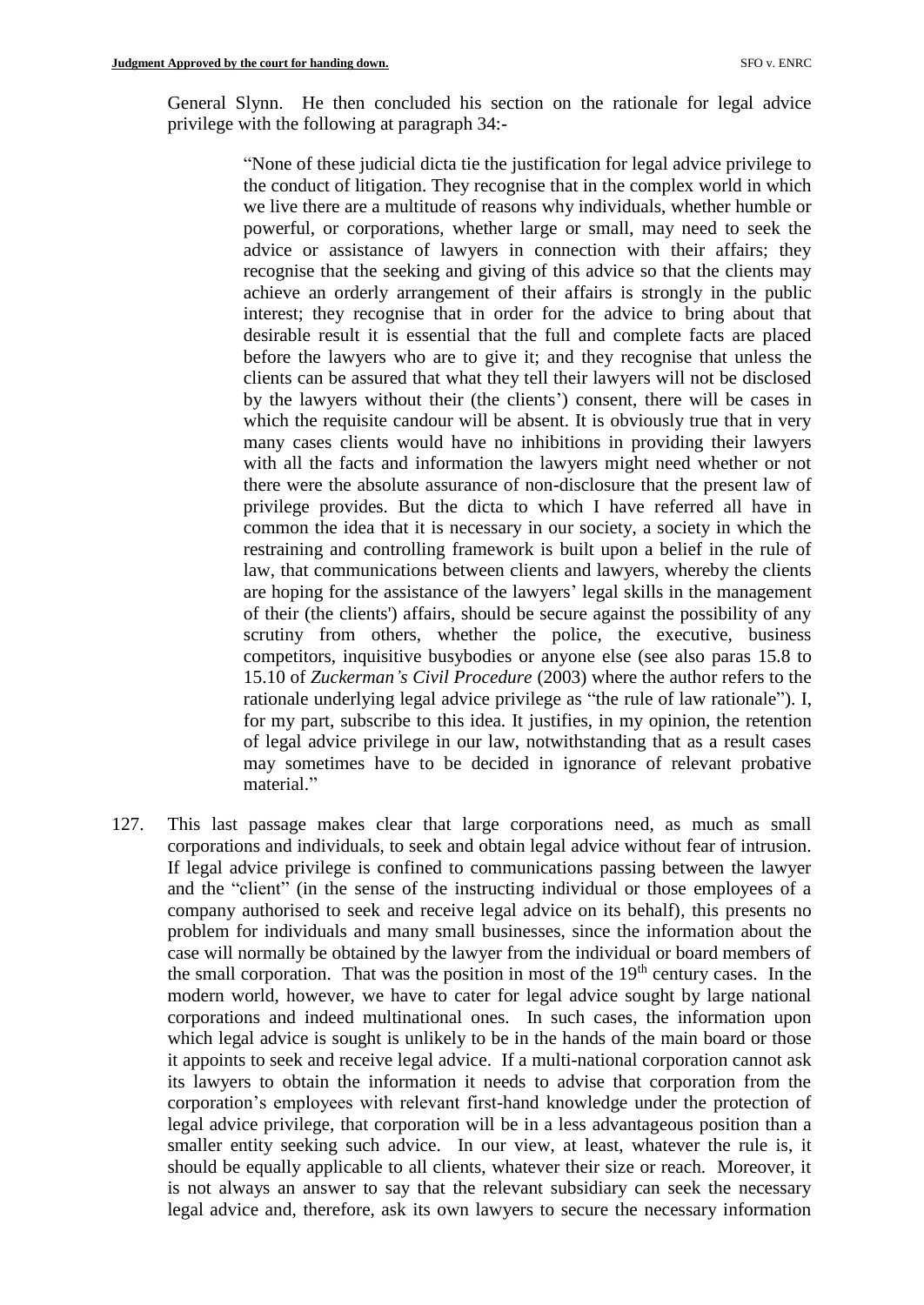with the protection of legal advice privilege. In a case such as the present, there may be issues between group companies that make it desirable for the parent company to be able to procure the information necessary to obtain its own legal advice.

- 128. We were referred specifically in this connection to a decision of the Singapore Court of Appeal in the *Enskilda Bank* case, where Andrew Phang Boon Leong JA held at paragraphs 41-42 that the *ratio* of *Three Rivers (No. 5)* was that only the BIU was authorised to communicate with the bank's lawyers, and that "since a company can only act through its employees, communications made by [authorised employees] would be communications "made on behalf of the client", and can attract legal advice privilege". In addition, in *Citic Pacific Ltd v. Secretary for Justice* [2016] 1 HKC 157, the Hong Kong Court of Appeal (Lam VP, Barma JA and Poon J) concluded that a dominant purpose test in legal advice privilege was to be preferred to the narrow definition of the "client" adopted in *Three Rivers (No. 5)* (see paragraphs 39-56 in the judgment of the court, and paragraphs 53-55 in the context of large corporations).
- 129. Finally in this connection, it seems to us, as Ms Rose submitted on behalf of the Law Society, that English law is out of step with the international common law on this issue. It is undoubtedly desirable for the common law in different countries to remain aligned so far as its development is not specifically affected by different commercial or cultural environments in those countries. In this regard, legal professional privilege is a classic example of an area where one might expect to see commonality between the laws of common law countries, particularly when so many multinational companies operate across borders and have subsidiaries in numerous common law countries.
- 130. If, therefore, it had been open to us to depart from *Three Rivers (No. 5)*, we would have been in favour of doing so. For the reasons we have given, however, we do not think that it is open to us, so it is a matter that will have to be considered again by the Supreme Court in this or an appropriate future case.

Issue 5: Does a claim for legal advice privilege require the proponent to show that the information was obtained for the dominant purpose of obtaining legal advice?

- 131. The SFO submitted that it should in any event be held that, if information passed to a company's lawyers by employees who were not authorised to seek and receive legal advice could be the subject of legal advice privilege, a further qualification should be added, namely that the information must be shown to have been obtained for the dominant purpose of obtaining legal advice. This, submitted Mr James Segan for the SFO, was established by a line of cases including, for example, *The Sagheera* [1997] 1 Lloyd's Rep 160 per Rix J at page 168, *Three Rivers (No. 5)* [2003] CP Rep 34 at first instance per Tomlinson J at paragraphs 20, 21, 26 and 30, and *Philip Morris CA* per Brooke LJ at paragraphs 43 and 77.
- 132. In the light of the approach that we have adopted thus far to legal advice privilege, it would not be appropriate to reach any final conclusion on this submission. In our judgment, however, it is hard to see why the suggested additional qualification is necessary, when the privilege can, by definition, only be claimed when legal advice is being sought or given. It is one thing to say that litigation privilege can only be claimed where the communication is created for the dominant purpose of the litigation, but entirely another to say that legal advice privilege can only be claimed where the communication is created for the dominant purpose of seeking legal advice. The second is tautologous.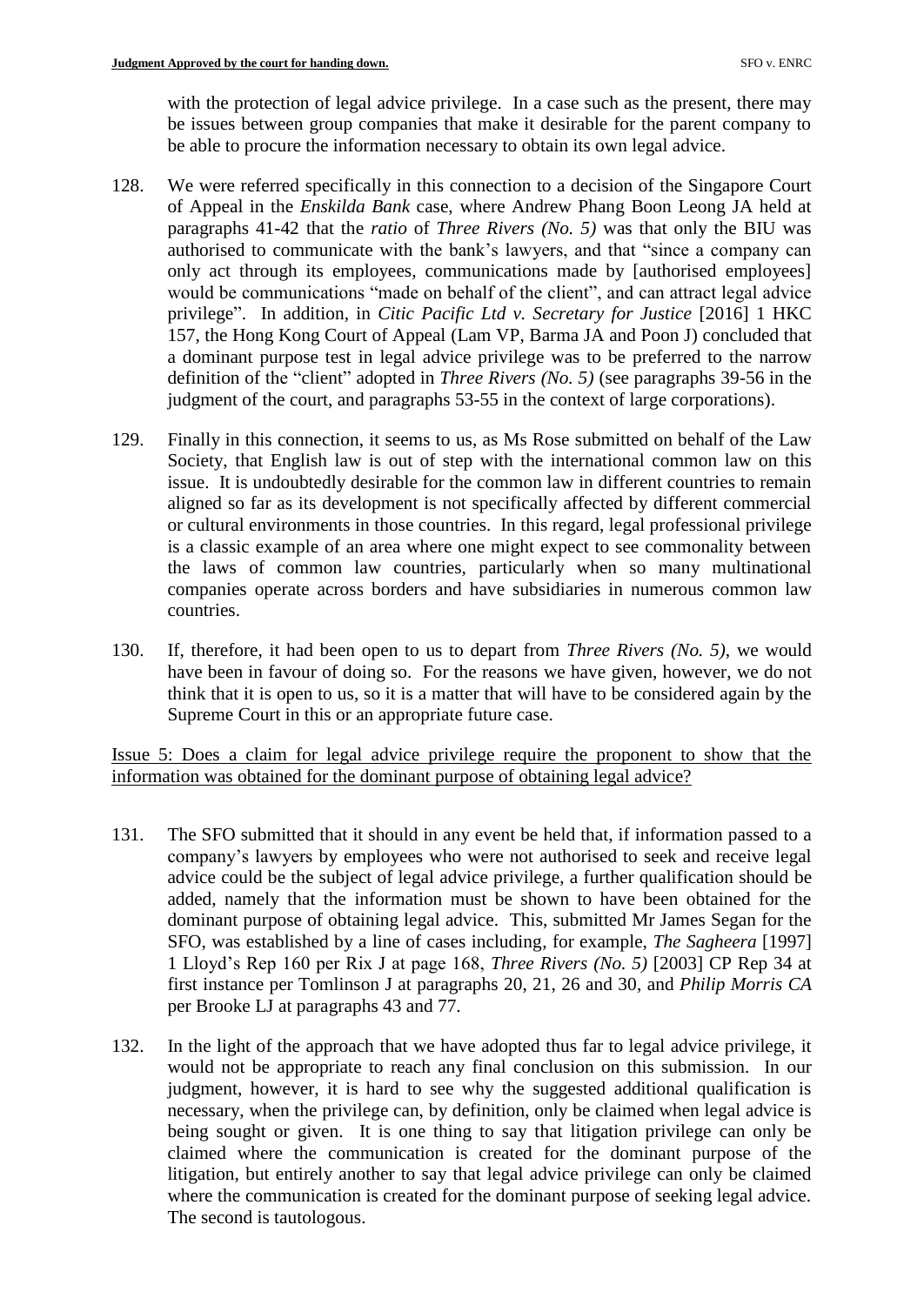Issue 6(a): Was the judge right to conclude that none of the Documents was protected by legal advice privilege on the basis that the information they contained was not communicated to ENRC's solicitor by anyone authorised to give or receive legal advice on behalf of ENRC or its subsidiaries?

- 133. If legal advice privilege were all that could have been claimed, the judge would, in our view, have been right to follow *Three Rivers (No. 5)* and decide that the Category 1 documents were not protected by legal advice privilege. Those documents did not contain information that was communicated to ENRC's solicitor by anyone authorised to seek or receive legal advice on behalf of ENRC or its subsidiaries. The same applies to the two emails of October 2010 in Category 4 that were exchanged with Mr Ehrensberger at a time when he was not ENRC's general counsel, and when he was acting, as the judge said, as a man of business. Legal advice privilege was not claimed in relation to the FRA documents in Categories 2 and 4 (although ENRC retained the right to claim legal advice privilege in respect of any individual FRA document as the judge said at paragraph 30).
- 134. We have already explained why we would have reached a different conclusion on the Category 1 documents, were this court not bound by *Three Rivers (No. 5)*.

Issue 6(b): Was the judge right to conclude that none of the Documents was protected by legal advice privilege on the basis that the information they contained was not communicated to ENRC's solicitor for the purpose of obtaining legal advice, but rather for the purposes of that solicitor's investigation of the facts?

- 135. The judge rejected this aspect of the claim to legal advice privilege on the ground that "[t]he evidence gathered by Dechert during its investigations was intended by ENRC to be used to compile presentations to the SFO as part of what it viewed as its engagement in the self-reporting process" and "the documents formed part of the preparatory work of compiling information for the purpose of enabling the corporate client to seek and receive legal advice, and are not privileged".
- 136. For the reasons that we have already given under issue 2 above, we are of the clear view that the dominant purpose of the preparation of the interview notes and the documents review was to resist or avoid contemplated criminal proceedings against ENRC or its subsidiaries or their employees.

Issue 6(c): Was the judge right to conclude that none of the Documents was protected by legal advice privilege on the basis that there was overwhelming evidence that ENRC had always intended and/or agreed to share the information they obtained with the SFO as part of a self-reporting process?

137. We have dealt with this point at paragraph 112 above. For the reasons given in that paragraph, we do not think that the documentation demonstrates that ENRC ever intended or agreed to share the information it obtained with the SFO. ENRC, as we have also already said, certainly gave the SFO indications that it was going in the future to make full and frank disclosure, but in fact it never formally agreed to do so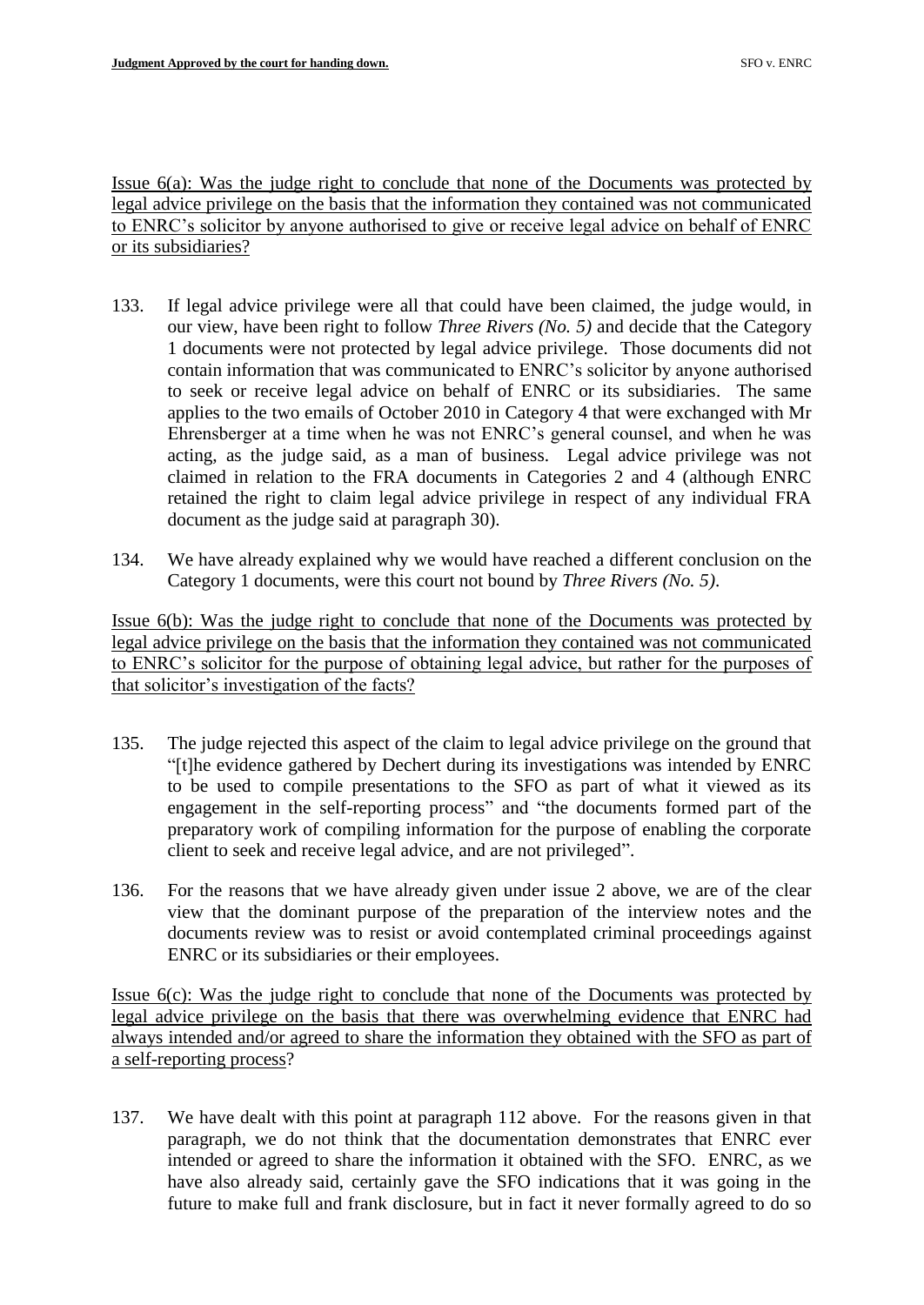or actually did so, before it retreated to the position that everything was covered by legal professional privilege. Accordingly, this was not a valid reason for depriving ENRC of legal advice privilege.

Issue 7: Are the answers to issue 6 above different if the employees in question are exemployees at the time that the information is imparted?

- 138. In the light of the conclusions already reached, this issue does not really arise. It is not doubted that interviews by ENRC's lawyers with ex-employees for the purpose of resisting contemplated proceedings are covered by litigation privilege. The question is only whether interviews with ex-employees would be covered by legal advice privilege. ENRC argued that ex-employees were as likely to have information relevant to defending legal proceedings as current employees, and that if the rationale was to enable the lawyer to gain a full picture of the facts, then information obtained from ex-employees should be as privileged as that secured from current staff.
- 139. In our judgment, information obtained from ex-employees falls into the same category as that obtained from third parties, which ENRC accepts cannot be held to be covered by legal advice privilege at this level. An ex-employee is in all respects equivalent to a third party, and however desirable it might be that information obtained from such a person should be covered by legal advice privilege, we do not think that that is, on any analysis, the current law. As the SFO submitted, the only authority emanates from the USA, where there are two cases pointing in different directions.<sup>4</sup>
- 140. This is an issue that can be considered if and when the Supreme Court has cause to decide a challenge to the correctness of *Three Rivers (No. 5)*.

Issue 8: Was the judge right to hold that lawyers' working papers are only protected by legal advice privilege if they would betray the tenor of the legal advice?

- 141. Once again, this issue does not now strictly arise. The judge decided at paragraphs 95-97 and 180 that the Category 1 documents were not privileged under the heading of lawyers' working papers. She held that the evidence did not establish on the balance of probabilities that the interview notes would betray the tenor of the legal advice given to ENRC or any aspect of it. Mr Thanki submitted that the test the judge applied was wrong, and that all that was required for lawyers' working papers to be privileged was that they were confidential documents created by a lawyer for the purpose of giving legal advice. He said that Hildyard J in *RBS* had wrongly relied on observations made in a different context in *Lyell v. Kennedy (No. 3)* (1884) 27 Ch D 1 at page 26, and *Ventouris v. Mountain* [1991] 1 WLR 607.
- 142. Since we have held that the interview notes here are covered by litigation privilege, it is not necessary for us to resolve this question. It seems to us that it would be better if it were considered in the context of the Supreme Court's future consideration of legal advice privilege.

Issue 9: If not, was the judge right to deny any or all of the Documents the benefit of legal advice privilege as lawyers' working papers?

<sup>&</sup>lt;u>.</u> <sup>4</sup> *Newman v. Highland* (2016) 188 Wn 2d 769 and *Upjohn Company v. United States* (1981) 449 US 383